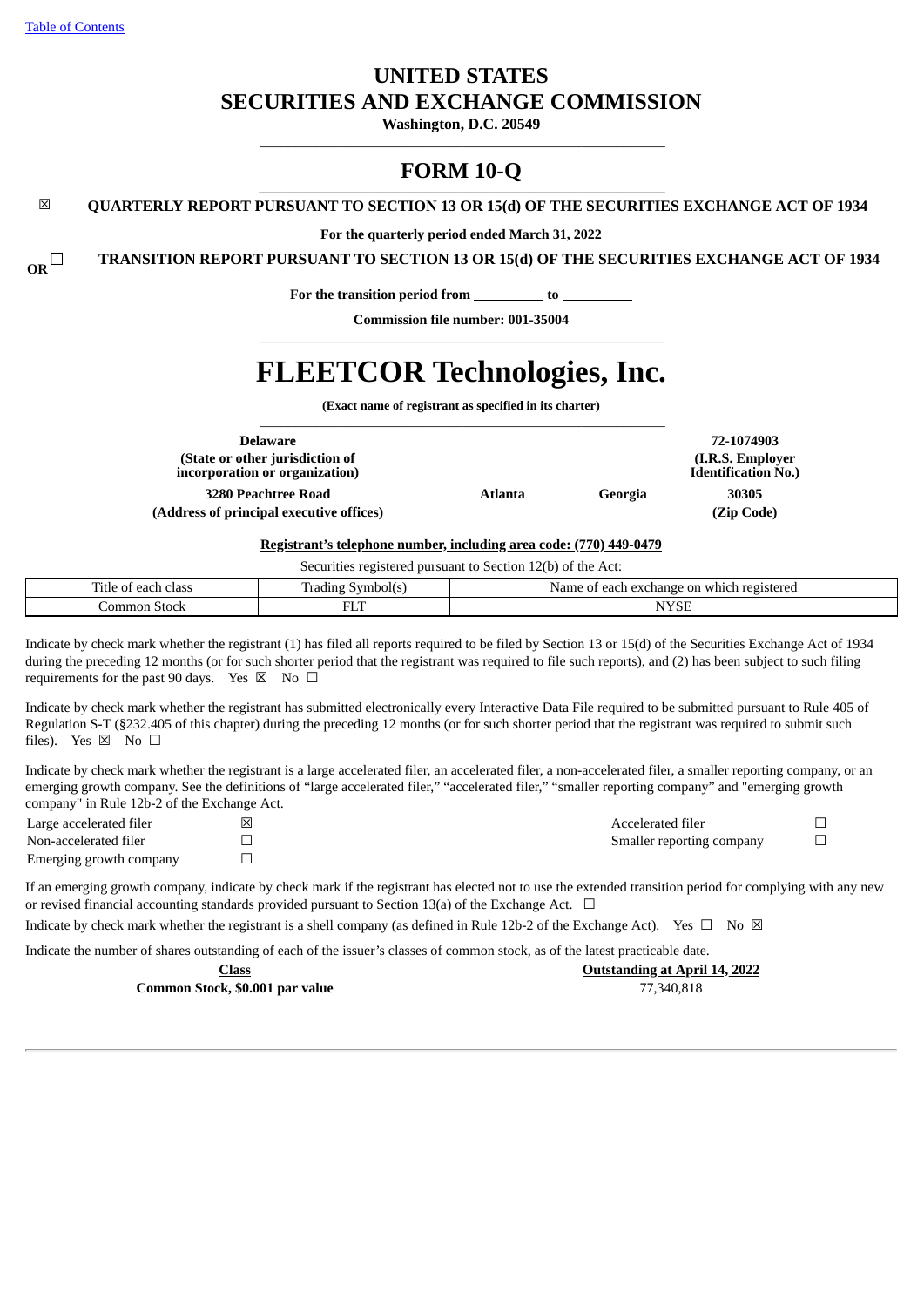## **FLEETCOR TECHNOLOGIES, INC. AND SUBSIDIARIES**

## **FORM 10-Q**

## **For the Three Months Ended March 31, 2022**

## **INDEX**

## Page PART I—FINANCIAL INFORMATION Item 1. FINANCIAL [STATEMENTS](#page-2-0) [Consolidated](#page-2-1) Balance Sheets at March 31, 2022 (unaudited) and December 31, 2021 [1](#page-2-1) Unaudited [Consolidated](#page-2-2) Statements of Income for the Three Months Ended March 31, 2022 and 2021 [2](#page-2-2) Unaudited Consolidated Statements of [Comprehensive](#page-3-0) Income for the Three Months Ended March 31, 2022 and 2021 [3](#page-3-0) Unaudited Consolidated Statements of [Stockholders'](#page-4-0) Equity for the Three Months Ended March 31, 2022 and 2021 [4](#page-4-0) Unaudited [Statements](#page-5-0) of Cash Flows for the Three Months Ended March 31, 2022 and 2021 [5](#page-5-0) Notes to Unaudited [Consolidated](#page-6-0) Financial Statements [6](#page-6-0) Item 2. [MANAGEMENT'S](#page-24-0) DISCUSSION AND ANALYSIS OF FINANCIAL CONDITION AND RESULTS OF OPERATIONS [24](#page-24-0) Item 3. [QUANTITATIVE](#page-41-0) AND QUALITATIVE DISCLOSURES ABOUT MARKET RISK [40](#page-41-0) Item 4. CONTROLS AND [PROCEDURES](#page-41-0) [40](#page-41-1) PART II—OTHER INFORMATION Item 1. LEGAL [PROCEEDINGS](#page-42-0) [41](#page-42-0) Item 1A. RISK [FACTORS](#page-42-1) [42](#page-42-1) Item 2. [UNREGISTERED](#page-44-0) SALES OF EQUITY SECURITIES AND USE OF PROCEEDS [44](#page-44-0) Item 3. DEFAULTS UPON SENIOR [SECURITIES](#page-45-0) [44](#page-45-0) Item 4. MINE SAFETY [DISCLOSURES](#page-45-1) [44](#page-45-1) Item 5. OTHER [INFORMATION](#page-45-2) [44](#page-45-2) Item 6. [EXHIBITS](#page-45-3) [45](#page-45-3) signatures and the set of the set of the set of the set of the set of the set of the set of the set of the set of the set of the set of the set of the set of the set of the set of the set of the set of the set of the set o

i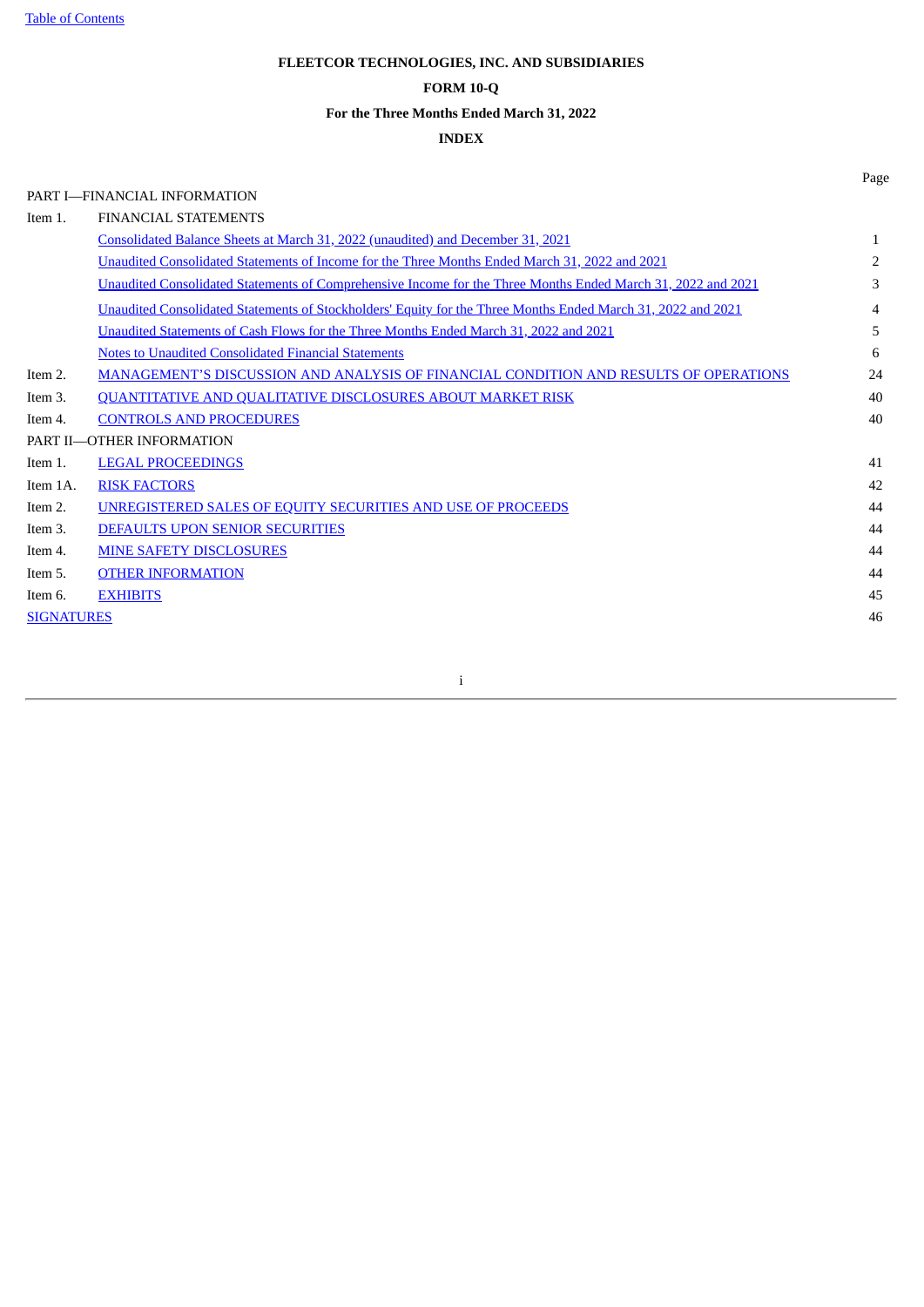## **PART I—FINANCIAL INFORMATION**

## <span id="page-2-1"></span><span id="page-2-0"></span>**Item 1. Financial Statements**

## **FLEETCOR Technologies, Inc. and Subsidiaries**

**Consolidated Balance Sheets**

## *(In Thousands, Except Share and Par Value Amounts)*

<span id="page-2-2"></span>

|                                                                                                                                                                                                                                           |              | March 31, 2022 | <b>December 31, 2021</b> |             |  |
|-------------------------------------------------------------------------------------------------------------------------------------------------------------------------------------------------------------------------------------------|--------------|----------------|--------------------------|-------------|--|
|                                                                                                                                                                                                                                           |              | (Unaudited)    |                          |             |  |
| <b>Assets</b>                                                                                                                                                                                                                             |              |                |                          |             |  |
| Current assets:                                                                                                                                                                                                                           |              |                |                          |             |  |
| Cash and cash equivalents                                                                                                                                                                                                                 | \$           | 1,298,226      | \$                       | 1,520,027   |  |
| Restricted cash                                                                                                                                                                                                                           |              | 791,212        |                          | 730,668     |  |
| Accounts and other receivables (less allowance for credit losses of \$118,911 at March 31,<br>2022 and \$98,719 at December 31, 2021)                                                                                                     |              | 2,304,643      |                          | 1,793,274   |  |
| Securitized accounts receivable-restricted for securitization investors                                                                                                                                                                   |              | 1,436,000      |                          | 1,118,000   |  |
| Prepaid expenses and other current assets                                                                                                                                                                                                 |              | 346,165        |                          | 326,079     |  |
| Total current assets                                                                                                                                                                                                                      |              | 6,176,246      |                          | 5,488,048   |  |
| Property and equipment, net                                                                                                                                                                                                               |              | 254,432        |                          | 236,294     |  |
| Goodwill                                                                                                                                                                                                                                  |              | 5,180,832      |                          | 5,078,978   |  |
| Other intangibles, net                                                                                                                                                                                                                    |              | 2,314,338      |                          | 2,335,385   |  |
| Investments                                                                                                                                                                                                                               |              | 71,062         |                          | 52,016      |  |
| Other assets                                                                                                                                                                                                                              |              | 224,503        |                          | 213,932     |  |
| <b>Total assets</b>                                                                                                                                                                                                                       | \$           | 14,221,413     | \$                       | 13,404,653  |  |
| Liabilities and stockholders' equity                                                                                                                                                                                                      |              |                |                          |             |  |
| Current liabilities:                                                                                                                                                                                                                      |              |                |                          |             |  |
| Accounts payable                                                                                                                                                                                                                          | $\mathbb{S}$ | 1,957,054      | \$                       | 1,406,350   |  |
| Accrued expenses                                                                                                                                                                                                                          |              | 376,370        |                          | 369,054     |  |
| Customer deposits                                                                                                                                                                                                                         |              | 1,586,979      |                          | 1,788,705   |  |
| Securitization facility                                                                                                                                                                                                                   |              | 1,436,000      |                          | 1,118,000   |  |
| Current portion of notes payable and lines of credit                                                                                                                                                                                      |              | 490,983        |                          | 399,628     |  |
| Other current liabilities                                                                                                                                                                                                                 |              | 244,542        |                          | 208,614     |  |
| <b>Total current liabilities</b>                                                                                                                                                                                                          |              | 6,091,928      |                          | 5,290,351   |  |
| Notes payable and other obligations, less current portion                                                                                                                                                                                 |              | 4,416,356      |                          | 4,460,039   |  |
| Deferred income taxes                                                                                                                                                                                                                     |              | 588,664        |                          | 566,291     |  |
| Other noncurrent liabilities                                                                                                                                                                                                              |              | 220,049        |                          | 221,392     |  |
| Total noncurrent liabilities                                                                                                                                                                                                              |              | 5,225,069      |                          | 5,247,722   |  |
| Commitments and contingencies (Note 12)                                                                                                                                                                                                   |              |                |                          |             |  |
| Stockholders' equity:                                                                                                                                                                                                                     |              |                |                          |             |  |
| Common stock, \$0.001 par value; 475,000,000 shares authorized; 127,349,188 shares issued<br>and 77,339,047 shares outstanding at March 31, 2022; and 127,113,023 shares issued and<br>78,879,551 shares outstanding at December 31, 2021 |              | 127            |                          | 127         |  |
| Additional paid-in capital                                                                                                                                                                                                                |              | 2,920,192      |                          | 2,878,751   |  |
| Retained earnings                                                                                                                                                                                                                         |              | 6,474,394      |                          | 6,256,442   |  |
| Accumulated other comprehensive loss                                                                                                                                                                                                      |              | (1,263,437)    |                          | (1,464,616) |  |
| Less treasury stock, 50,010,141 shares at March 31, 2022 and 48,233,471 shares at December                                                                                                                                                |              |                |                          |             |  |
| 31, 2021                                                                                                                                                                                                                                  |              | (5,226,860)    |                          | (4,804,124) |  |
| Total stockholders' equity                                                                                                                                                                                                                |              | 2,904,416      |                          | 2,866,580   |  |
| Total liabilities and stockholders' equity                                                                                                                                                                                                | \$           | 14,221,413     | \$                       | 13,404,653  |  |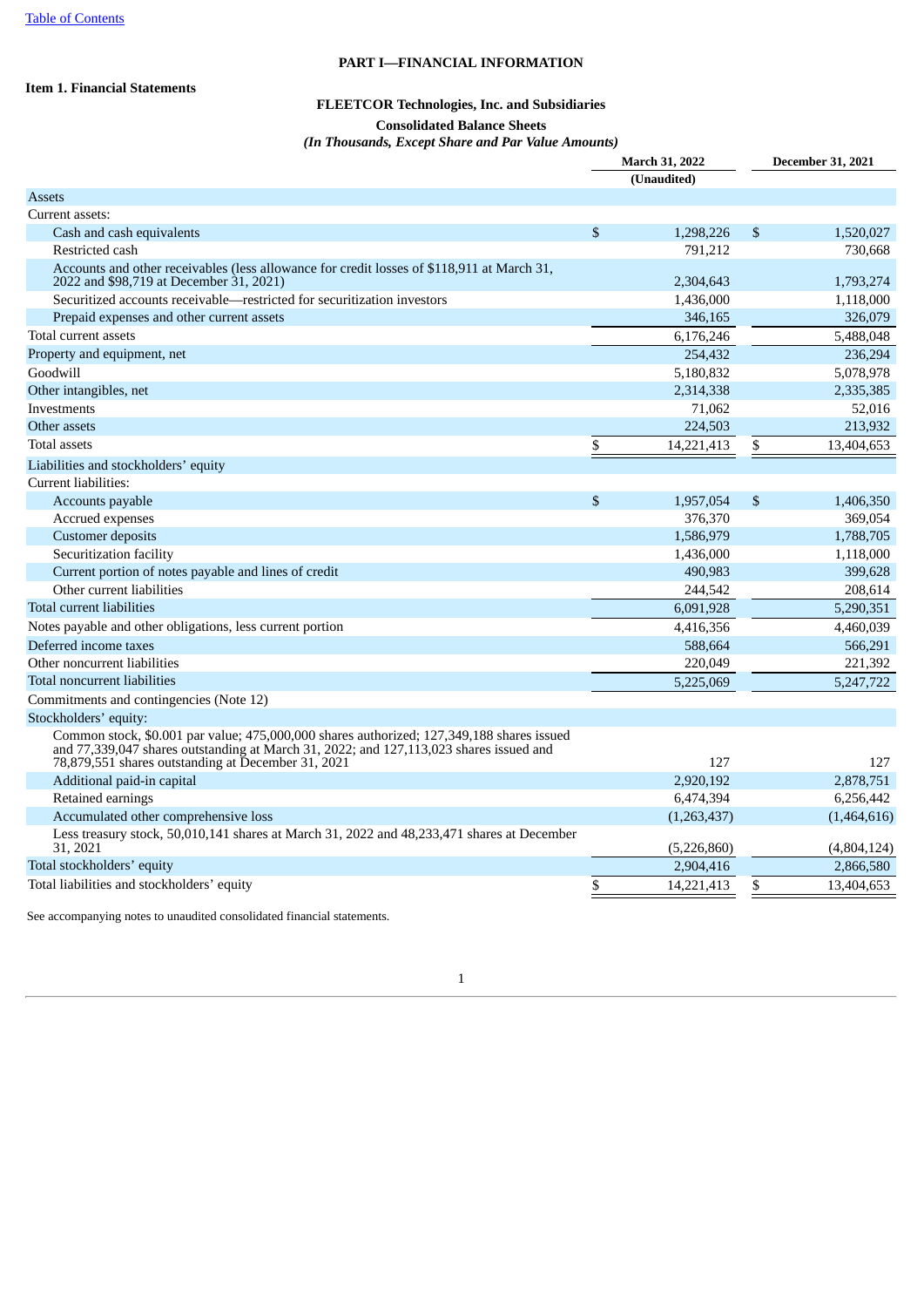## **FLEETCOR Technologies, Inc. and Subsidiaries**

## **Unaudited Consolidated Statements of Income**

*(In Thousands, Except Per Share Amounts)*

<span id="page-3-0"></span>

|                                      | <b>Three Months Ended</b><br>March 31, |         |                          |         |  |
|--------------------------------------|----------------------------------------|---------|--------------------------|---------|--|
|                                      |                                        | 2022    |                          | 2021    |  |
| Revenues, net                        | $\mathbb{S}$                           | 789,241 | $\mathfrak{S}$           | 608,623 |  |
| Expenses:                            |                                        |         |                          |         |  |
| Processing                           |                                        | 174,194 |                          | 116,428 |  |
| Selling                              |                                        | 76,889  |                          | 52,082  |  |
| General and administrative           |                                        | 143,522 |                          | 108,362 |  |
| Depreciation and amortization        |                                        | 76,802  |                          | 65,729  |  |
| Other operating, net                 |                                        | 113     |                          | 57      |  |
| Operating income                     |                                        | 317,721 |                          | 265,965 |  |
| Investment loss (gain)               |                                        | 152     |                          | (9)     |  |
| Other expense, net                   |                                        | 869     |                          | 1,743   |  |
| Interest expense, net                |                                        | 22,030  |                          | 28,551  |  |
| Total other expense                  |                                        | 23,051  |                          | 30,285  |  |
| Income before income taxes           |                                        | 294,670 |                          | 235,680 |  |
| Provision for income taxes           |                                        | 76,718  |                          | 51,441  |  |
| Net income                           | $\boldsymbol{\mathsf{S}}$              | 217,952 | $\overline{\mathcal{X}}$ | 184,239 |  |
| Basic earnings per share             | \$                                     | 2.80    | \$                       | 2.21    |  |
| Diluted earnings per share           | \$                                     | 2.75    | \$                       | 2.15    |  |
| Weighted average shares outstanding: |                                        |         |                          |         |  |
| <b>Basic shares</b>                  |                                        | 77,737  |                          | 83,475  |  |
| Diluted shares                       |                                        | 79,286  |                          | 85,764  |  |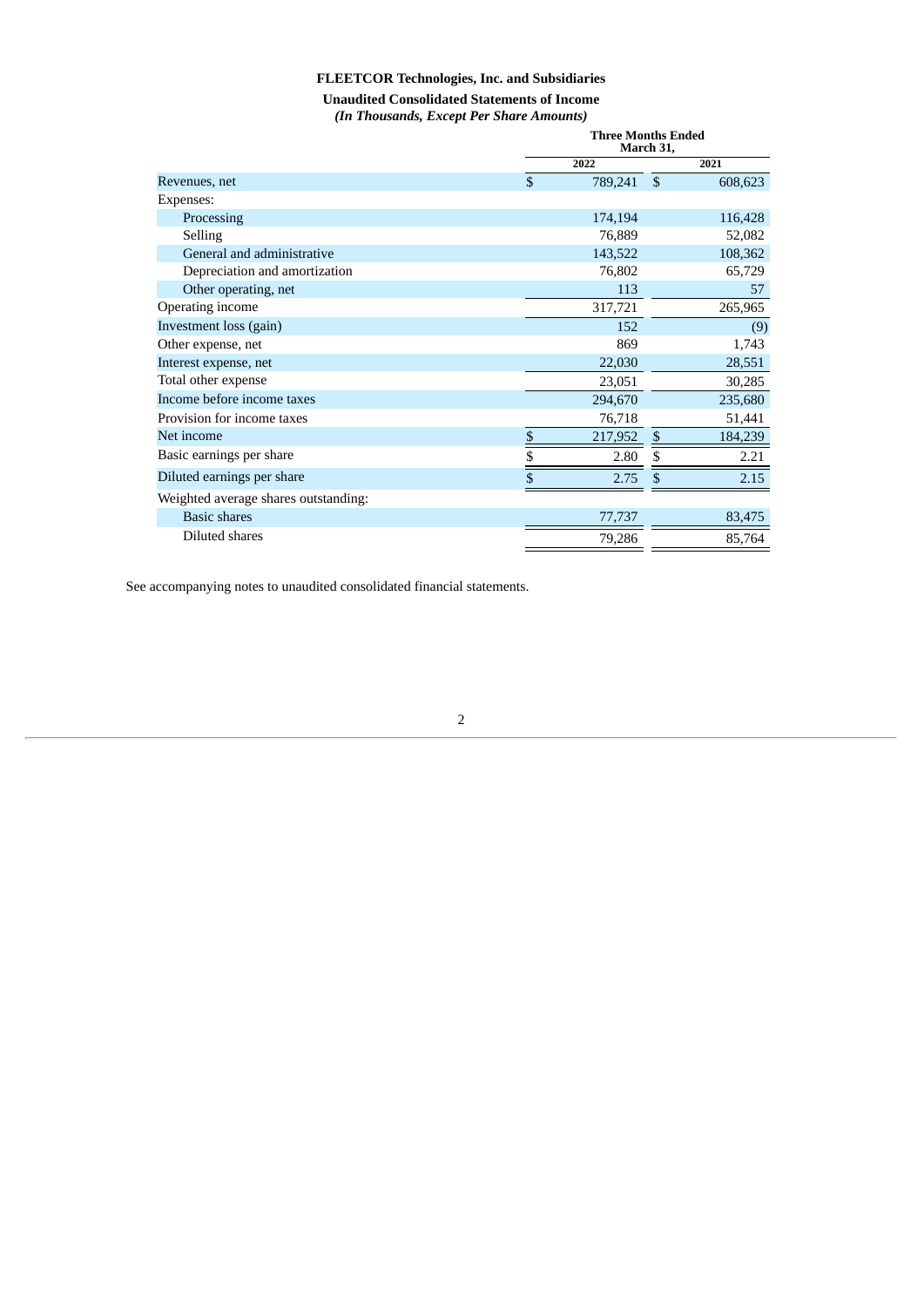## **FLEETCOR Technologies, Inc. and Subsidiaries Unaudited Consolidated Statements of Comprehensive Income** *(In Thousands)*

<span id="page-4-0"></span>

|                                                         | <b>Three Months Ended</b><br>March 31. |         |  |            |  |
|---------------------------------------------------------|----------------------------------------|---------|--|------------|--|
|                                                         |                                        | 2022    |  | 2021       |  |
| Net income                                              |                                        | 217,952 |  | 184,239    |  |
| Other comprehensive income (loss):                      |                                        |         |  |            |  |
| Foreign currency translation gains (losses), net of tax |                                        | 182,949 |  | (129, 157) |  |
| Net change in derivative contracts, net of tax          |                                        | 18,230  |  | 11,296     |  |
| Total other comprehensive income (loss)                 |                                        | 201,179 |  | (117, 861) |  |
| Total comprehensive income                              |                                        | 419.131 |  | 66,378     |  |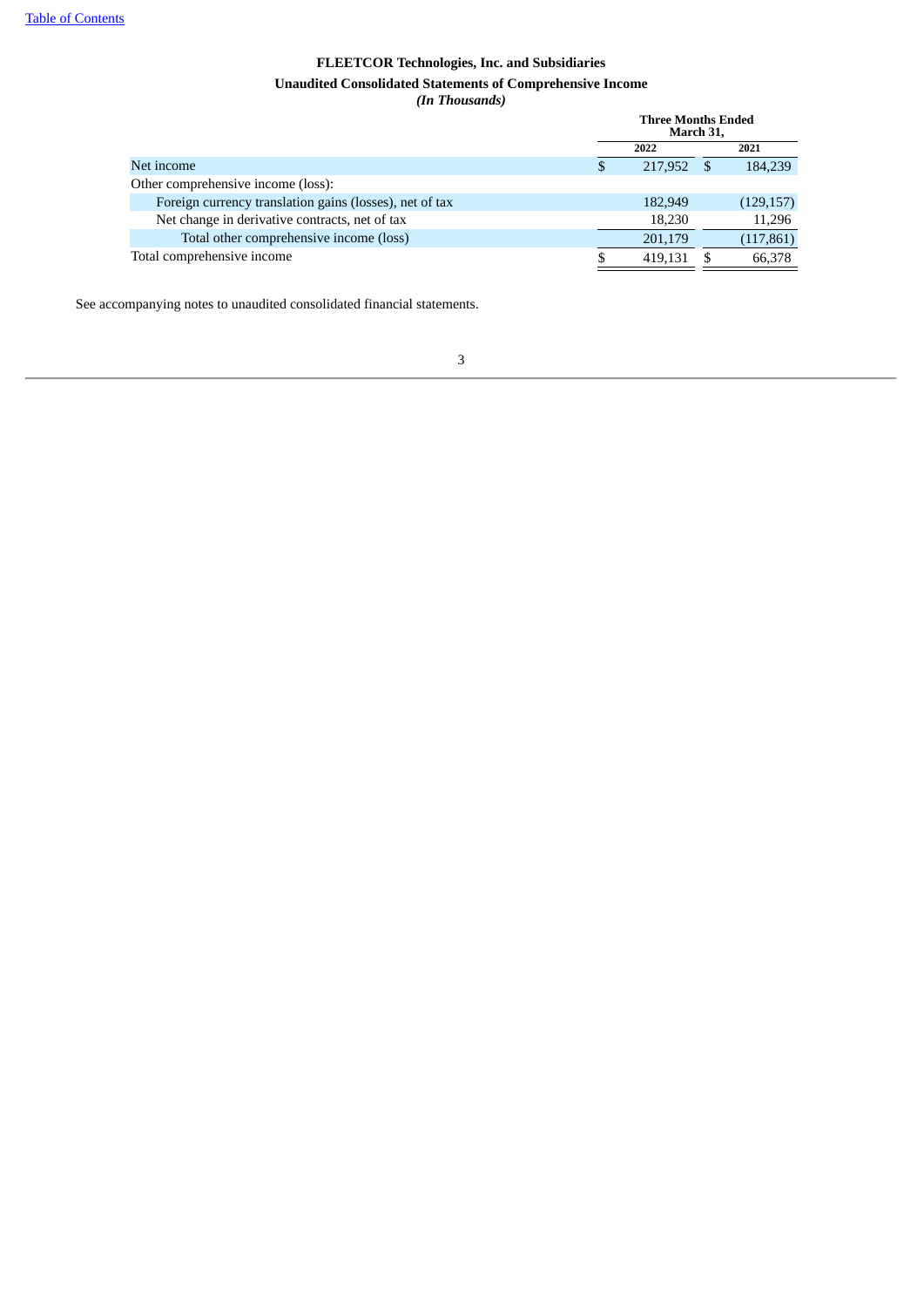## **FLEETCOR Technologies, Inc. and Subsidiaries Unaudited Consolidated Statements of Stockholders' Equity** *(In Thousands)*

|                                           | Common<br><b>Stock</b> |               | <b>Additional</b><br>Paid-In<br>Capital |     | <b>Retained</b><br>Earnings | Accumulated<br>Other<br>Comprehensive<br>Loss |               | Treasurv<br>Stock        |               | Total      |
|-------------------------------------------|------------------------|---------------|-----------------------------------------|-----|-----------------------------|-----------------------------------------------|---------------|--------------------------|---------------|------------|
| Balance at December 31, 2021              | 127                    | \$            | 2,878,751                               | \$  | 6,256,442                   | \$<br>(1,464,616)                             | S             | $(4,804,124)$ \$         |               | 2,866,580  |
| Net income                                |                        |               |                                         |     | 217,952                     |                                               |               |                          |               | 217,952    |
| Other comprehensive income, net of<br>tax |                        |               |                                         |     |                             | 201,179                                       |               |                          |               | 201,179    |
| Acquisition of common stock               |                        |               |                                         |     |                             |                                               |               | (422, 736)               |               | (422, 736) |
| Share-based compensation                  |                        |               | 32,631                                  |     |                             |                                               |               |                          |               | 32,631     |
| Issuance of common stock                  |                        |               | 8,810                                   |     |                             |                                               |               |                          |               | 8,810      |
| Balance at March 31, 2022                 | 127                    |               | 2,920,192                               |     | 6,474,394                   | (1,263,437)                                   |               | (5,226,860)              |               | 2,904,416  |
|                                           | Common<br><b>Stock</b> |               | <b>Additional</b><br>Paid-In<br>Capital |     | <b>Retained</b><br>Earnings | Accumulated<br>Other<br>Comprehensive<br>Loss |               | Treasurv<br><b>Stock</b> |               | Total      |
| Balance at December 31, 2020              | 126                    | <sup>\$</sup> | 2.749.900                               | \$. | 5,416,945                   | \$<br>(1,363,158)                             | <sup>\$</sup> | (3,448,402)              | <sup>\$</sup> | 3,355,411  |
| Net income                                |                        |               |                                         |     | 184,239                     |                                               |               |                          |               | 184,239    |
| Other comprehensive loss, net of tax      |                        |               |                                         |     |                             | (117, 861)                                    |               |                          |               | (117, 861) |

| .                           |                          |           |                          |                               |             | , , , , ,  |
|-----------------------------|--------------------------|-----------|--------------------------|-------------------------------|-------------|------------|
| Acquisition of common stock | $\overline{\phantom{a}}$ |           | $\overline{\phantom{a}}$ | $\overbrace{\phantom{12332}}$ | (170, 382)  | (170, 382) |
| Share-based compensation    |                          | 17.747    |                          |                               |             | 17.747     |
| Issuance of common stock    |                          | 27.344    |                          | __                            |             | 27,345     |
| Balance at March 31, 2021   | 127                      | 2.794.991 | 5.601.184                | (1.481.019)                   | (3.618.784) | 3.296.499  |

<span id="page-5-0"></span>See accompanying notes to unaudited consolidated financial statements.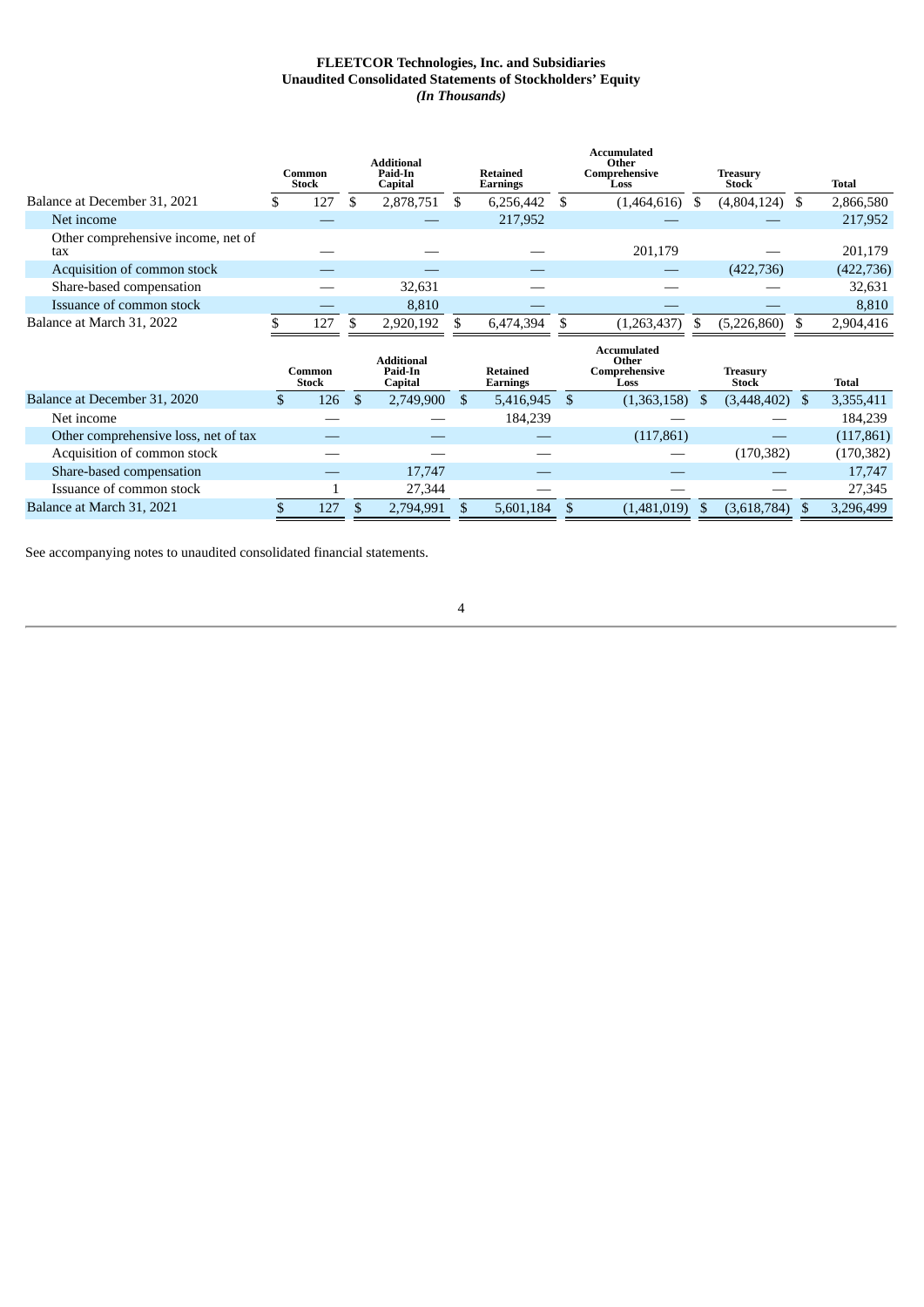#### **FLEETCOR Technologies, Inc. and Subsidiaries Unaudited Consolidated Statements of Cash Flows** *(In Thousands)*

<span id="page-6-0"></span>

|                                                                                             | <b>Three Months Ended</b> | March 31,    |            |
|---------------------------------------------------------------------------------------------|---------------------------|--------------|------------|
|                                                                                             | 2022                      |              | 2021       |
| <b>Operating activities</b>                                                                 |                           |              |            |
| Net income                                                                                  | \$<br>217,952             | \$           | 184,239    |
| Adjustments to reconcile net income to net cash (used in) provided by operating activities: |                           |              |            |
| Depreciation                                                                                | 21,140                    |              | 17,624     |
| Stock-based compensation                                                                    | 32,631                    |              | 17,747     |
| Provision for credit losses on accounts and other receivables                               | 25,478                    |              | 2,477      |
| Amortization of deferred financing costs and discounts                                      | 1,968                     |              | 1,471      |
| Amortization of intangible assets and premium on receivables                                | 55,662                    |              | 48,105     |
| Deferred income taxes                                                                       | 1,900                     |              | 4,497      |
| Investment loss (gain)                                                                      | 152                       |              | (9)        |
| Other non-cash operating loss                                                               | 113                       |              | 57         |
| Changes in operating assets and liabilities (net of acquisitions/dispositions):             |                           |              |            |
| Accounts and other receivables                                                              | (818,969)                 |              | (468, 593) |
| Prepaid expenses and other current assets                                                   | (23, 261)                 |              | 59,269     |
| Other assets                                                                                | (8,940)                   |              | 4,609      |
| Accounts payable, accrued expenses and customer deposits                                    | 381,921                   |              | 206,357    |
| Net cash (used in) provided by operating activities                                         | (112, 253)                |              | 77,850     |
| <b>Investing activities</b>                                                                 |                           |              |            |
| Acquisitions, net of cash acquired                                                          | (35, 864)                 |              | (43, 727)  |
| Purchases of property and equipment                                                         | (31, 387)                 |              | (19,526)   |
| Proceeds from disposal of investment                                                        |                           |              | 9          |
| Net cash used in investing activities                                                       | (67,251)                  |              | (63, 244)  |
| <b>Financing activities</b>                                                                 |                           |              |            |
| Proceeds from issuance of common stock                                                      | 8,810                     |              | 27,345     |
| Repurchase of common stock                                                                  | (422, 736)                |              | (162, 041) |
| Borrowings on securitization facility, net                                                  | 318,000                   |              | 215,000    |
| Deferred financing costs                                                                    | (337)                     |              |            |
| Principal payments on notes payable                                                         | (45,063)                  |              | (41, 188)  |
| Borrowings from revolver                                                                    | 490,000                   |              | 330,000    |
| Payments on revolver                                                                        | (400,000)                 |              | (353, 851) |
| Borrowings (payments) on swing line of credit, net                                          | 1,505                     |              | (33, 311)  |
| Other                                                                                       |                           |              | 1,467      |
| Net cash used in financing activities                                                       | (49, 821)                 |              | (16, 579)  |
| Effect of foreign currency exchange rates on cash                                           | 68,068                    |              | (43, 124)  |
| Net decrease in cash and cash equivalents and restricted cash                               | (161, 257)                |              | (45,097)   |
| Cash and cash equivalents and restricted cash, beginning of period                          | 2,250,695                 |              | 1,476,619  |
| Cash and cash equivalents and restricted cash, end of period                                | \$<br>2,089,438           | $\mathbb{S}$ | 1,431,522  |
| <b>Supplemental cash flow information</b>                                                   |                           |              |            |
| Cash paid for interest                                                                      | \$<br>33,967              | \$           | 27,732     |
|                                                                                             |                           |              |            |
| Cash paid for income taxes                                                                  | \$<br>72,296              | \$           | 32,041     |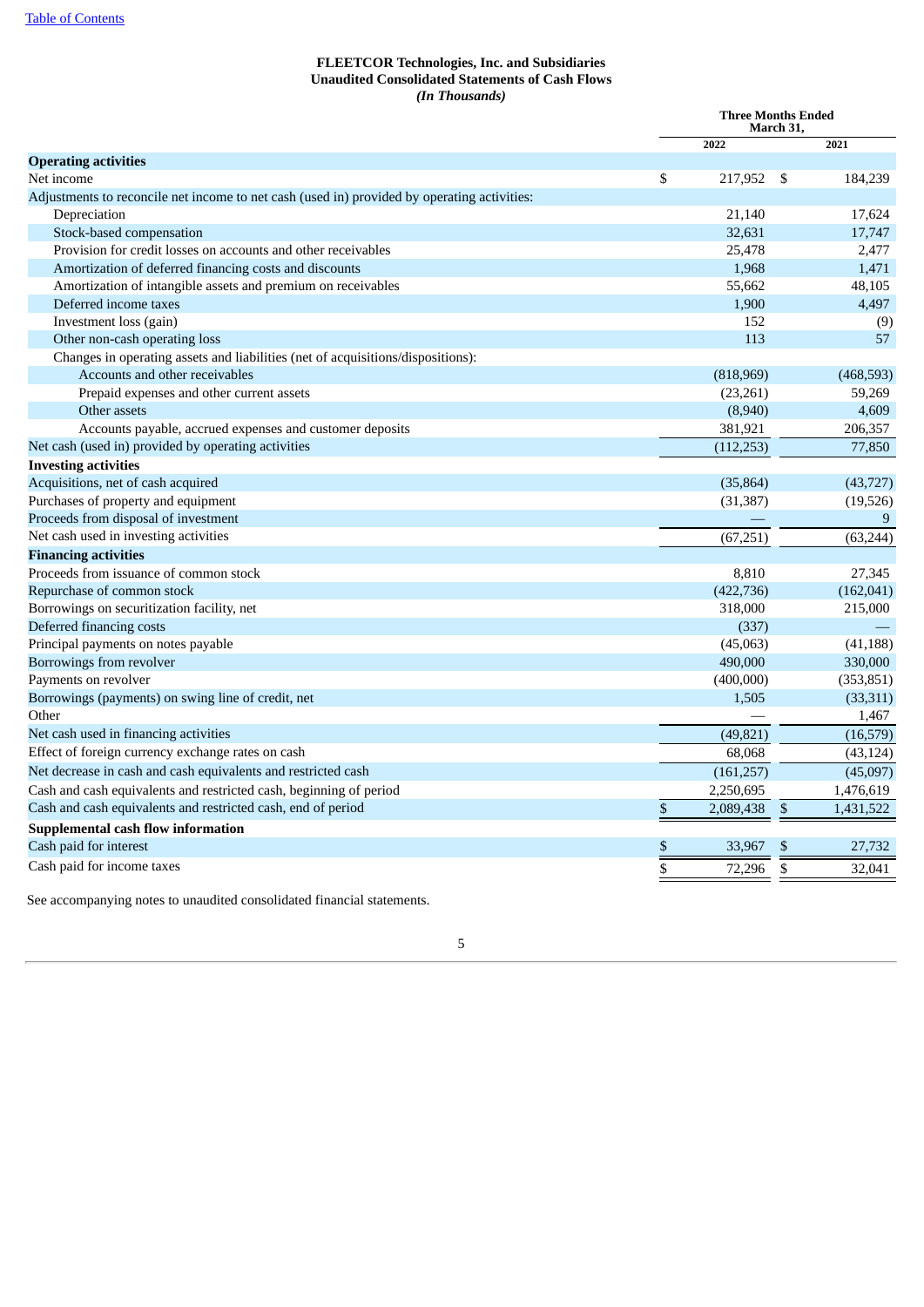#### **FLEETCOR Technologies, Inc. and Subsidiaries Notes to Unaudited Consolidated Financial Statements March 31, 2022**

#### **1. Summary of Significant Accounting Policies**

#### **Basis of Presentation**

Throughout this Quarterly Report on Form 10-Q, the terms "our," "we," "us," and the "Company" refers to FLEETCOR Technologies, Inc. and its subsidiaries. The Company prepared the accompanying unaudited interim consolidated financial statements in accordance with Rule 10-01 of Regulation S-X. Accordingly, they do not include all of the information and notes required by accounting principles generally accepted in the United States ("GAAP"). The unaudited interim consolidated financial statements reflect all adjustments considered necessary for fair presentation. These adjustments consist of normal recurring accruals and estimates that impact the carrying value of assets and liabilities. Actual results may differ from these estimates.

The unaudited interim consolidated financial statements should be read in conjunction with the audited consolidated financial statements and notes thereto included in the Company's Annual Report on Form 10-K for the year ended December 31, 2021.

#### *Use of estimates*

The preparation of financial statements in conformity with GAAP requires management to make estimates and assumptions that affect the reported amounts of assets and liabilities and disclosure of contingent assets and liabilities at the date of the financial statements and the reported amounts of revenue and expenses during the reporting periods. Future events and their effects cannot be predicted with certainty; accordingly, accounting estimates require the exercise of judgment. These financial statements were prepared using information reasonably available as of March 31, 2022 and through the date of this Report. The accounting estimates used in the preparation of the Company's consolidated financial statements may change as new events occur, as more experience is acquired, as additional information is obtained and as the Company's operating environment changes. Actual results may differ from these estimates due to the uncertainty around the ongoing conflict between Russia and Ukraine, the magnitude and duration of the COVID-19 pandemic, as well as other factors.

#### **Foreign Currency Translation**

Assets and liabilities of foreign subsidiaries are translated into U.S. dollars at the rates of exchange in effect at period-end. The related translation adjustments are recorded to accumulated other comprehensive income. Income and expenses are translated at the average monthly rates of exchange in effect during the year. Gains and losses from foreign currency transactions of these subsidiaries are included in net income. The Company recognized foreign exchange (losses), which are recorded within other expense, net in the Unaudited Consolidated Statements of Income for the three months ended March 31 as follows (in millions):

|                           | Three Months Ended March 31. |  |       |  |  |  |  |
|---------------------------|------------------------------|--|-------|--|--|--|--|
|                           | 2022                         |  | 2021  |  |  |  |  |
| Foreign exchange (losses) | (0.4)                        |  | (1.2) |  |  |  |  |

The Company recorded foreign currency gains (losses) on long-term intra-entity transactions included as a component of foreign currency translation gains (losses), net of tax, in the Unaudited Consolidated Statements of Comprehensive Income for the three months ended March 31 as follows (in millions):

|                                                                        | Three Months Ended March 31. |  |        |  |  |
|------------------------------------------------------------------------|------------------------------|--|--------|--|--|
|                                                                        | 2022                         |  | 2021   |  |  |
| Foreign currency gains (losses) on long-term intra-entity transactions | 146.0                        |  | (66.3) |  |  |

#### **Cash, Cash Equivalents, and Restricted Cash**

Cash equivalents consist of cash on hand and highly liquid investments with original maturities of three months or less. Restricted cash represents customer deposits repayable on demand, as well as collateral received from customers for cross-currency transactions in our cross-border payments business, which are restricted from use other than to repay customer deposits, as well as secure and settle cross-currency transactions. Based on our assessment of the current capital market conditions and related impact on our access to cash, we have reclassified all cash held at our Russian businesses of \$124 million to restricted cash as of March 31, 2022.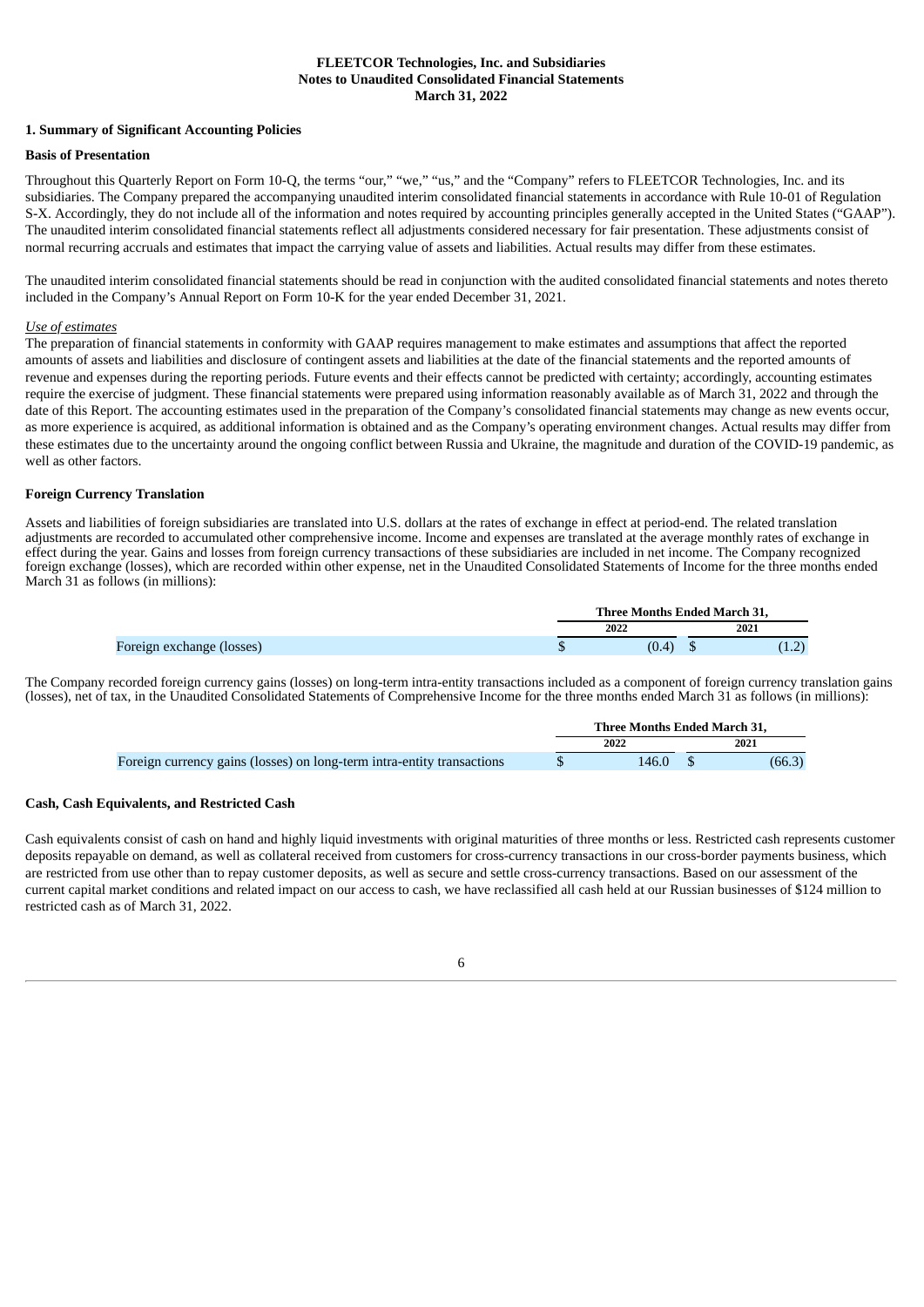## Financ**ial Instruments - Credit Losses**

The Company accounts for financial assets' expected credit losses in accordance with Accounting Standards Codification (ASC) 326. The Company's financial assets subject to credit losses are primarily trade receivables. The Company utilizes a combination of aging and loss-rate methods to develop an estimate of current expected credit losses, depending on the nature and risk profile of the underlying asset pool, based on product, size of customer and historical losses. Expected credit losses are estimated based upon an assessment of risk characteristics, historical payment experience, and the age of outstanding receivables, adjusted for forward-looking economic conditions. The allowances for remaining financial assets measured at amortized cost basis are evaluated based on underlying financial condition, credit history, and current and forward-looking economic conditions. The estimation process for expected credit losses includes consideration of qualitative and quantitative risk factors associated with the age of asset balances, expected timing of payment, contract terms and conditions, changes in specific customer risk profiles or mix of customers, geographic risk, economic trends and relevant environmental factors.

#### **Revenue**

The Company provides payment solutions to our business, merchant, consumer and payment network customers. Our payment solutions are primarily focused on specific commercial spend categories, including Corporate Payments, Fuel, Lodging, Tolls, as well as Gift solutions (stored value cards and ecards). The Company provides solutions that help businesses of all sizes control, simplify and secure payment of various domestic and cross-border payables using specialized payment products. The Company also provides other payment solutions for fleet maintenance, employee benefits and long haul transportation-related services. Revenues from contracts with customers, within the scope of ASC 606, represent approximately 75% of total consolidated revenues, net, for the three months ended March 31, 2022. The Company accounts for revenue from late fees and finance charges, in jurisdictions where permitted under local regulations, primarily in the U.S. and Canada in accordance with ASC 310, "Receivables". Such fees are recognized net of a provision for estimated uncollectible amounts, at the time the fees and finance charges are assessed and services are provided. In addition, in its crossborder payments business, the Company writes foreign currency forward and option contracts for its customers to facilitate future payments in foreign currencies.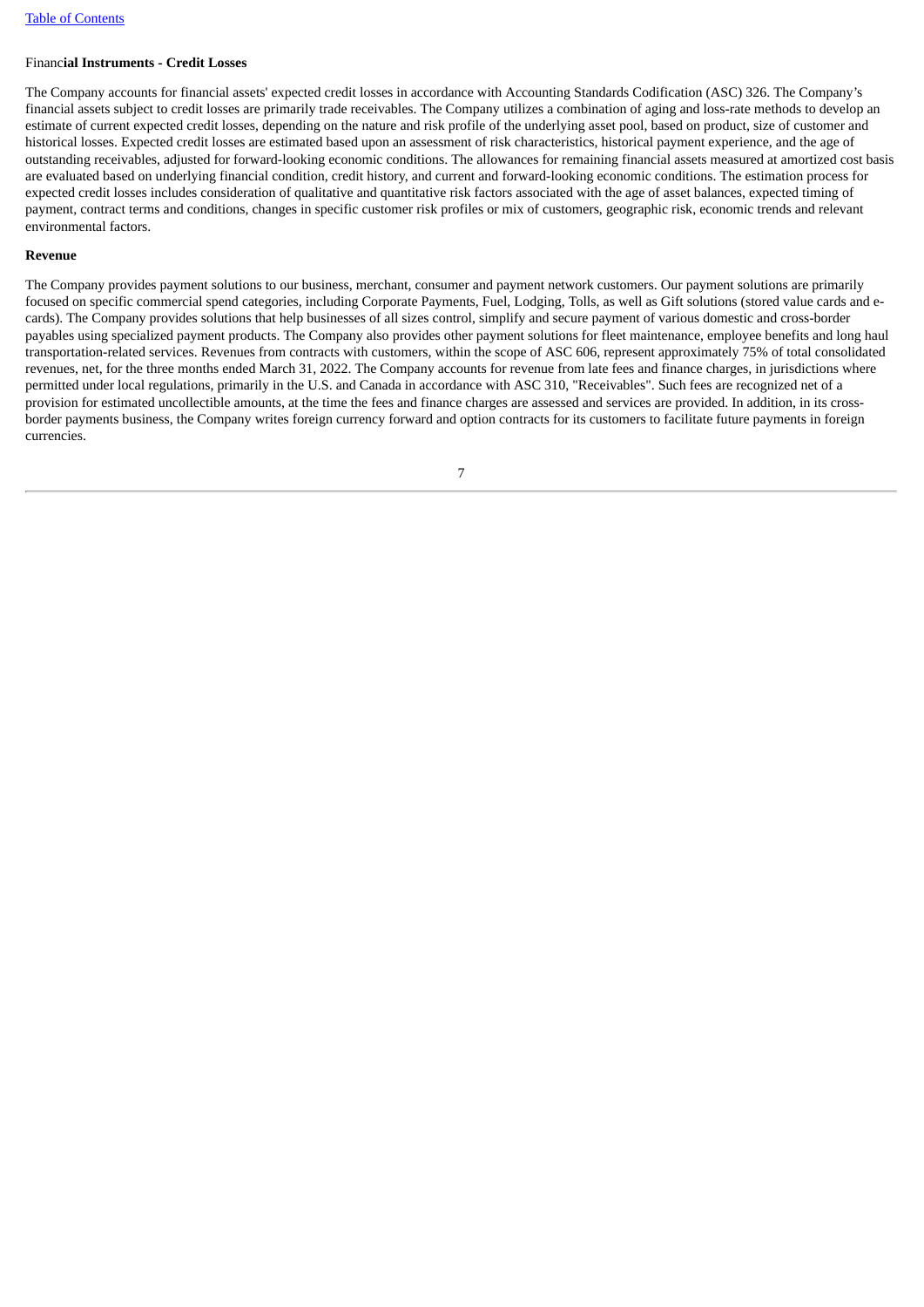### *Disaggregation of Revenues*

The Company provides its services to customers across different payment solutions and geographies. Revenue by solution (in millions) for the three months ended March 31 was as follows:

| <b>Revenues, net by Solution*</b> |   | Three Months Ended March 31, |               |      |       |               |  |  |  |
|-----------------------------------|---|------------------------------|---------------|------|-------|---------------|--|--|--|
|                                   |   | 2022                         | $\frac{9}{6}$ |      | 2021  | $\frac{0}{0}$ |  |  |  |
| Fuel                              | S | 318.5                        | 40 %          | - \$ | 261.9 | 43 %          |  |  |  |
| <b>Corporate Payments</b>         |   | 183.8                        | 23 %          |      | 116.4 | 19 %          |  |  |  |
| <b>Tolls</b>                      |   | 84.9                         | 11 %          |      | 69.0  | 11 %          |  |  |  |
| Lodging                           |   | 94.6                         | $12\%$        |      | 59.0  | 10 %          |  |  |  |
| Gift                              |   | 43.5                         | 6 %           |      | 43.4  | $7\%$         |  |  |  |
| Other                             |   | 63.9                         | 8 %           |      | 58.9  | 10 %          |  |  |  |
| Consolidated revenues, net        | S | 789.2                        | 100 %         |      | 608.6 | 100 %         |  |  |  |

\*Columns may not calculate due to rounding.

Revenue by geography (in millions) for the three months ended March 31 was as follows:

| <b>Revenues, net by Geography*</b> | <b>Three Months Ended March 31,</b> |       |               |      |       |         |  |
|------------------------------------|-------------------------------------|-------|---------------|------|-------|---------|--|
|                                    |                                     | 2022  | $\frac{0}{0}$ |      | 2021  | $\%$    |  |
| <b>United States</b>               |                                     | 471.8 | 60 %          | - \$ | 370.4 | 61 %    |  |
| <b>Brazil</b>                      |                                     | 102.5 | 13 %          |      | 81.9  | 13 %    |  |
| <b>United Kingdom</b>              |                                     | 94.6  | $12\%$        |      | 75.6  | 12 %    |  |
| Other                              |                                     | 120.3 | $15\%$        |      | 80.6  | 13 %    |  |
| Consolidated revenues, net         |                                     | 789.2 | 100 %         |      | 608.6 | $100\%$ |  |

\*Columns may not calculate due to rounding.

#### *Contract Liabilities*

Deferred revenue contract liabilities for customers subject to ASC 606 were \$67.0 million and \$73.7 million as of March 31, 2022 and December 31, 2021, respectively. We expect to recognize approximately \$39.3 million of these amounts in revenues within 12 months and the remaining \$27.7 million over the next five years as of March 31, 2022. Revenue recognized in the three months ended March 31, 2022 that was included in the deferred revenue contract liability as of December 31, 2021 was approximately \$19.3 million.

#### **Spot Trade Offsetting**

The Company uses spot trades to facilitate cross-currency corporate payments in its cross-border payments business. The Company applies offsetting to spot trade assets and liabilities associated with contracts that include master netting agreements, as a right of setoff exists, which the Company believes to be enforceable. As such, the Company has netted spot trade liabilities against spot trade receivables at the counter-party level. The Company recognizes all spot trade assets, net in accounts receivable and all spot trade liabilities, net in accounts payable, each net at the customer level, in its Consolidated Balance Sheets at their fair value. The following table presents the Company's spot trade assets and liabilities at their fair value at March 31, 2022 and December 31, 2021 (in millions):

|                            |         |  | <b>March 31, 2022</b>                 |      |       | <b>December 31, 2021</b> |                                                |    |           |     |       |  |  |
|----------------------------|---------|--|---------------------------------------|------|-------|--------------------------|------------------------------------------------|----|-----------|-----|-------|--|--|
|                            | Gross   |  | Offset on the<br><b>Balance Sheet</b> | Net  |       |                          | Offset on the<br><b>Balance Sheet</b><br>Gross |    |           | Net |       |  |  |
| Assets                     |         |  |                                       |      |       |                          |                                                |    |           |     |       |  |  |
| <b>Accounts Receivable</b> | 3.506.7 |  | (3,347.8)                             | - \$ | 158.9 |                          | 1,185.9                                        |    | (1,057.7) |     | 128.2 |  |  |
| Liabilities                |         |  |                                       |      |       |                          |                                                |    |           |     |       |  |  |
| <b>Accounts Payable</b>    | 3,407.7 |  | (3,347.8)                             | - \$ | 59.9  |                          | 1,199.5                                        | \$ | (1,057.7) |     | 141.8 |  |  |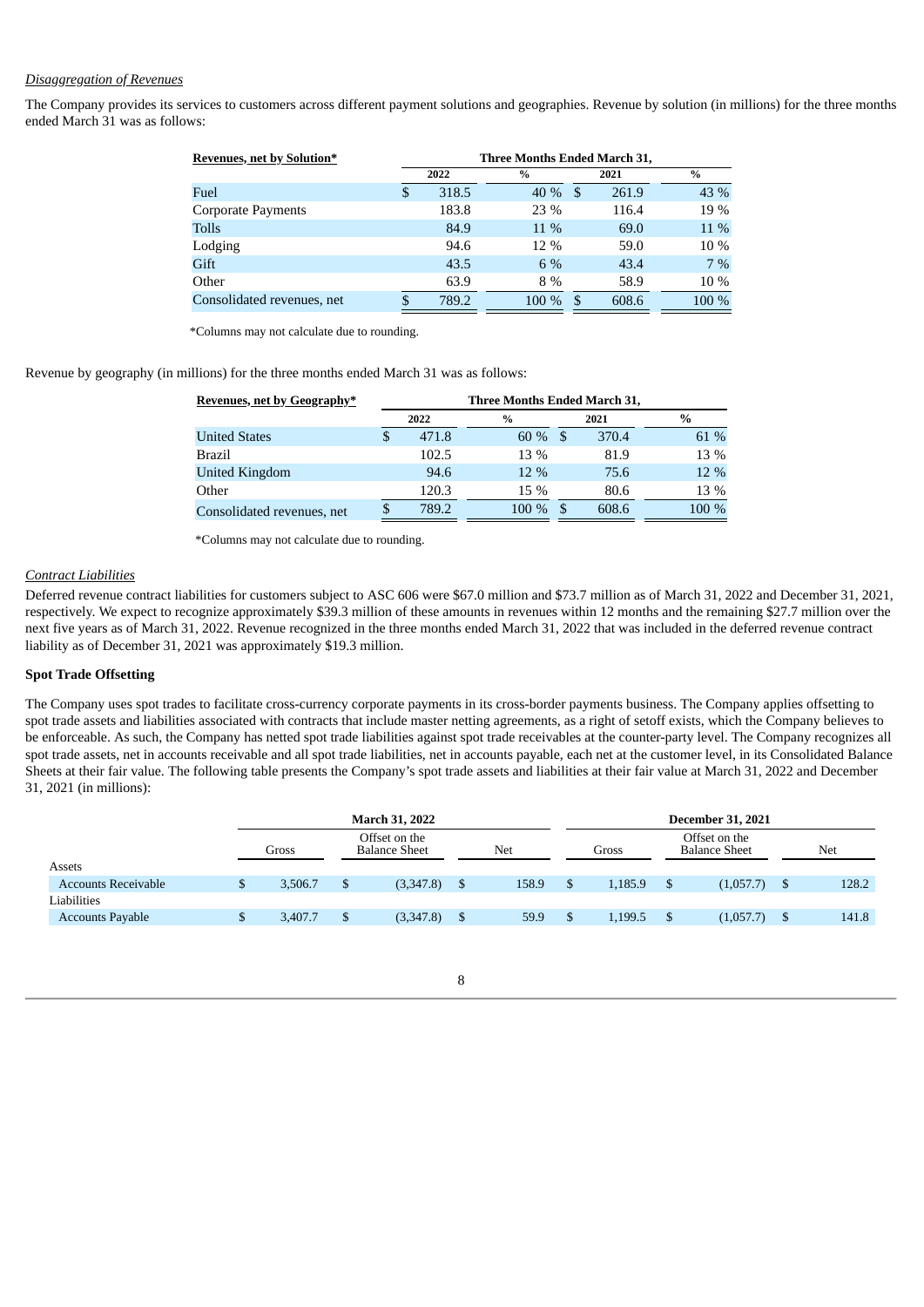#### **Reclassifications and Adjustments**

During 2021, the Company identified and corrected an immaterial error in the presentation of Deferred income taxes and changes in Accounts payable, accrued expenses and customer deposits, both presented within Net cash provided by operating activities, in our prior year Consolidated Statement of Cash Flows. The impact of this correction for three months ended March 31, 2021 was an increase to the adjustment to reconcile net income to net cash provided by operating activities related to deferred income taxes of \$3.5 million, with a corresponding decrease to changes in accounts payable, accrued expenses and customer deposits in operating activities of \$3.5 million. There was no impact to net cash provided by operating activities in the Unaudited Consolidated Statement of Cash Flows.

Additionally, certain disclosures for prior periods have been reclassified to conform with current year presentation.

#### **Adoption of New Accounting Standards**

#### *Reference Rate Reform*

In March 2020, the FASB issued ASU No. 2020-04, "Reference Rate Reform (Topic 848): Facilitation of the Effects of Reference Rate Reform on Financial Reporting" ("ASU 2020-04"). The pronouncement provides temporary optional expedients and exceptions to the current guidance on contract modifications and hedge accounting to ease the financial reporting burdens related to the expected market transition from the London Interbank Offered Rate ("LIBOR") and other interbank offered rates to alternative reference rates. The guidance was effective upon issuance and may be applied prospectively to contract modifications made and hedging relationships entered into or evaluated on or before December 31, 2022. The adoption of ASU 2020-04 did not have a material impact on the Company's consolidated financial statements. The Company transitioned from LIBOR to the Sterling Overnight Index Average Reference Rate ("SONIA") plus a SONIA adjustment of 0.0326% for sterling borrowings, the Euro Interbank Offered Rate for euro borrowings, and the Tokyo Interbank Offered Rate for yen borrowings. The Company has availed itself to the practical expedients related to any changes in the reference rate related to our debt and interest rate swaps. Cross currency derivatives are not impacted by this ASU.

#### *Accounting for Contract Assets and Contract Liabilities from Contracts with Customers*

In October 2021, the FASB issued ASU 2021-08, Accounting for Contract Assets and Contract Liabilities from Contracts with Customers (Topic 805) ("ASU 2021-08"), which requires an acquirer to account for revenue contracts acquired in a business combination in accordance with ASC 606 as if it had originated the contracts. The acquirer may assess how the acquiree applied ASC 606 to determine what to record for the acquired contracts. This update also provides certain practical expedients for acquirers when recognizing and measuring acquired contract assets and contract liabilities from revenue contracts in a

business combination. The amendments in this update are effective for fiscal years beginning after December 15, 2022, including interim periods within those fiscal years and should be applied prospectively to business combinations occurring on or after the effective date of the amendments. Early adoption is permitted, including adoption in an interim period. Adoption during an interim period requires retrospective application to all business combinations for which the acquisition date occurs on or after the beginning of the fiscal year that includes the interim period of early application. The Company's adoption of this ASU on January 1, 2022, did not have a material impact on the Company's results of operations, financial condition, or cash flows.

#### **2. Accounts and Other Receivables**

The Company's accounts and securitized accounts receivable include the following at March 31, 2022 and December 31, 2021 (in thousands):

|                                                  | <b>March 31, 2022</b> | <b>December 31, 2021</b> |
|--------------------------------------------------|-----------------------|--------------------------|
| Gross domestic accounts receivable               | 1,096,335             | 994,063                  |
| Gross domestic securitized accounts receivable   | 1,436,000             | 1,118,000                |
| Gross foreign receivables                        | 1,327,219             | 897,930                  |
| Total gross receivables                          | 3,859,554             | 3,009,993                |
| Less allowance for credit losses                 | (118, 911)            | (98, 719)                |
| Net accounts and securitized accounts receivable | 3,740,643             | 2,911,274                |

The Company maintains a \$1.6 billion revolving trade accounts receivable securitization facility (the "Securitization Facility"). Accounts receivable collateralized within our Securitization Facility primarily relate to trade receivables resulting from charge card activity in the U.S. Pursuant to the terms of the Securitization Facility, the Company transfers certain of its domestic receivables, on a revolving basis, to FLEETCOR Funding LLC (Funding), a wholly-owned bankruptcy remote subsidiary. In turn, Funding transfers, without recourse, on a revolving basis, an undivided ownership interest in this pool of accounts receivable to multi-seller banks and asset-backed commercial paper conduits (Conduit). Funding maintains a subordinated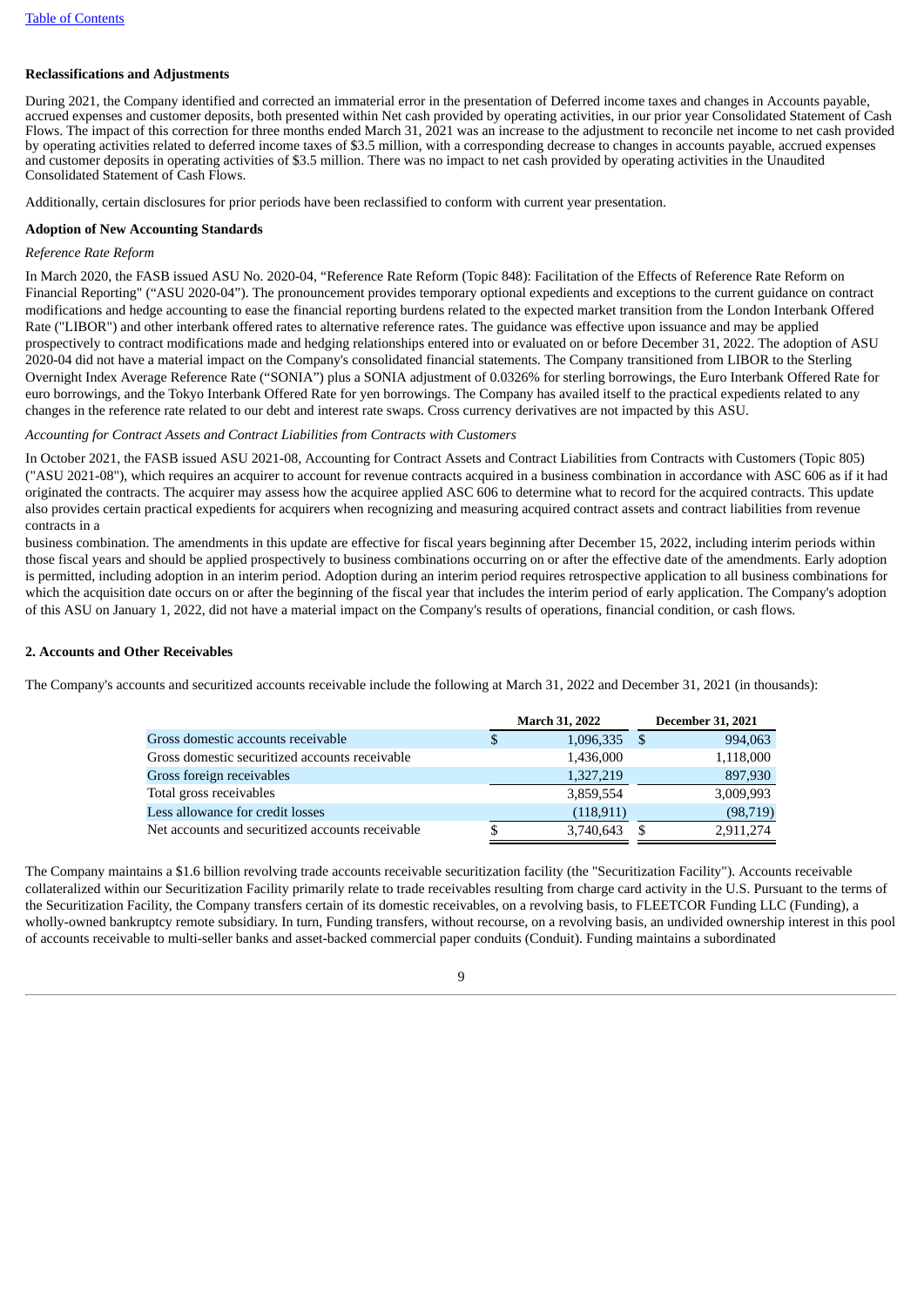interest, in the form of over-collateralization, in a portion of the receivables sold. Purchases by the Conduit are financed with the sale of highly-rated commercial paper.

The Company utilizes proceeds from the transferred assets as an alternative to other forms of financing to reduce its overall borrowing costs. The Company has agreed to continue servicing the sold receivables for the financial institution at market rates, which approximates the Company's cost of servicing. The Company retains a residual interest in the transferred asset as a form of credit enhancement. The residual interest's fair value approximates carrying value due to its short-term nature. Funding determines the level of funding achieved by the sale of trade accounts receivable, subject to a maximum amount.

The Company's Consolidated Balance Sheets and Statements of Income reflect the activity related to securitized accounts receivable and the corresponding securitized debt, including interest income, fees generated from late payments, provision for losses on accounts receivable and interest expense. The cash flows from borrowings and repayments associated with the securitized debt are presented as cash flows from financing activities. On March 23, 2022, the Company entered into the tenth amendment to the Securitization Facility. The amendment increased the Securitization Facility commitment from \$1.3 billion to \$1.6 billion.

A rollforward of the Company's allowance for credit losses related to accounts receivable for the three months ended March 31 is as follows (in thousands):

|                                                 | 2022         | 2021    |
|-------------------------------------------------|--------------|---------|
| Allowance for credit losses beginning of period | \$<br>98,719 | 86,886  |
| Provision for credit losses                     | 25,478       | 2,477   |
| Write-offs                                      | (15, 417)    | (5,963) |
| Recoveries                                      | 2,847        | 8,264   |
| Impact of foreign currency                      | 7,284        | (3,762) |
| Allowance for credit losses end of period       | 118,911      | 87,902  |

#### **3. Fair Value Measurements**

A three-tier value hierarchy prioritizes the inputs used in measuring fair value as follows:

- Level 1: Observable inputs such as quoted prices for identical assets or liabilities in active markets.
- Level 2: Observable inputs other than quoted prices that are directly or indirectly observable for the asset or liability, including quoted prices for similar assets or liabilities in active markets; quoted prices for similar or identical assets or liabilities in markets that are not active; and modelderived valuations whose inputs are observable or whose significant value drivers are observable.
- Level 3: Unobservable inputs for which there is little or no market data, which require the reporting entity to develop its own assumptions.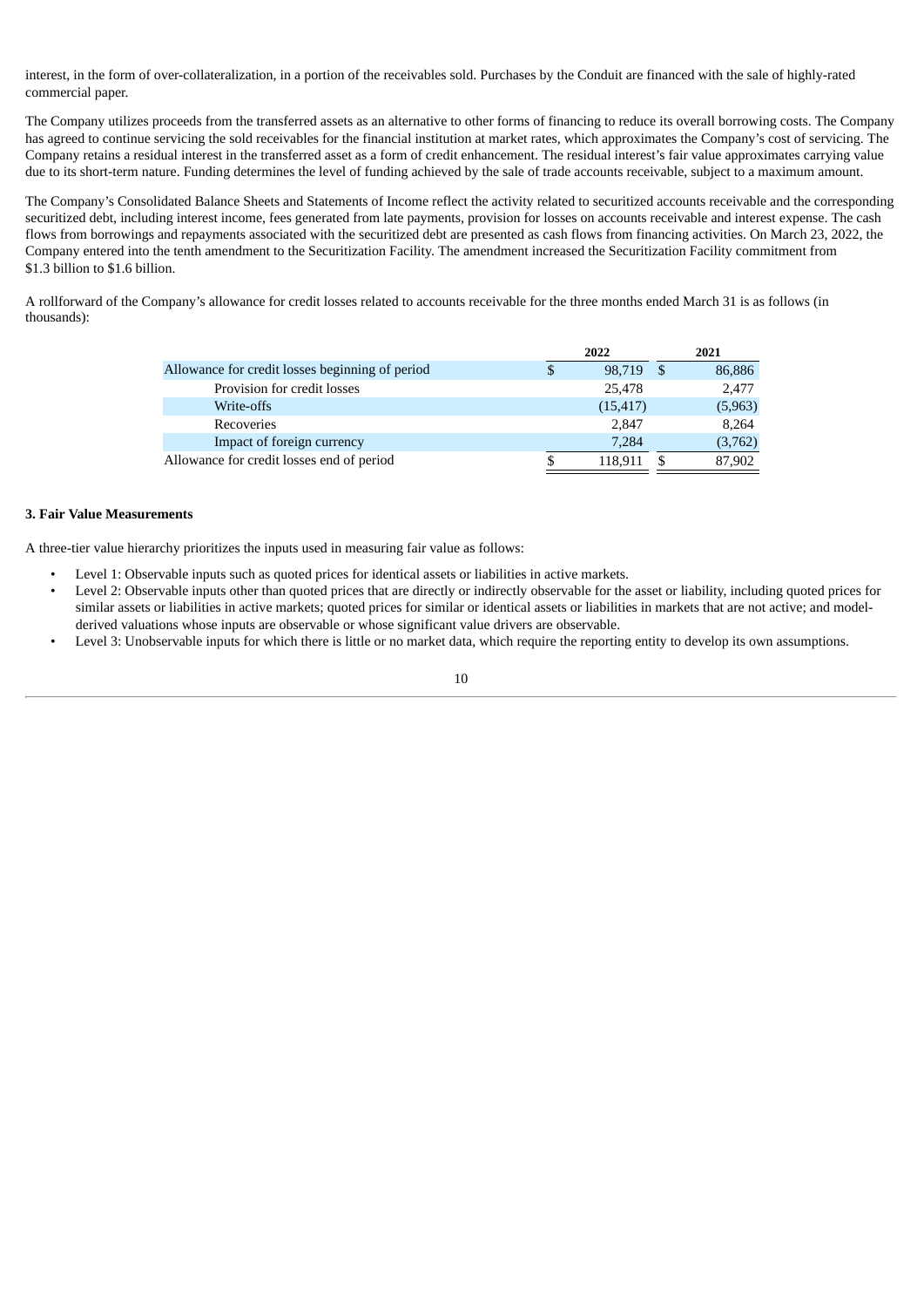The following table presents the Company's financial assets and liabilities which are measured at fair value on a recurring basis as of March 31, 2022 and December 31, 2021 (in thousands):

|                                                           |     | <b>Fair Value</b> | Level 1<br><b>Level 2</b> |  |      | Level 3 |     |  |
|-----------------------------------------------------------|-----|-------------------|---------------------------|--|------|---------|-----|--|
| <b>March 31, 2022</b>                                     |     |                   |                           |  |      |         |     |  |
| Assets:                                                   |     |                   |                           |  |      |         |     |  |
| Repurchase agreements                                     | \$  | 404,448           | - \$                      |  | \$   | 404,448 | \$  |  |
| Money market                                              |     | 42,473            |                           |  |      | 42,473  |     |  |
| Certificates of deposit                                   |     | 189               |                           |  |      | 189     |     |  |
| <b>Interest Rate Swaps</b>                                |     | 1,429             |                           |  |      | 1,429   |     |  |
| Foreign exchange contracts                                |     | 172,835           |                           |  |      | 172,835 |     |  |
| <b>Total assets</b>                                       | \$  | 621,374           | $\sqrt{5}$                |  | \$   | 621,374 | \$  |  |
| Cash collateral for foreign exchange contracts            |     | 29,249            | \$                        |  | \$   |         | S   |  |
| Liabilities:                                              |     |                   |                           |  |      |         |     |  |
| Interest rate swaps                                       | \$  | 7,921             | \$                        |  | \$   | 7,921   |     |  |
| Foreign exchange contracts                                |     | 148,579           |                           |  |      | 148,579 |     |  |
| <b>Total liabilities</b>                                  | \$  | 156,500           | \$                        |  | \$   | 156,500 | \$  |  |
| Cash collateral obligation for foreign exchange contracts |     | 16,937            | \$                        |  | \$   |         | S   |  |
| <b>December 31, 2021</b>                                  |     |                   |                           |  |      |         |     |  |
| Assets:                                                   |     |                   |                           |  |      |         |     |  |
| Repurchase agreements                                     | \$  | 477,069           | -\$                       |  | \$   | 477,069 | \$  |  |
| Money market                                              |     | 43,023            |                           |  |      | 43,023  |     |  |
| Certificates of deposit                                   |     | 958               |                           |  |      | 958     |     |  |
| Foreign exchange contracts                                |     | 120,859           |                           |  |      | 120,859 |     |  |
| <b>Total assets</b>                                       | \$  | 641,909           | $\mathfrak{s}$            |  | \$   | 641,908 | \$  |  |
| Cash collateral for foreign exchange contracts            | \$. | 25,881            | \$                        |  | \$   |         | \$  |  |
| Liabilities:                                              |     |                   |                           |  |      |         |     |  |
| Interest rate swaps <sup>1</sup>                          | \$  | 30,733            | -\$                       |  | \$   | 30,733  | -\$ |  |
| Foreign exchange contracts                                |     | 89,925            |                           |  |      | 89,925  |     |  |
| <b>Total liabilities</b>                                  | S   | 120,658           | $\mathfrak{S}$            |  | \$   | 120,658 | \$  |  |
| Cash collateral obligation for foreign exchange contracts | \$  | 24,803            | \$                        |  | $\$$ |         | \$  |  |

 $1$ During 2022, the Company identified and corrected an immaterial error in the presentation of the December 31, 2021 interest rate swap liabilities in the table above. Such amount was incorrectly bracketed, which has since been corrected. The liability was correctly presented and classified in the Company's Consolidated Balance Sheet at December 31, 2021.

The Company has highly-liquid investments classified as cash equivalents, with original maturities of 90 days or less, included in our Consolidated Balance Sheets. The Company utilizes Level 2 fair value determinations derived from directly or indirectly observable (market based) information to determine the fair value of these highly liquid investments. The Company has certain cash and cash equivalents that are invested on an overnight basis in repurchase agreements, money markets and certificates of deposit. The value of overnight repurchase agreements is determined based upon the quoted market prices for the treasury securities associated with the repurchase agreements. The value of money market instruments is determined based upon the financial institutions' month-end statement, as these instruments are not tradable and must be settled directly by us with the respective financial institution. Certificates of deposit are valued at cost, plus interest accrued. Given the short-term nature of these instruments, the carrying value approximates fair value. Foreign exchange derivative contracts are carried at fair value, with changes in fair value recognized in the Consolidated Statements of Income. The fair value of the Company's derivatives is derived with reference to a valuation from a derivatives dealer operating in an active market, which approximates the fair value of these instruments. The fair value represents the net settlement if the contracts were terminated as of the reporting date. Cash collateral received for foreign exchange derivatives is recorded within customer deposits in our Consolidated Balance Sheet at March 31, 2022 and December 31, 2021. Cash collateral deposited for foreign exchange derivatives is recorded within restricted cash in our Consolidated Balance Sheet at March 31, 2022 and December 31, 2021.

The level within the fair value hierarchy and the measurement technique are reviewed quarterly. Transfers between levels are deemed to have occurred at the end of the quarter. There were no transfers between fair value levels during the periods presented for March 31, 2022 and December 31, 2021.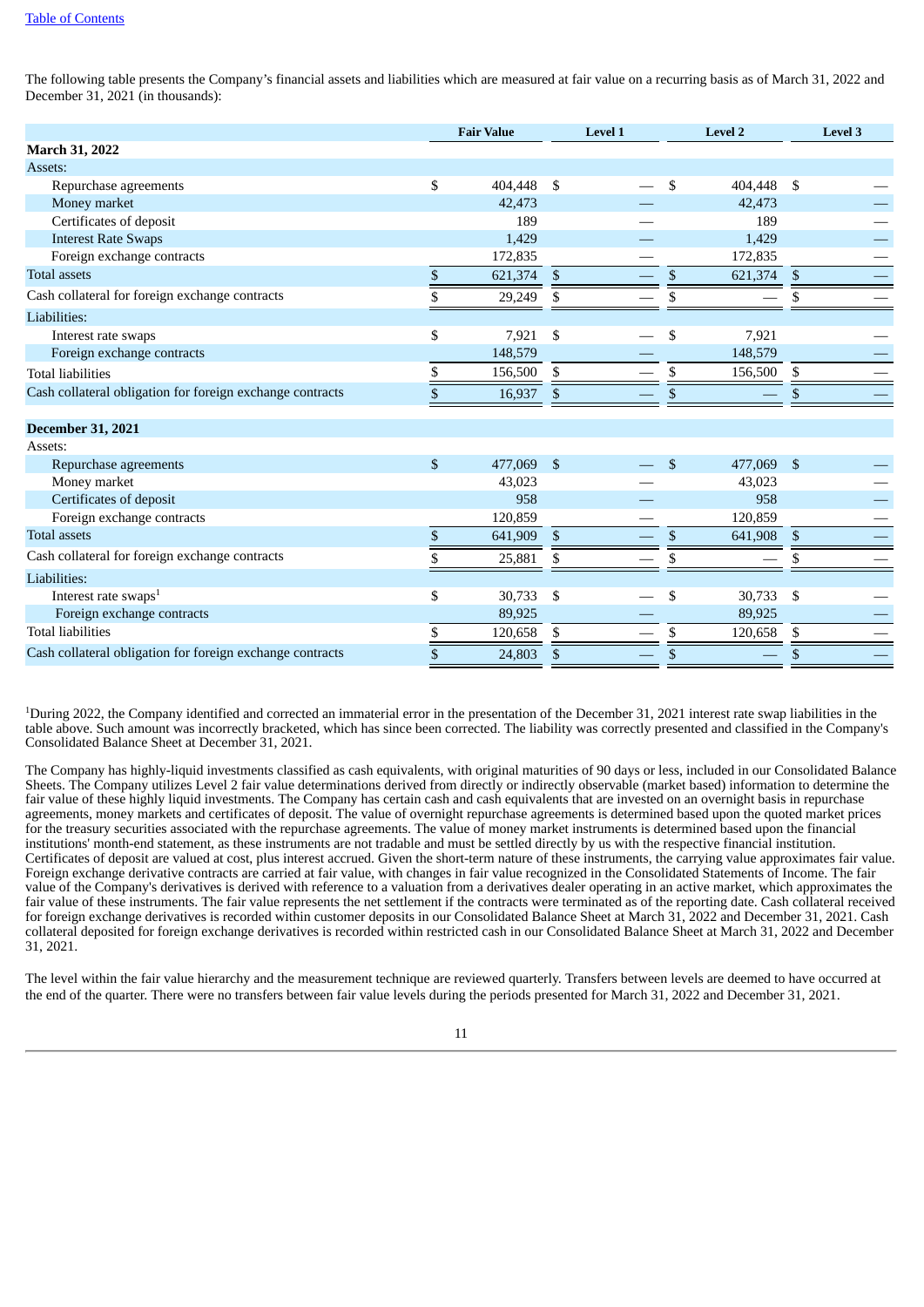The Company's assets that are measured at fair value on a nonrecurring basis or are evaluated with periodic testing for impairment include property, plant and equipment, investments, goodwill and other intangible assets. Estimates of the fair value of assets acquired and liabilities assumed in business combinations are generally developed using key inputs such as management's projections of cash flows on a held-and-used basis (if applicable), discounted as appropriate, management's projections of cash flows upon disposition and discount rates. Accordingly, these fair value measurements are in Level 3 of the fair value hierarchy.

The Company determines the fair values of its derivatives based on quoted market prices or pricing models using current market rates. The amounts exchanged are calculated by reference to the notional amounts and by other terms of the derivatives, such as interest rates, foreign currency exchange rates, commodity rates or other financial indices. The Company's derivatives are over-the-counter instruments with liquid markets.

The Company regularly evaluates the carrying value of its investments. The carrying amount of investments without readily determinable fair values was \$71.1 million at March 31, 2022.

The Company typically reviews Long-lived assets and Goodwill for impairment annually in the fourth quarter and whenever events or changes in circumstances indicate that the carrying amount of an asset may not be recoverable or if an indicator of impairment exists. The recent military conflict between Russia and Ukraine has created significant uncertainty and risk in the economic environment in which the Russia reporting unit operates. As such, the Company conducted an analysis during the first quarter of 2022. The Company continues to monitor the economic uncertainty, while assessing the financial impact and outlook for the Russia reporting unit. As a result of the Company's analysis, and in consideration of the totality of events and circumstances, there was no impairment recorded during the first quarter of 2022.

The fair value of the Company's cash, accounts receivable, securitized accounts receivable and related facility, prepaid expenses and other current assets, accounts payable, accrued expenses, customer deposits and short-term borrowings approximate their respective carrying values due to the short-term maturities of the instruments. The carrying value of the Company's debt obligations approximates fair value as the interest rates on the debt are variable market based interest rates that reset on a quarterly basis. These are each Level 2 fair value measurements, except for cash, which is a Level 1 fair value measurement.

#### **4. Stockholders' Equity**

The Company's Board of Directors (the "Board") has approved a stock repurchase program (as updated from time to time, the "Program") authorizing the Company to repurchase its common stock from time to time until February 1, 2023. On January 25, 2022, the Board increased the aggregate size of the Program by \$1.0 billion, to \$6.1 billion. Since the beginning of the Program through March 31, 2022, 21,845,168 shares have been repurchased for an aggregate purchase price of \$4.9 billion, leaving the Company up to \$1.2 billion of remaining authorization available under the Program for future repurchases in shares of its common stock.

#### **5. Stock-Based Compensation**

The following table summarizes the expense recognized within general and administrative expenses in the Unaudited Consolidated Statements of Income related to share-based payments recognized in the three months ended March 31 (in thousands):

|                          | <b>Three Months Ended</b> | March 31, |        |
|--------------------------|---------------------------|-----------|--------|
|                          | 2022                      |           | 2021   |
| <b>Stock options</b>     | 17.837                    |           | 4,590  |
| <b>Restricted stock</b>  | 14.794                    |           | 13,157 |
| Stock-based compensation | 32.631                    |           | 17.747 |

The tax benefits recorded on stock-based compensation and upon the exercises of options were \$17.8 million and \$14.1 million for the three months ended March 31, 2022 and 2021, respectively.

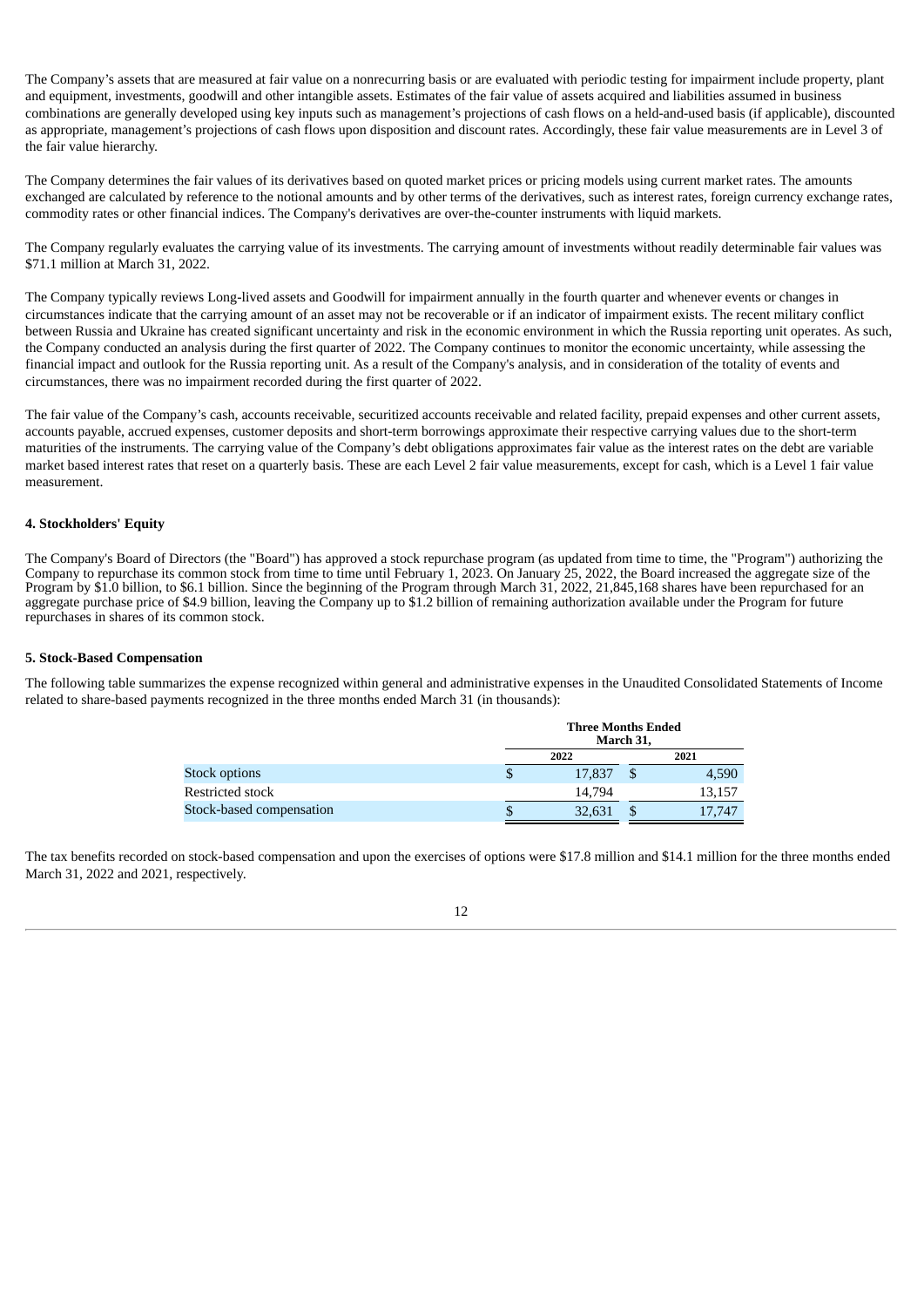The following table summarizes the Company's total unrecognized compensation cost related to stock based compensation as of March 31, 2022 (cost in thousands):

|                      |    | Unrecognized<br>Compensation<br>Cost | <b>Weighted Average</b><br><b>Period of Expense</b><br>Recognition<br>(in Years) |
|----------------------|----|--------------------------------------|----------------------------------------------------------------------------------|
| <b>Stock options</b> | J  | 100,898                              | 2.00                                                                             |
| Restricted stock     |    | 83,266                               | 1.35                                                                             |
| <b>Total</b>         | \$ | 184,164                              |                                                                                  |

#### **Stock Options**

The following summarizes the changes in the number of shares of common stock under option for the three months ended March 31, 2022 (shares/options and aggregate intrinsic value in thousands):

|                                       | Shares |              | Weighted<br>Average<br><b>Exercise</b><br>Price | <b>Options</b><br><b>Exercisable</b><br>at End of<br>Period |              | Weighted<br>Average<br>Exercise<br>Price of<br>Exercisable<br><b>Options</b> |   | Weighted<br><b>Average Fair</b><br>Value of<br><b>Options</b><br>Granted<br><b>During the Period</b> |   | Aggregate<br><b>Intrinsic</b><br>Value |
|---------------------------------------|--------|--------------|-------------------------------------------------|-------------------------------------------------------------|--------------|------------------------------------------------------------------------------|---|------------------------------------------------------------------------------------------------------|---|----------------------------------------|
| Outstanding at December 31, 2021      | 5,447  | $\mathbb{S}$ | 176.52                                          | 3,798                                                       | $\mathsf{S}$ | 145.18                                                                       |   |                                                                                                      | D | 257,707                                |
| Granted                               | 588    |              | 226.36                                          |                                                             |              |                                                                              | J | 65.66                                                                                                |   |                                        |
| Exercised                             | (119)  |              | 68.38                                           |                                                             |              |                                                                              |   |                                                                                                      |   | 20,523                                 |
| Forfeited                             | (4)    |              | 252.50                                          |                                                             |              |                                                                              |   |                                                                                                      |   |                                        |
| Outstanding at March 31, 2022         | 5,912  |              | 183.61                                          | $3,805$ \$                                                  |              | 150.28                                                                       |   |                                                                                                      |   | 403,008                                |
| Expected to vest as of March 31, 2022 | 2,107  | -S           | 243.79                                          |                                                             |              |                                                                              |   |                                                                                                      |   |                                        |

The aggregate intrinsic value of stock options exercisable at March 31, 2022 was \$377.4 million. The weighted average remaining contractual term of options exercisable at March 31, 2022 was 4.3 years.

#### **Restricted Stock**

The following table summarizes the changes in the number of shares of restricted stock and restricted stock units for the three months ended March 31, 2022 (shares in thousands):

|                                  | <b>Shares</b> |      | Weighted<br>Average<br><b>Grant Date</b><br><b>Fair Value</b> |
|----------------------------------|---------------|------|---------------------------------------------------------------|
| Outstanding at December 31, 2021 | 278           | - \$ | 278.57                                                        |
| Granted                          | 324           |      | 223.00                                                        |
| Vested                           | (117)         |      | 270.93                                                        |
| Canceled or forfeited            | (33)          |      | 348.85                                                        |
| Outstanding at March 31, 2022    | 452           |      | 235.48                                                        |

#### **6. Acquisitions**

#### **2022 Acquisitions**

#### *Levarti*

On March 1, 2022, the Company completed the acquisition of Levarti, an airline software platform company for a net purchase price of \$23.7 million. The Company financed the acquisition using a combination of available cash and borrowings under its existing credit facility. The results from the acquisition are reported in the North America segment.

In connection with this acquisition, the Company signed noncompete agreements with certain parties affiliated with the business for which the Company is still completing the valuation. These noncompete agreements were accounted for separately from the business acquisition. Acquisition accounting for Levarti is preliminary as the Company is still completing the valuation for goodwill, intangible assets, income taxes, working capital, and contingencies.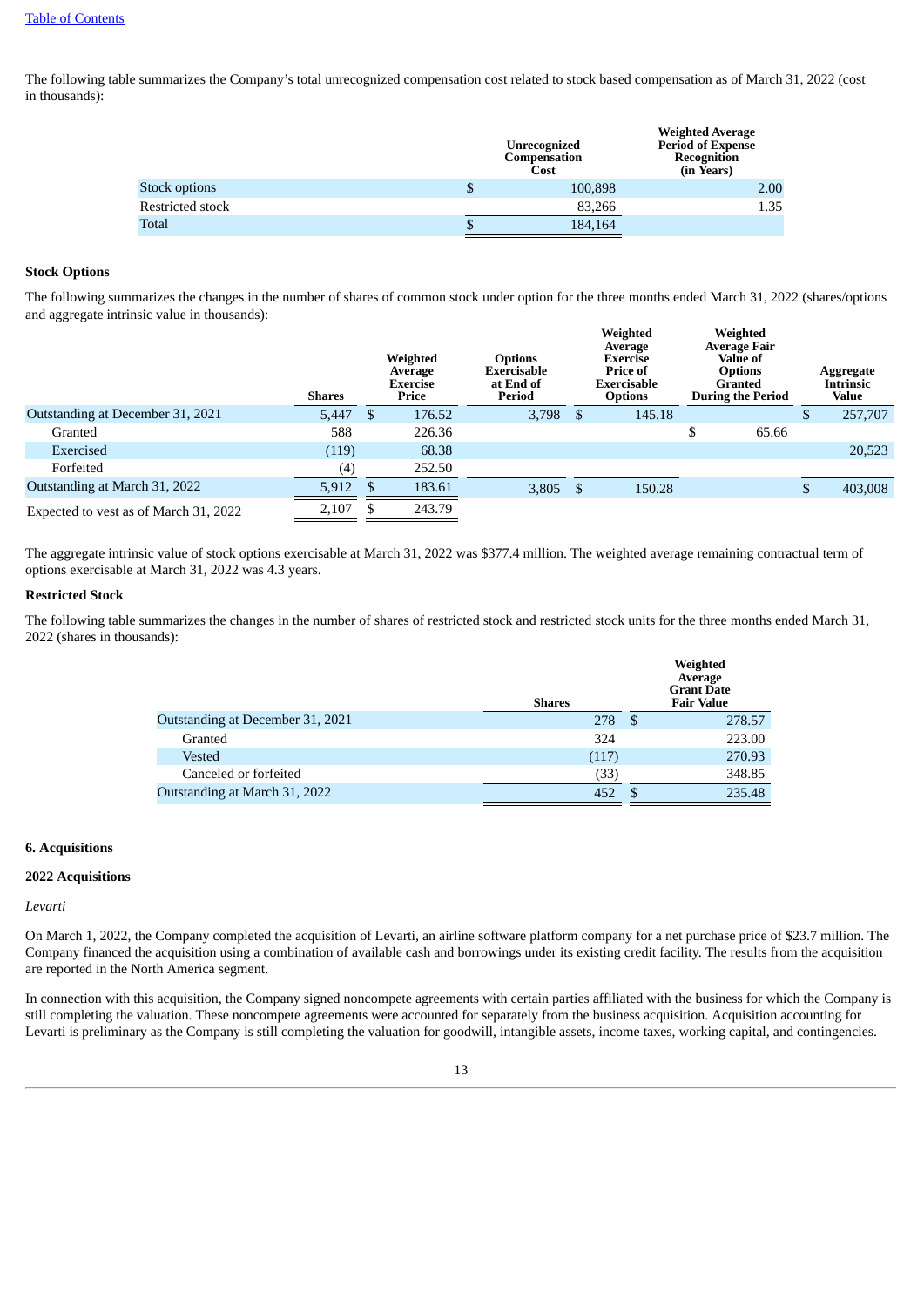The following table summarizes the preliminary acquisition accounting (in thousands):

| Current assets             | \$<br>754 |
|----------------------------|-----------|
| Long term assets           | 286       |
| Goodwill                   | 14,491    |
| Intangibles                | 11,800    |
| <b>Current liabilities</b> | (660)     |
| Noncurrent liabilities     | (2,926)   |
| Aggregate purchase price   | 23,744    |

The estimated preliminary fair value of intangible assets acquired and the related estimated useful lives consisted of the following (in thousands):

|                               | <b>Useful Lives (in Years)</b> | Value  |
|-------------------------------|--------------------------------|--------|
| Trade Name and Trademarks     |                                | 100    |
| Proprietary Technology        | 10                             | 3,500  |
| <b>Customer Relationships</b> | 16                             | 8,200  |
|                               |                                | 11.800 |

#### *Other*

In February 2022, the Company also made investments of \$7.8 million in an electric vehicle charging payments business and \$5.0 million in an electric vehicle data analytics business.

#### **2021 Acquisitions**

*ALE*

On September 1, 2021, the Company completed the acquisition of ALE Solutions, Inc. (ALE), a leader in lodging solutions to the insurance industry, for a net purchase price of \$421.8 million. The purpose of this acquisition is to expand the Company's lodging business into the insurance vertical. The Company financed the acquisition using a combination of available cash and borrowings under its existing credit facility. The results from the acquisition are reported in the North America segment.

In connection with this acquisition, the Company signed noncompete agreements with certain parties affiliated with the business with an estimated fair value of \$18.3 million. These noncompete agreements were accounted for separately from the business acquisition. Acquisition accounting for ALE is preliminary as the Company is still completing the valuation of certain goodwill, intangible assets, income taxes and working capital adjustments.

The following table summarizes the preliminary acquisition accounting for ALE (in thousands):

| Trade and other receivables               | \$  | 178,396   |
|-------------------------------------------|-----|-----------|
| Prepaid expenses and other current assets |     | 2,555     |
| Property, plant and equipment             |     | 254       |
| Other long term assets                    |     | 9,866     |
| Goodwill                                  |     | 136,471   |
| Intangibles                               |     | 175,800   |
| Accounts payable and accrued expenses     |     | (31, 048) |
| Other current liabilities                 |     | (38, 866) |
| Deferred tax liabilities                  |     | (983)     |
| Other noncurrent liabilities              |     | (7, 495)  |
| <b>Customer deposits</b>                  |     | (3, 118)  |
| Aggregate purchase price                  | \$. | 421,832   |
|                                           |     |           |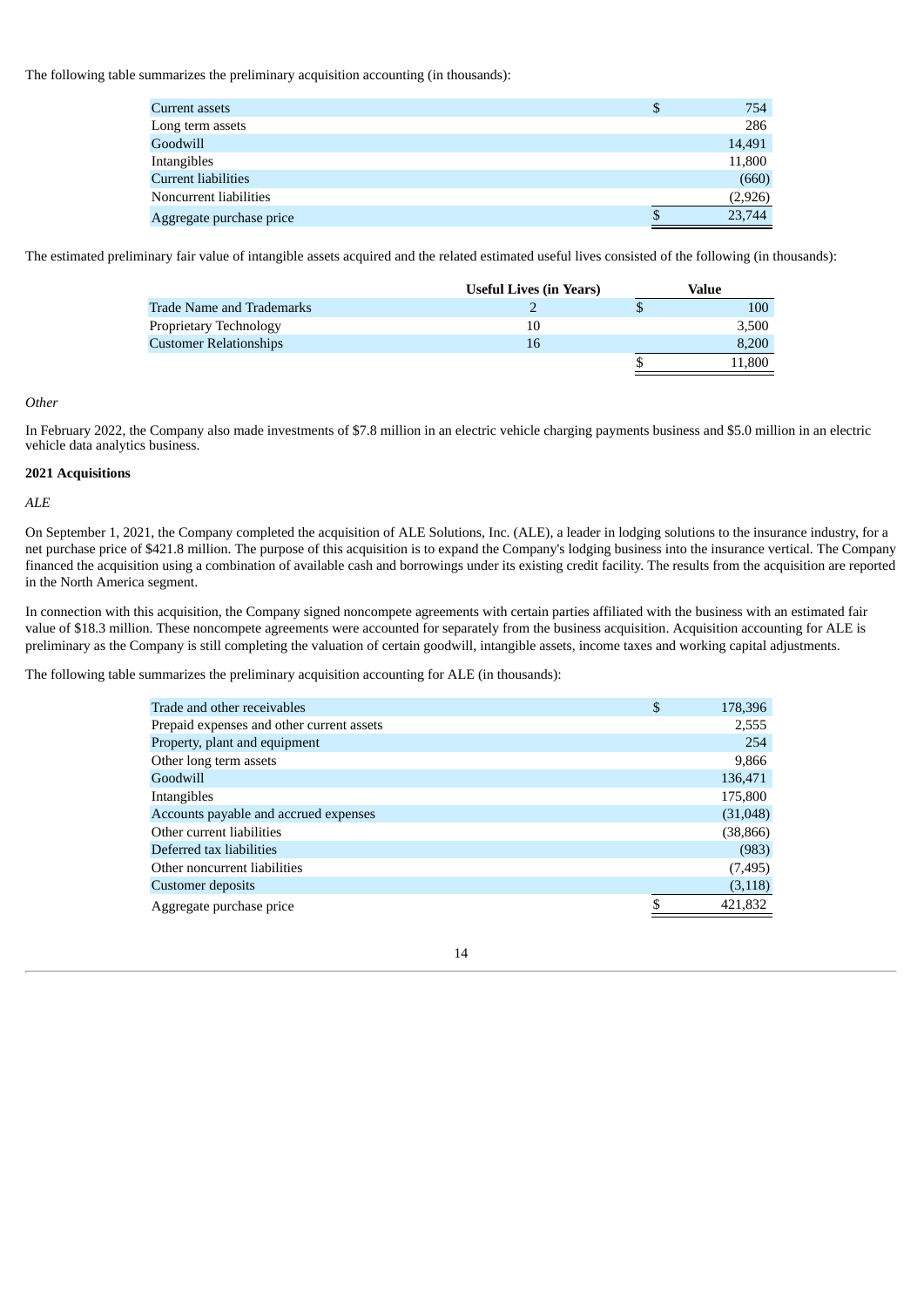The estimated preliminary fair value of intangible assets acquired and the related estimated useful lives consisted of the following (in thousands):

|                                   | <b>Useful Lives (in Years)</b> | Value   |
|-----------------------------------|--------------------------------|---------|
| <b>Trade Names and Trademarks</b> | Indefinite                     | 14,500  |
| Proprietary Technology            | 4                              | 14.400  |
| <b>Lodging Network</b>            | 20                             | 800     |
| <b>Customer Relationships</b>     | 15                             | 146,100 |
|                                   |                                | 175,800 |

#### *AFEX*

On June 1, 2021, the Company completed the acquisition of Associated Foreign Exchange (AFEX), a U.S. based, cross-border payment solutions provider, for \$459.1 million. This includes \$210.3 million of cash and cash equivalents and \$178.7 million of restricted cash, resulting in a net purchase price of \$70.1 million. The purpose of this acquisition is to further expand the Company's cross border payment solutions. The Company financed the acquisition using a combination of available cash and borrowings under its existing credit facility. The results from the acquisition are reported in the North America segment.

In connection with this acquisition, the Company signed noncompete agreements with certain parties affiliated with the business with an estimated fair value of \$4.1 million. These noncompete agreements were accounted for separately from the business acquisition. Acquisition accounting for AFEX is preliminary as the Company is still completing the valuation of certain goodwill, intangible assets, income taxes and working capital adjustments.

The following table summarizes the preliminary acquisition accounting for AFEX (in thousands):

| Trade and other receivables               | \$<br>8,159 |
|-------------------------------------------|-------------|
| Prepaid expenses and other current assets | 108,402     |
| Property, plant and equipment             | 1,723       |
| Other long term assets                    | 51,074      |
| Goodwill                                  | 256,402     |
| Intangibles                               | 237,900     |
| Accounts payable and accrued expenses     | (39, 234)   |
| Other current liabilities                 | (81, 430)   |
| <b>Customer deposits</b>                  | (375,049)   |
| Other noncurrent liabilities              | (97, 855)   |
| Aggregate purchase price                  | 70,092      |

The estimated fair value of intangible assets acquired and the related estimated useful lives consisted of the following (in thousands):

|                               | <b>Useful Lives (in</b> |         |
|-------------------------------|-------------------------|---------|
|                               | Years)                  | Value   |
| Trade Names and Trademarks    |                         | 5,400   |
| Proprietary Technology        | 4                       | 11,800  |
| <b>Banking Relationships</b>  | 20                      | 1,800   |
| Licenses                      | 20                      | 2,600   |
| <b>Customer Relationships</b> | 10                      | 216,300 |
|                               |                         | 237,900 |

#### *Roger*

On January 13, 2021, the Company completed the acquisition of Roger, rebranded Corpay One, a global accounts payable (AP) cloud software platform for small businesses, for \$39.0 million, net of cash acquired. The Company financed the acquisition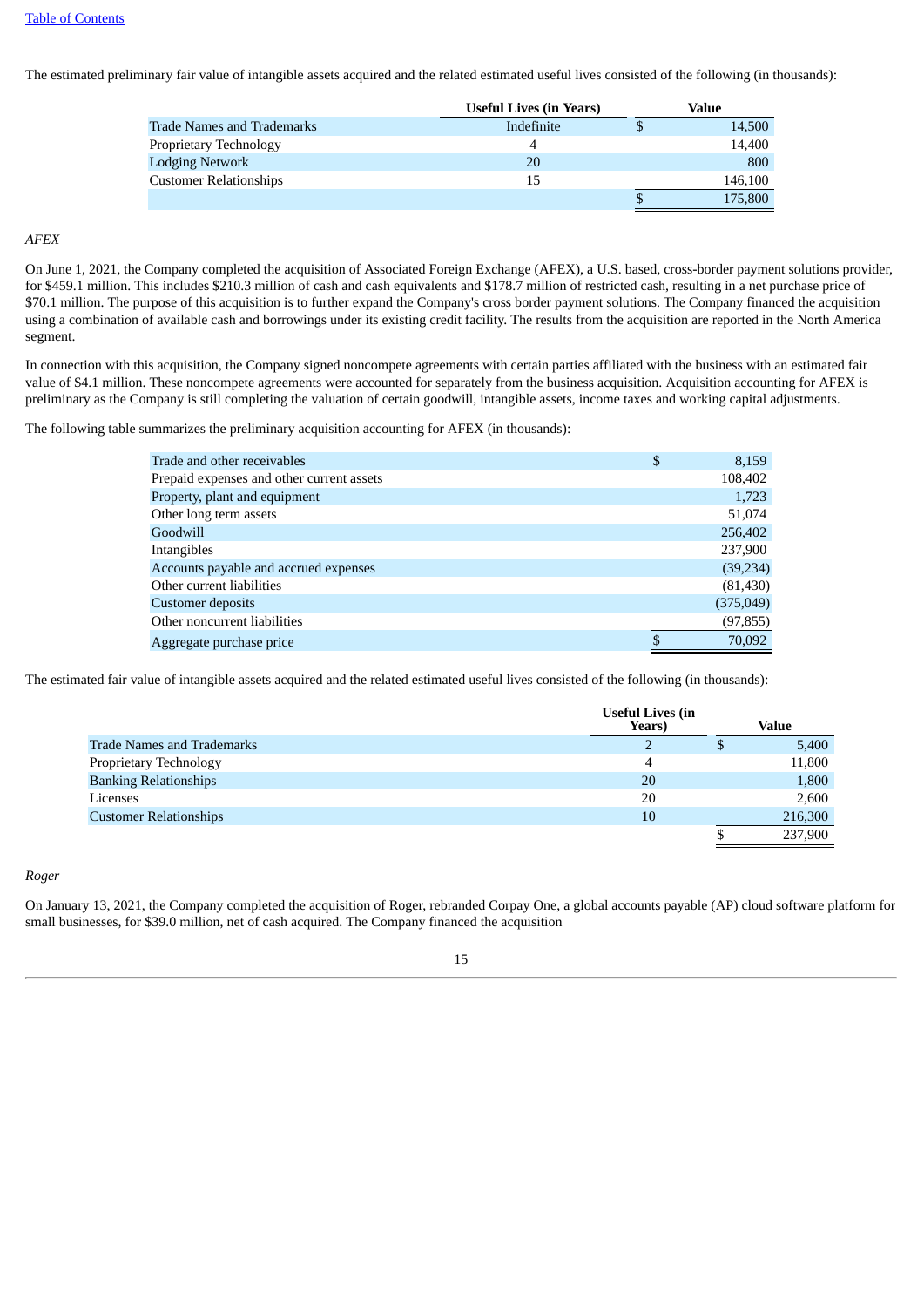using a combination of available cash and borrowings under its existing credit facility. The results from the acquisition are reported in the North America segment.

The following table summarizes the final acquisition accounting for Roger (in thousands):

| Accounts and other receivables            | \$<br>110 |
|-------------------------------------------|-----------|
| Prepaid expenses and other current assets | 37        |
| Other assets                              | 28        |
| Goodwill                                  | 34,359    |
| Other intangibles                         | 5,400     |
| Current liabilities                       | (925)     |
| Deferred income taxes                     | (6)       |
| Aggregate purchase price                  | 39,003    |

The estimated fair value of intangible assets acquired and the related estimated useful lives consisted of the following (in thousands):

|                               | <b>Useful Lives (in</b><br>Years) | Value |
|-------------------------------|-----------------------------------|-------|
| Proprietary Technology        | 10                                | 4,800 |
| <b>Customer Relationships</b> | 13                                | 600   |
|                               |                                   | 5,400 |
|                               |                                   |       |

#### *Other*

On December 15, 2021, the Company acquired a mobile fuel payments solution in Russia for a net purchase price of \$5.0 million. Acquisition accounting for this acquisition is preliminary as the Company is still completing the valuation of certain goodwill, intangible assets, income taxes and working capital adjustments. The results from the acquisition are reported in the International segment. During 2021, the Company made an investment of \$37.8 million in a joint venture in Brazil with CAIXA. The Company also made investments in other businesses of \$6.8 million. The Company financed all of these investments and acquisitions using a combination of available cash and borrowings under its existing credit facility.

### **7. Goodwill and Other Intangibles**

A summary of changes in the Company's goodwill by reportable business segment is as follows (in thousands):

|               |    | <b>December 31, 2021</b> |      | <b>Acquisitions</b> |  | <b>Acquisition</b><br><b>Accounting</b><br><b>Adjustments</b> | Foreign<br>Currency | <b>March 31, 2022</b> |           |  |
|---------------|----|--------------------------|------|---------------------|--|---------------------------------------------------------------|---------------------|-----------------------|-----------|--|
| Segment       |    |                          |      |                     |  |                                                               |                     |                       |           |  |
| North America |    | 3,814,258                | - \$ | 14.491 \$           |  | 6.703                                                         | 1,827               |                       | 3,837,279 |  |
| <b>Brazil</b> |    | 546,148                  |      |                     |  |                                                               | 93,315              |                       | 639,463   |  |
| International |    | 718,572                  |      | __                  |  |                                                               | (14, 482)           |                       | 704,090   |  |
|               | ۵D | 5,078,978                |      | 14.491              |  | 6,703                                                         | 80,660              |                       | 5,180,832 |  |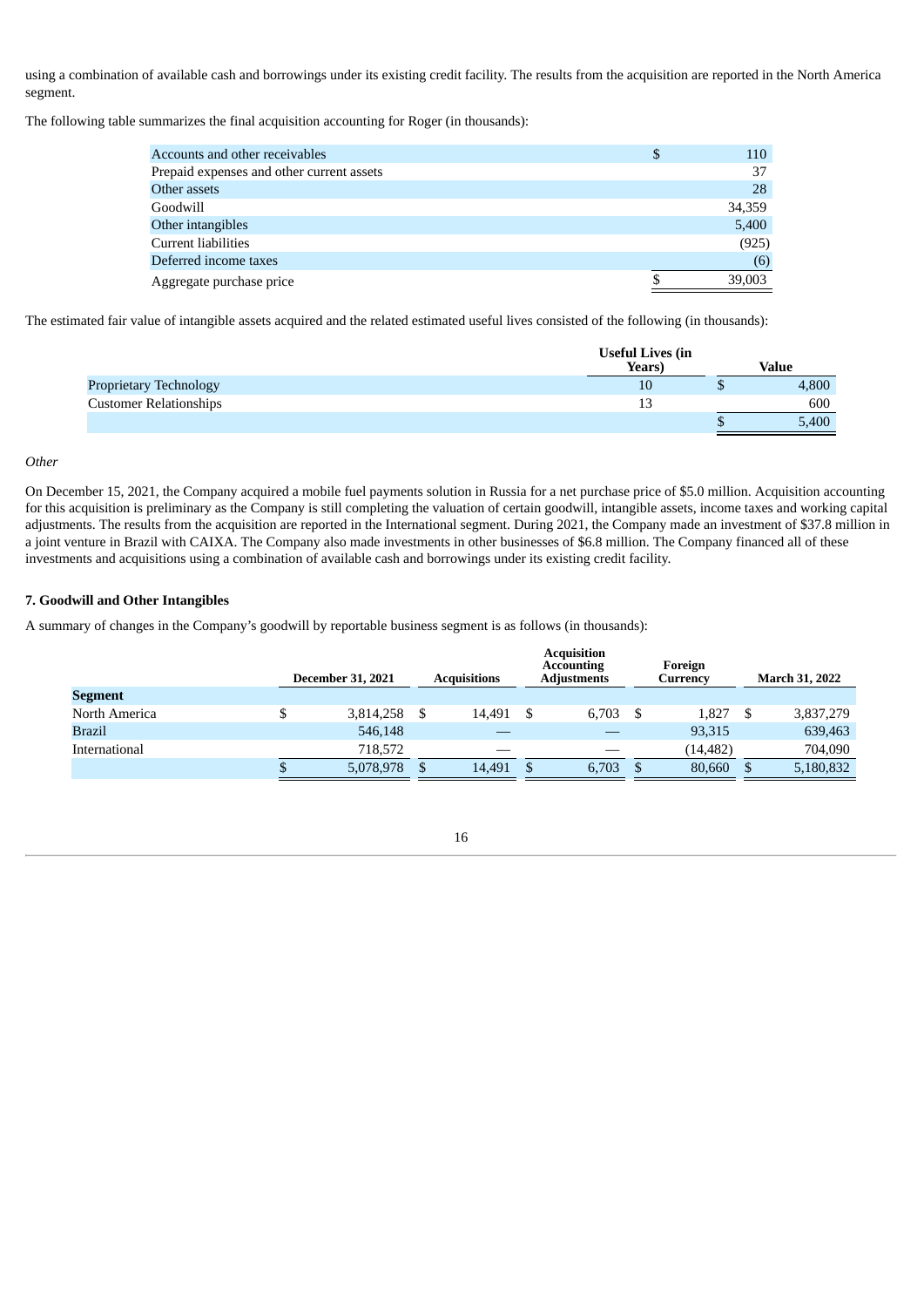#### As of March 31, 2022 and December 31, 2021, other intangibles consisted of the following (in thousands):

|                                                   |                                                              |    |                              |                                                                        | <b>March 31, 2022</b> |     |                              | <b>December 31, 2021</b> |           |                             |                                  |  |           |
|---------------------------------------------------|--------------------------------------------------------------|----|------------------------------|------------------------------------------------------------------------|-----------------------|-----|------------------------------|--------------------------|-----------|-----------------------------|----------------------------------|--|-----------|
|                                                   | Weighted-<br>Avg<br><b>Useful</b><br><b>Lives</b><br>(Years) |    | Gross<br>Carrying<br>Amounts | <b>Net</b><br>Accumulated<br>Carrying<br><b>Amortization</b><br>Amount |                       |     | Gross<br>Carrying<br>Amounts |                          |           | Accumulated<br>Amortization | <b>Net</b><br>Carrying<br>Amount |  |           |
| Customer and vendor<br>relationships              | 16.2                                                         | -S | 2,963,613                    | \$                                                                     | (1,236,300)           | -\$ | 1,727,313                    | \$.                      | 2,925,719 | \$                          | $(1,167,218)$ \$                 |  | 1,758,501 |
| Trade names and<br>trademarks-indefinite<br>lived | N/A                                                          |    | 479,333                      |                                                                        |                       |     | 479,333                      |                          | 466,327   |                             |                                  |  | 466,327   |
| Trade names and<br>trademarks-other               | 7.1                                                          |    | 12,163                       |                                                                        | (5,987)               |     | 6,176                        |                          | 12,093    |                             | (5,235)                          |  | 6,858     |
| Software                                          | 6.0                                                          |    | 281,347                      |                                                                        | (207, 212)            |     | 74,135                       |                          | 272,461   |                             | (198, 628)                       |  | 73,833    |
| Non-compete agreements                            | 4.3                                                          |    | 81,576                       |                                                                        | (54, 195)             |     | 27,381                       |                          | 78,145    |                             | (48, 279)                        |  | 29,866    |
| Total other intangibles                           |                                                              |    | 3,818,032                    |                                                                        | (1,503,694)           |     | 2,314,338                    |                          | 3,754,745 |                             | (1,419,360)                      |  | 2,335,385 |

Changes in foreign exchange rates resulted in a \$31.1 million increase to the net carrying values of other intangibles in the three months ended March 31, 2022. Amortization expense related to intangible assets for the three months ended March 31, 2022 and 2021 was \$54.9 million and \$47.3 million, respectively.

### **8. Debt**

The Company's debt instruments consist primarily of term loans, revolving lines of credit and a Securitization Facility as follows (in thousands):

|                                                                    | <b>March 31, 2022</b> |           |   | <b>December 31, 2021</b> |
|--------------------------------------------------------------------|-----------------------|-----------|---|--------------------------|
| Term Loan A note payable, net of discounts                         |                       | 2,723,420 |   | 2,763,162                |
| Term Loan B note payable, net of discounts                         |                       | 1,867,605 |   | 1,871,505                |
| Revolving line of credit A Facility                                |                       | 315,000   |   | 225,000                  |
| Revolving line of credit B Facility -foreign swing line            |                       | 1,314     |   |                          |
| Total notes payable and other obligations                          |                       | 4,907,339 |   | 4,859,667                |
| Securitization Facility                                            |                       | 1,436,000 |   | 1,118,000                |
| Total notes payable, credit agreements and Securitization Facility |                       | 6,343,339 |   | 5,977,667                |
| Current portion                                                    | S                     | 1,926,983 | S | 1,517,628                |
| Long-term portion                                                  |                       | 4,416,356 |   | 4,460,039                |
| Total notes payable, credit agreements and Securitization Facility |                       | 6,343,339 |   | 5,977,667                |

On March 23, 2022, the Company entered into the tenth amendment to the Securitization Facility. The amendment increased the Securitization Facility commitment from \$1.3 billion to \$1.6 billion and replaced LIBOR with Secured Overnight Financing Rate ("SOFR") plus a SOFR Adjustment of 0.10%. The Company has unamortized debt issuance costs of \$2.6 million and \$2.5 million related to the Securitization Facility as of March 31, 2022 and December 31, 2021, respectively, recorded within other assets in the Unaudited Consolidated Balance Sheets. The maturity date for the Company's Securitization Facility is March 29, 2024.

The Company was in compliance with all financial and non-financial covenants under the Credit Agreement and Securitization Facility at March 31, 2022.

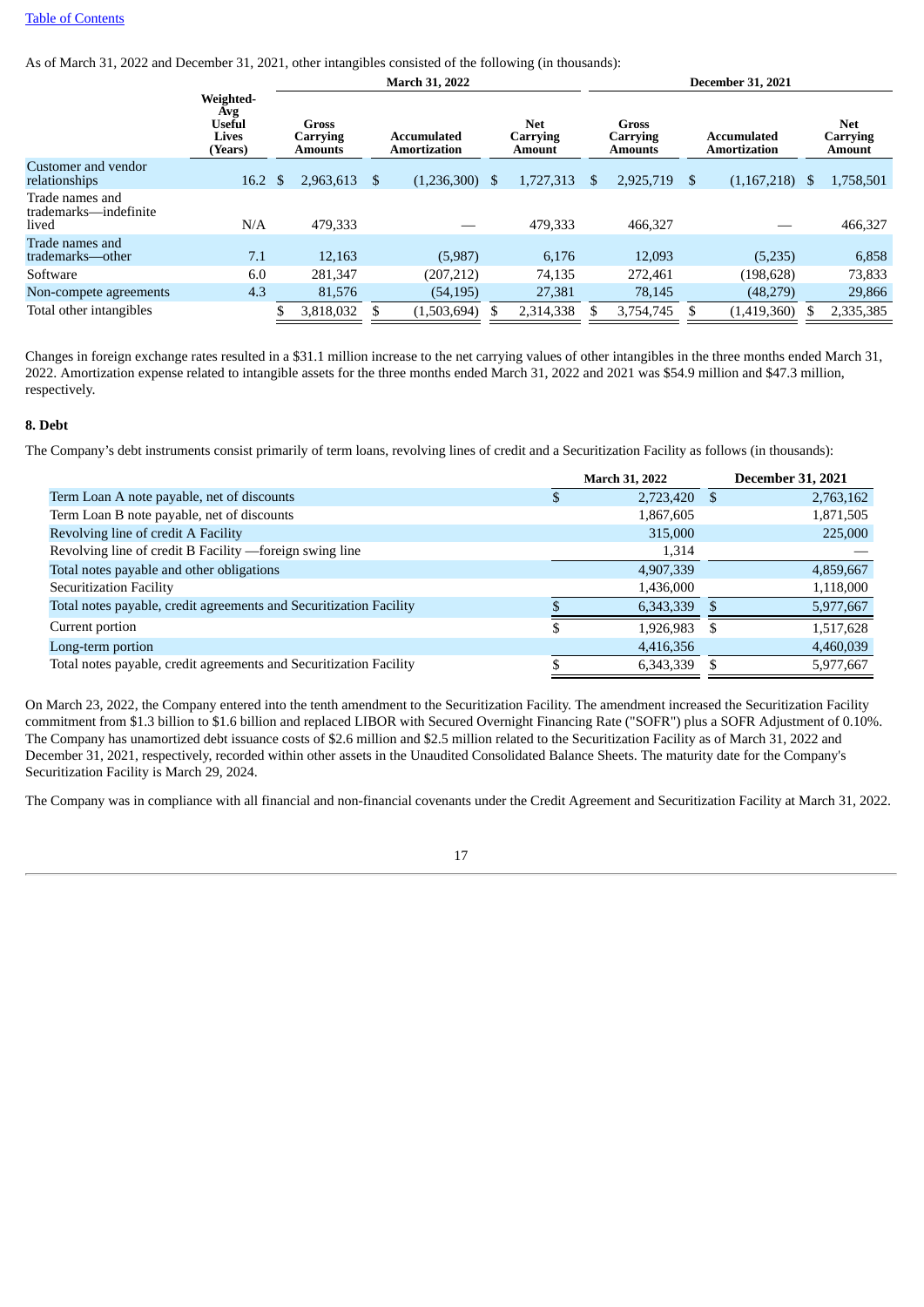### **9. Income Taxes**

The provision for income taxes differs from amounts computed by applying the U.S. federal tax rate of 21% for 2022 and 2021 to income before income taxes for the three months ended March 31, 2022 and 2021 due to the following (in thousands):

|                                                        |         | 2022        |          | 2021      |
|--------------------------------------------------------|---------|-------------|----------|-----------|
| Computed "expected" tax expense                        | 61.881  | $21.0\%$ \$ | 49.493   | 21.0 %    |
| Changes resulting from:                                |         |             |          |           |
| Foreign income tax differential                        | (2,015) | (0.7)%      | (3,830)  | $(1.6)\%$ |
| Excess tax benefit related to stock-based compensation | (3,210) | $(1.1)\%$   | (9, 413) | $(4.0)\%$ |
| State taxes net of federal benefits                    | 4.992   | $1.7\%$     | 2,685    | $1.1\%$   |
| Foreign withholding                                    | 3.199   | $1.1\%$     | 3.643    | $1.5\%$   |
| GILTI, net of foreign tax credits                      | 1.288   | $0.4\%$     | 2.992    | $1.3\%$   |
| Nondeductible stock-based compensation                 | 1.430   | $0.5\%$     | 797      | $0.3\%$   |
| Increase in tax expense due to uncertain tax positions | 1.664   | $0.6\%$     | 2.412    | $1.0\%$   |
| Sub-part F Income                                      | 3.654   | $1.2\%$     | 1.326    | $0.6\%$   |
| Other                                                  | 3,835   | $1.3\%$     | 1,336    | $0.6\%$   |
| Provision for income taxes                             | 76,718  | 26.0 %      | 51,441   | 21.8 %    |

#### **10. Earnings Per Share**

The Company reports basic and diluted earnings per share. Basic earnings per share is computed by dividing net income attributable to shareholders of the Company by the weighted average number of common shares outstanding during the reported period. Diluted earnings per share reflect the potential dilution related to equity-based incentives using the treasury stock method. The calculation and reconciliation of basic and diluted earnings per share for the three months ended March 31 is as follows (in thousands, except per share data):

|                                            | <b>Three Months Ended</b><br>March 31, |         |    |         |  |  |
|--------------------------------------------|----------------------------------------|---------|----|---------|--|--|
|                                            |                                        | 2022    |    | 2021    |  |  |
| Net income                                 |                                        | 217,952 | .S | 184,239 |  |  |
| Denominator for basic earnings per share   |                                        | 77,737  |    | 83,475  |  |  |
| Dilutive securities                        |                                        | 1,549   |    | 2,289   |  |  |
| Denominator for diluted earnings per share |                                        | 79,286  |    | 85,764  |  |  |
| Basic earnings per share                   | \$                                     | 2.80    | S  | 2.21    |  |  |
| Diluted earnings per share                 | \$                                     | 2.75    | S  | 2.15    |  |  |

Diluted earnings per share for the three months ended March 31, 2022 and 2021 excludes the effect of 2.1 million and 0.1 million, respectively, of common stock that may be issued upon the exercise of employee stock options because such effect would be anti-dilutive. Diluted earnings per share also excludes the effect of an immaterial amount and 0.2 million shares of performance-based restricted stock for which the performance criteria have not yet been achieved for the three month periods ended March 31, 2022 and 2021, respectively.

#### **11. Segments**

The Company reports information about its operating segments in accordance with the authoritative guidance related to segments. We manage and report our operating results through three operating and reportable segments defined by geographic regions: North America, Brazil and International, which aligns with how the Chief Operating Decision Maker (CODM) allocates resources, assesses performance and reviews financial information.

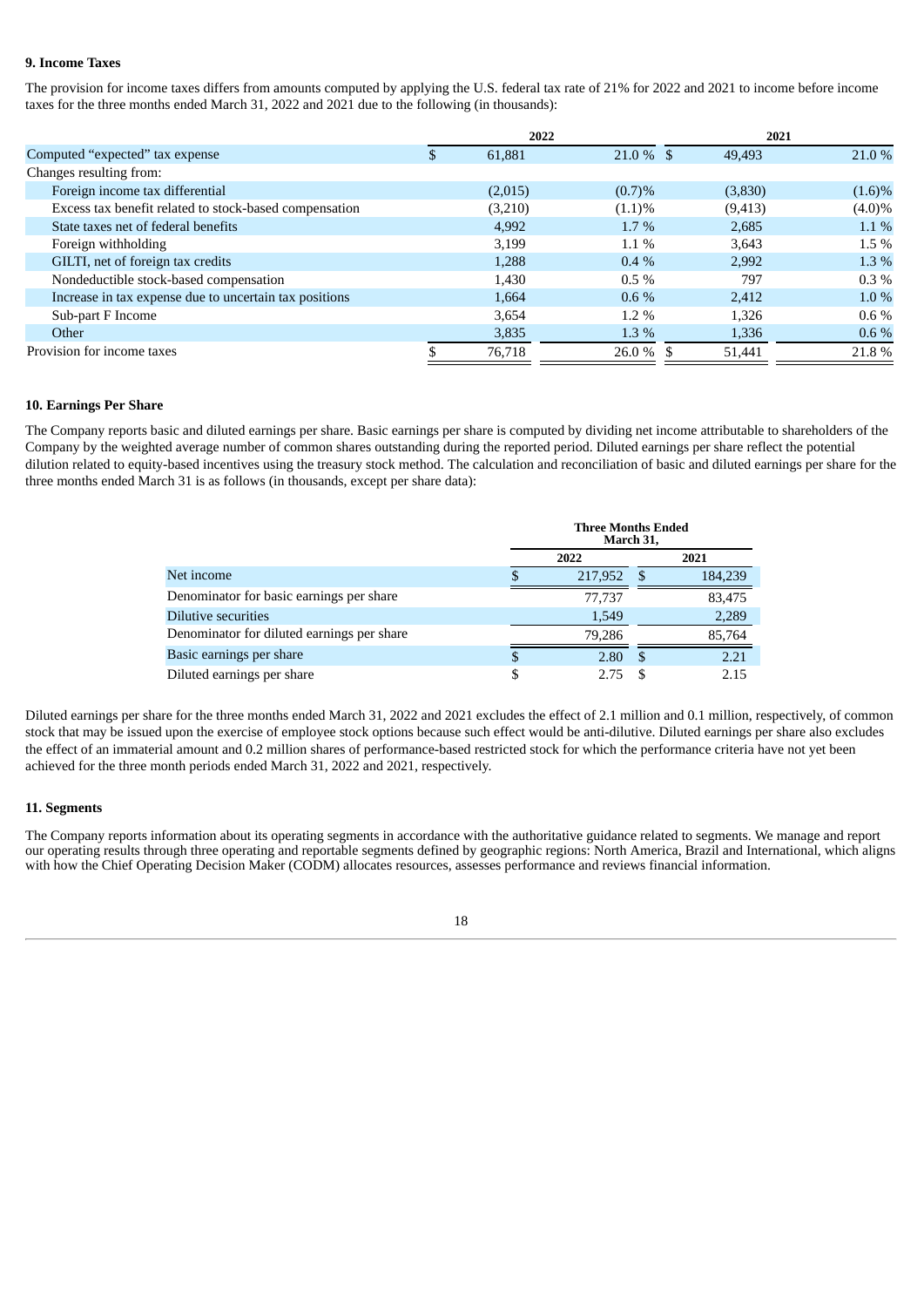The Company's segment results are as follows for the three month periods ended March 31 in thousands):

|                                |              | <b>Three Months Ended</b><br>March 31, |              |         |  |  |
|--------------------------------|--------------|----------------------------------------|--------------|---------|--|--|
|                                |              | 2022 <sup>1</sup>                      |              | 2021    |  |  |
| Revenues, net:                 |              |                                        |              |         |  |  |
| North America                  | $\mathbb{S}$ | 547,382                                | $\mathbf{s}$ | 402,206 |  |  |
| <b>Brazil</b>                  |              | 102,538                                |              | 81,923  |  |  |
| International                  |              | 139,321                                |              | 124,494 |  |  |
|                                | \$           | 789,241                                | \$           | 608,623 |  |  |
| Operating income:              |              |                                        |              |         |  |  |
| North America                  | \$           | 196,930                                | \$           | 162,576 |  |  |
| <b>Brazil</b>                  |              | 37,328                                 |              | 32,225  |  |  |
| International                  |              | 83,463                                 |              | 71,164  |  |  |
|                                | \$           | 317,721                                | \$           | 265,965 |  |  |
| Depreciation and amortization: |              |                                        |              |         |  |  |
| <b>North America</b>           | $\mathbb{S}$ | 53,307                                 | $\mathbf{s}$ | 40,533  |  |  |
| <b>Brazil</b>                  |              | 13,121                                 |              | 12,287  |  |  |
| International                  |              | 10,374                                 |              | 12,909  |  |  |
|                                | \$           | 76,802                                 | \$           | 65,729  |  |  |
| Capital expenditures:          |              |                                        |              |         |  |  |
| North America                  | \$           | 21,594                                 | \$           | 11,530  |  |  |
| <b>Brazil</b>                  |              | 5,978                                  |              | 3,350   |  |  |
| International                  |              | 3,815                                  |              | 4,646   |  |  |
|                                | \$           | 31,387                                 | $\mathbb{S}$ | 19,526  |  |  |

 $1$  Results from the 2022 acquisition of Levarti are reported in our North America segment.

#### **12. Commitments and Contingencies**

In the ordinary course of business, the Company is involved in various pending or threatened legal actions, arbitration proceedings, claims, subpoenas, and matters relating to compliance with laws and regulations (collectively, "legal proceedings"). Based on our current knowledge, management presently does not believe that the liabilities arising from these legal proceedings will have a material adverse effect on our consolidated financial condition, results of operations or cash flows. However, it is possible that the ultimate resolution of these legal proceedings could have a material adverse effect on our results of operations and financial condition for any particular period.

#### *Derivative Lawsuits*

On July 10, 2017, a shareholder derivative complaint was filed against the Company and certain of the Company's directors and officers in the United States District Court for the Northern District of Georgia ("Federal Derivative Action") seeking recovery on behalf of the Company. The Federal Derivative Action alleges that the defendants issued a false and misleading proxy statement in violation of the federal securities laws; that defendants breached their fiduciary duties by causing or permitting the Company to make allegedly false and misleading public statements concerning the Company's fee charges and financial and business prospects; and that certain defendants breached their fiduciary duties through allegedly improper sales of stock. The complaint seeks unspecified monetary damages on behalf of the Company, corporate governance reforms, disgorgement of profits, benefits and compensation by the defendants, restitution, costs, and attorneys' and experts' fees. On September 20, 2018, the court entered an order deferring the Federal Derivative Action pending a ruling on motions for summary judgment in the then-pending shareholder class action, notice a settlement has been reached in the shareholder class action, or until otherwise agreed to by the parties. After preliminary approval of the proposed settlement of the shareholder class action was granted, the stay on the Federal Derivative Action was lifted. Plaintiffs amended their complaint on February 22, 2020. FLEETCOR filed a motion to dismiss the amended complaint in the Federal Derivative Action on April 17, 2020, which the court granted without leave to amend on October 21, 2020. Plaintiffs filed a notice of appeal to the United States Court of Appeals for the Eleventh Circuit on November 18, 2020. The appeal is pending, and the court heard oral argument in the case on February 10, 2022.

On January 9, 2019, a similar shareholder derivative complaint was filed in the Superior Court of Gwinnett County, Georgia ("State Derivative Action"), which was stayed pending a ruling on motions for summary judgment in the shareholder class

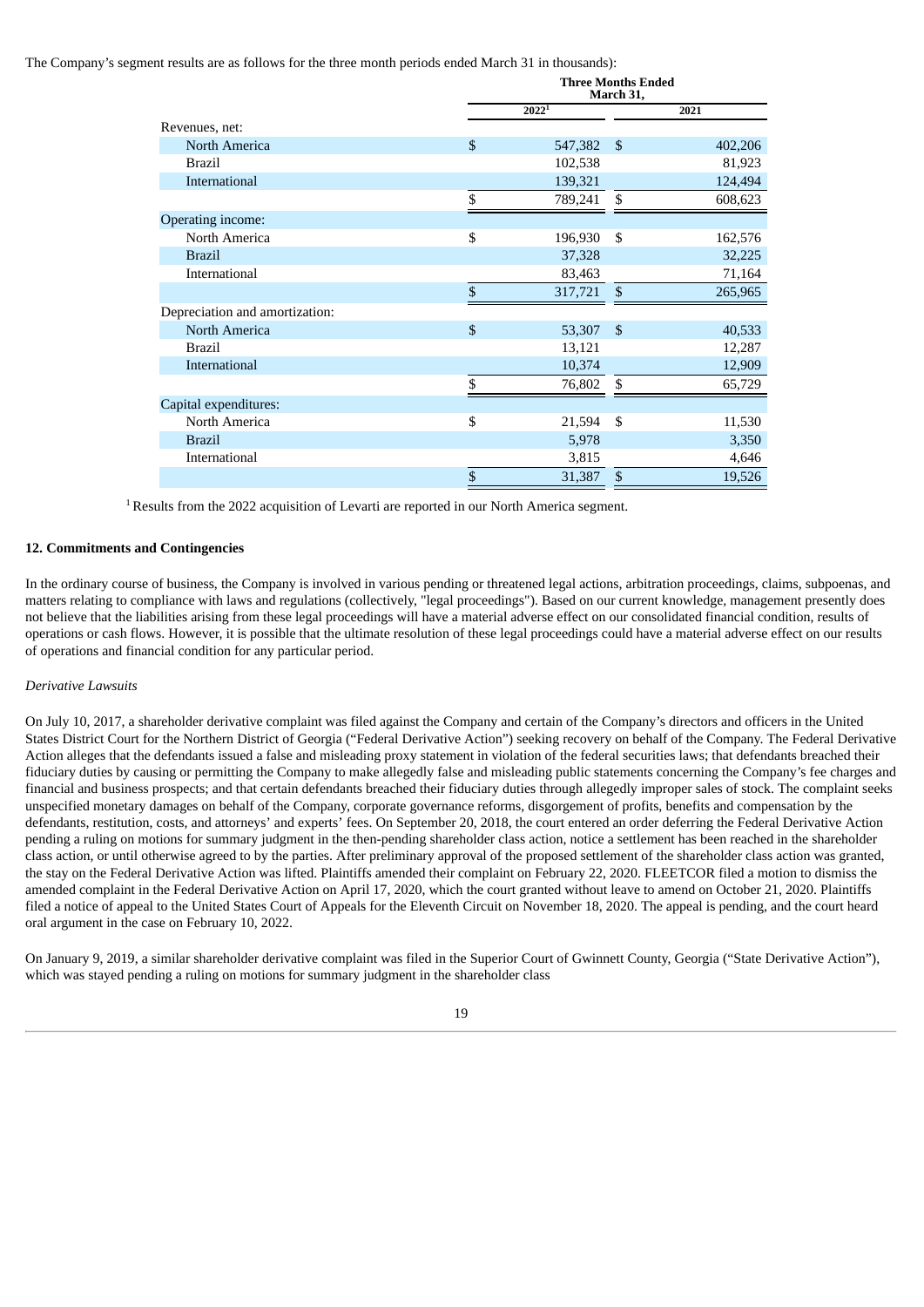action, notice a settlement has been reached in the shareholder class action, or until otherwise agreed by the parties. On the parties' joint motion, the court has continued the stay of the State Derivative Action "pending further developments in the first-filed Federal Derivative Action." The defendants dispute the allegations in the derivative complaints and intend to vigorously defend against the claims.

#### *FTC Investigation*

In October 2017, the Federal Trade Commission ("FTC") issued a Notice of Civil Investigative Demand to the Company for the production of documentation and a request for responses to written interrogatories. After discussions with the Company, the FTC proposed in October 2019 to resolve potential claims relating to the Company's advertising and marketing practices, principally in its U.S. direct fuel card business within its North American Fuel Card business. The parties reached impasse primarily related to what the Company believes are unreasonable demands for redress made by the FTC.

On December 20, 2019, the FTC filed a lawsuit in the Northern District of Georgia against the Company and Ron Clarke. See FTC v. FLEETCOR and Ronald F. Clarke, No. 19-cv-05727 (N.D. Ga.). The complaint alleges the Company and Clarke violated the FTC Act's prohibitions on unfair and deceptive acts and practices. The complaint seeks among other things injunctive relief, consumer redress, and costs of suit. The Company continues to believe that the FTC's claims are without merit. On April 17, 2021, the FTC filed a motion for summary judgment. On April 22, 2021, the United States Supreme Court held unanimously in AMG Capital Management v. FTC that the FTC does not have authority under current law to seek monetary redress by means of Section 13(b) of the FTC Act, which is the means by which the FTC has sought such redress in this case. FLEETCOR cross-moved for summary judgment regarding the FTC's ability to seek monetary or injunctive relief on May 17, 2021; the briefing on both parties' summary judgment motions was completed on July 12, 2021. On August 13, 2021, the FTC filed a motion to stay or to voluntarily dismiss without prejudice the case pending in the Northern District of Georgia in favor of a parallel administrative action under Section 5 of the FTC Act that it filed on August 11, 2021 in the FTC's administrative process. Apart from the jurisdiction and statutory change, the FTC's administrative complaint makes the same factual allegations as the FTC's original complaint filed in December 2019. The Company opposed the FTC's motion for a stay or to voluntarily dismiss, and the court denied the FTC's motion on February 7, 2022. The court also set a tentative trial date of June 7, 2022, which subsequently was moved to August 29, 2022. In the meantime, the FTC's administrative action is stayed. The Company has incurred and continues to incur legal and other fees related to this complaint. Any settlement of this matter, or defense against the lawsuit, could involve costs to the Company, including legal fees, redress, penalties, and remediation expenses. At this time, in view of the complexity and ongoing nature of the matter, we are unable to estimate a reasonably possible loss or range of loss that we may incur to settle this matter or defend against the lawsuit brought by the FTC.

#### **13. Derivative Financial Instruments and Hedging Activities**

#### *Foreign Currency Derivatives*

The Company uses derivatives to facilitate cross-currency corporate payments by writing derivatives to customers within its cross-border solution. The Company writes derivatives, primarily foreign currency forward contracts, option contracts, and swaps, mostly with small and medium size enterprises that are customers and derives a currency spread from this activity.

Derivative transactions associated with the Company's cross-border solution include:

- *Forward contracts,* which are commitments to buy or sell at a future date a currency at a contract price and will be settled in cash.
- *Option contracts*, which give the purchaser the right, but not the obligation, to buy or sell within a specified time a currency at a contracted price that may be settled in cash.
- *Swap contracts*, which are commitments to settlement in cash at a future date or dates, usually on an overnight basis.

The credit risk inherent in derivative agreements represents the possibility that a loss may occur from the nonperformance of a counterparty to the agreements. Concentrations of credit and performance risk may exist with counterparties, which includes customers and banking partners, as we are engaged in similar activities with similar economic characteristics related to fluctuations in foreign currency rates. The Company performs a review of the credit risk of these counterparties at the inception of the contract and on an ongoing basis. The Company also monitors the concentration of its contracts with any individual counterparty against limits at the individual counterparty level. The Company anticipates that the counterparties will be able to fully satisfy their obligations under the agreements, but takes action when doubt arises about the counterparties' ability to perform. These actions may include requiring customers to post or increase collateral, and for all counterparties, if the counterparty does not perform under the term of the contract, the contract may be terminated. The Company does not designate any of its foreign exchange derivatives as hedging instruments in accordance with ASC 815 Derivatives and Hedging.

For derivatives accounted for as hedging instruments, the Company formally designates and documents, at inception, the financial instrument as a hedge of a specific underlying exposure, the risk management objective and the strategy for

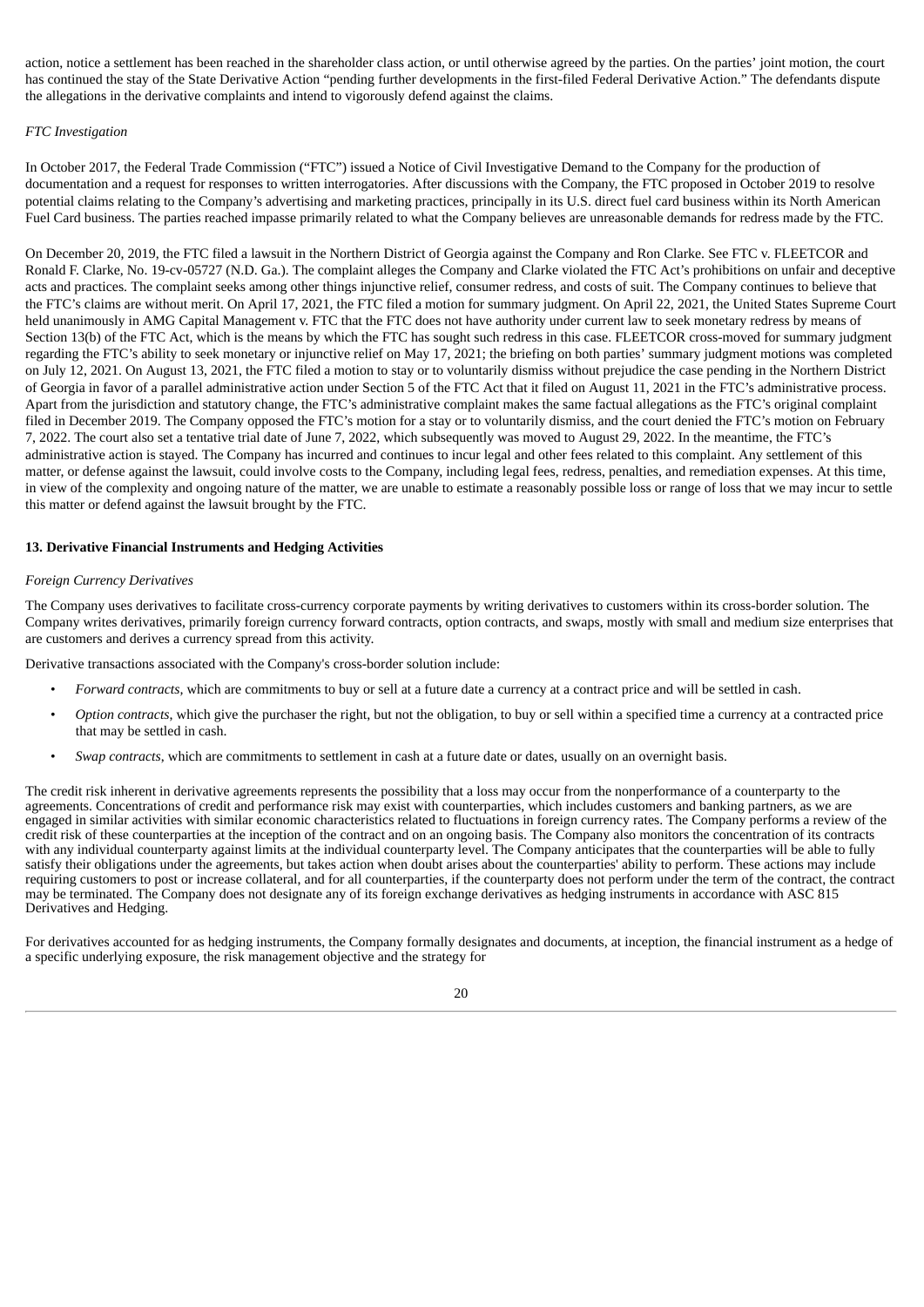undertaking the hedge transaction. The Company formally assesses, both at the inception and at least quarterly thereafter, whether the financial instruments used in hedging transactions are effective at offsetting changes in cash flows of the related underlying exposures. Any ineffective portion of a financial instrument's change in fair value is immediately recognized in earnings.

The aggregate equivalent U.S. dollar notional amount of foreign exchange derivative customer contracts held by the Company as of March 31, 2022 and December 31, 2021 (in millions) is presented in the following table.

|                                    | <b>Notional</b>       |          |    |                          |  |  |  |  |  |
|------------------------------------|-----------------------|----------|----|--------------------------|--|--|--|--|--|
|                                    | <b>March 31, 2022</b> |          |    | <b>December 31, 2021</b> |  |  |  |  |  |
| <b>Foreign exchange contracts:</b> |                       |          |    |                          |  |  |  |  |  |
| Swaps                              | S                     | 1,188.0  | \$ | 2,670.4                  |  |  |  |  |  |
| Futures, forwards and spot         |                       | 11,434.1 |    | 7,818.3                  |  |  |  |  |  |
| Written options                    |                       | 12,933.0 |    | 11,221.9                 |  |  |  |  |  |
| Purchased options                  |                       | 11,612.6 |    | 10,614.0                 |  |  |  |  |  |
| Total                              |                       | 37,167.7 |    | 32,324.5                 |  |  |  |  |  |

The majority of customer foreign exchange contracts are written in currencies such as the U.S. dollar, Canadian dollar, British pound, euro and Australian dollar.

The following table summarizes the fair value of derivatives reported in the Consolidated Balance Sheets as of March 31, 2022 and December 31, 2021 (in millions):

|                              | <b>March 31, 2022</b>    |  |                               |                        |                          |                               |       |  |  |  |
|------------------------------|--------------------------|--|-------------------------------|------------------------|--------------------------|-------------------------------|-------|--|--|--|
|                              | <b>Fair Value, Gross</b> |  |                               | <b>Fair Value, Net</b> |                          |                               |       |  |  |  |
|                              | <b>Derivative Assets</b> |  | <b>Derivative Liabilities</b> |                        | <b>Derivative Assets</b> | <b>Derivative Liabilities</b> |       |  |  |  |
| Derivatives - undesignated:  |                          |  |                               |                        |                          |                               |       |  |  |  |
| Foreign exchange contracts   | $359.9$ \$               |  | 335.7                         | -8                     | 172.8                    | -S                            | 148.6 |  |  |  |
| Cash collateral              | 29.2                     |  | 16.9                          |                        | 29.2                     |                               | 16.9  |  |  |  |
| Total net of cash collateral | 330.7                    |  | 318.8                         |                        | 143.6                    |                               | 131.7 |  |  |  |

|                              | <b>December 31, 2021</b> |  |                               |                          |                    |  |                               |  |  |  |  |
|------------------------------|--------------------------|--|-------------------------------|--------------------------|--------------------|--|-------------------------------|--|--|--|--|
|                              | <b>Fair Value, Gross</b> |  |                               | <b>Fair Value, Net</b>   |                    |  |                               |  |  |  |  |
|                              | <b>Derivative Assets</b> |  | <b>Derivative Liabilities</b> | <b>Derivative Assets</b> |                    |  | <b>Derivative Liabilities</b> |  |  |  |  |
| Derivatives - undesignated:  |                          |  |                               |                          |                    |  |                               |  |  |  |  |
| Foreign exchange contracts   | $338.8$ \$               |  | 307.8                         | - \$                     | 120.9 <sup>5</sup> |  | 89.9                          |  |  |  |  |
| Cash collateral              | 25.9                     |  | 24.8                          |                          | 25.9               |  | 24.8                          |  |  |  |  |
| Total net of cash collateral | 312.9                    |  | 283.0                         |                          | 95.0               |  | 65.1                          |  |  |  |  |

The fair values of derivative assets and liabilities associated with contracts, which include netting terms that the Company believes to be enforceable, have been recorded net within the Consolidated Balance Sheets. The Company receives cash from customers as collateral for trade exposures, which is recorded within cash and cash equivalents and customer deposits in the Consolidated Balance Sheets. The customer has the right to recall their collateral in the event exposures move in their favor, they perform on all outstanding contracts and have no outstanding amounts due to the Company, or they cease to do business with the Company. The Company has trading lines with several banks, most of which require collateral to be posted if certain mark-to-market (MTM) thresholds are exceeded. Cash collateral posted with banks is recorded within restricted cash and can be recalled in the event that exposures move in the Company's favor or move below the collateral posting thresholds. The Company does not offset fair value amounts recognized for the right to reclaim cash collateral or the obligation to return cash collateral. The following table presents the fair value of the Company's derivative assets and liabilities, as well as their classification on the accompanying Consolidated Balance Sheets, as of March 31, 2022 and December 31, 2021 (in millions).

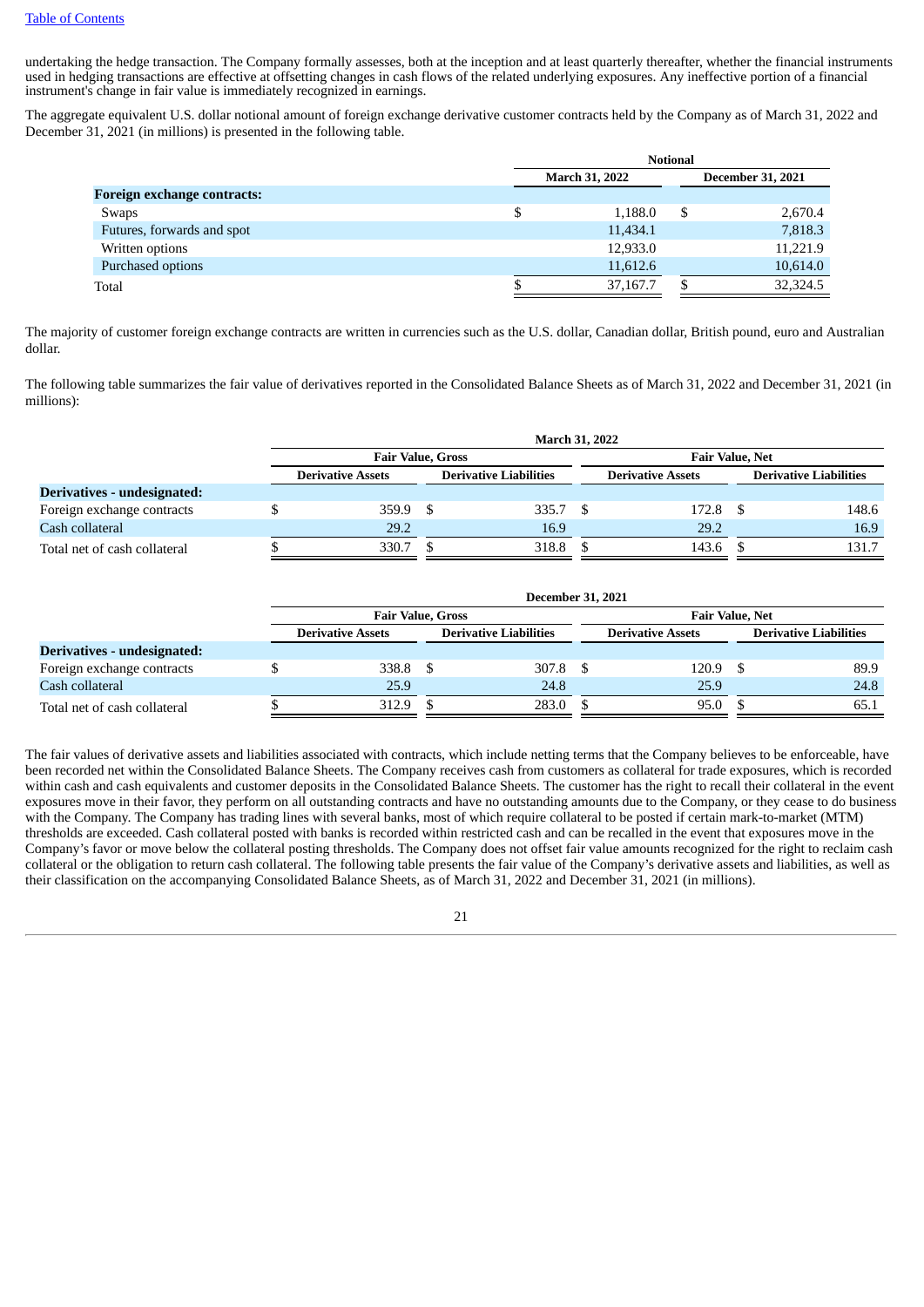|                         |                                     |                   | <b>March 31, 2022</b> |  | <b>December 31, 2021</b> |
|-------------------------|-------------------------------------|-------------------|-----------------------|--|--------------------------|
|                         | <b>Balance Sheet Classification</b> | <b>Fair Value</b> |                       |  |                          |
|                         |                                     |                   |                       |  |                          |
| <b>Derivative Asset</b> | Other current assets                |                   | 138.2 \$              |  | 94.0                     |
| <b>Derivative Asset</b> | Other noncurrent assets             |                   | 34.6 <sup>5</sup>     |  | 26.9                     |
| Derivative Liability    | Other current liabilities           |                   | $119.3$ \$            |  | 66.9                     |
| Derivative Liability    | Other noncurrent liabilities        |                   | 29.3 <sup>5</sup>     |  | 23.0                     |

#### *Cash Flow Hedges*

On January 22, 2019, the Company entered into three interest rate swap cash flow contracts (the "swap contracts"). The objective of these swap contracts is to reduce the variability of cash flows in the previously unhedged interest payments associated with \$2.0 billion of variable rate debt, the sole source of which is due to changes in the LIBOR benchmark interest rate. The \$1.0 billion interest rate swap matured in January 2022. As of March 31, 2022, the Company had the following outstanding interest rate derivatives that qualify as hedging instruments and are designated as cash flow hedges of interest rate risk (in millions):

|                                  | <b>Notional Amount as of</b><br><b>March 31, 2022</b> | <b>Fixed Rates</b> | <b>Maturity Date</b> |
|----------------------------------|-------------------------------------------------------|--------------------|----------------------|
| <b>Interest Rate Derivative:</b> |                                                       |                    |                      |
| Interest Rate Swap               | 500                                                   | 2.56%              | 1/31/2023            |
| Interest Rate Swap               | 500                                                   | 2.55%              | 12/19/2023           |

For each of these swap contracts, the Company pays a fixed monthly rate and receives one month LIBOR.

The following table presents the fair value of the Company's interest rate swap contracts, as well as their classification on the accompanying Consolidated Balance Sheets, as of March 31, 2022 and December 31, 2021 (in millions). See Note 3 for additional information on the fair value of the Company's swap contracts.

|                                             |                                     | <b>March 31, 2022</b> |                   | <b>December 31, 2021</b> |
|---------------------------------------------|-------------------------------------|-----------------------|-------------------|--------------------------|
|                                             | <b>Balance Sheet Classification</b> |                       | <b>Fair Value</b> |                          |
| Derivatives designated as cash flow hedges: |                                     |                       |                   |                          |
| Swap contracts                              | Other noncurrent assets             |                       | $1.4 \quad$ \$    |                          |
| Swap contracts                              | Other current liabilities           |                       | 7.9 \$            | 23.4                     |
| Swap contracts                              | Other noncurrent liabilities        |                       | $-$ \$            | 72                       |

The following table displays the effect of the Company's derivative financial instruments in the Unaudited Consolidated Statements of Income and other comprehensive (gain) loss for the three months ended March 31 (in millions):

|                                                                                                                                                                     | <b>Three Months Ended</b><br>March 31. |        |
|---------------------------------------------------------------------------------------------------------------------------------------------------------------------|----------------------------------------|--------|
|                                                                                                                                                                     | 2022                                   | 2021   |
| <b>Interest Rate Swaps:</b>                                                                                                                                         |                                        |        |
| Amount of gain recognized in other comprehensive income (loss) on derivatives, net of tax of \$(6.0) million and<br>$(3.6)$ million for 2022 and 2021, respectively | $(18.2)$ \$                            | (11.3) |
| Amount of loss reclassified from accumulated other comprehensive loss into interest expense                                                                         | 8.1                                    |        |

The estimated net amount of the existing losses expected to be reclassified into earnings within the next 12 months is approximately \$8.0 million at March 31, 2022.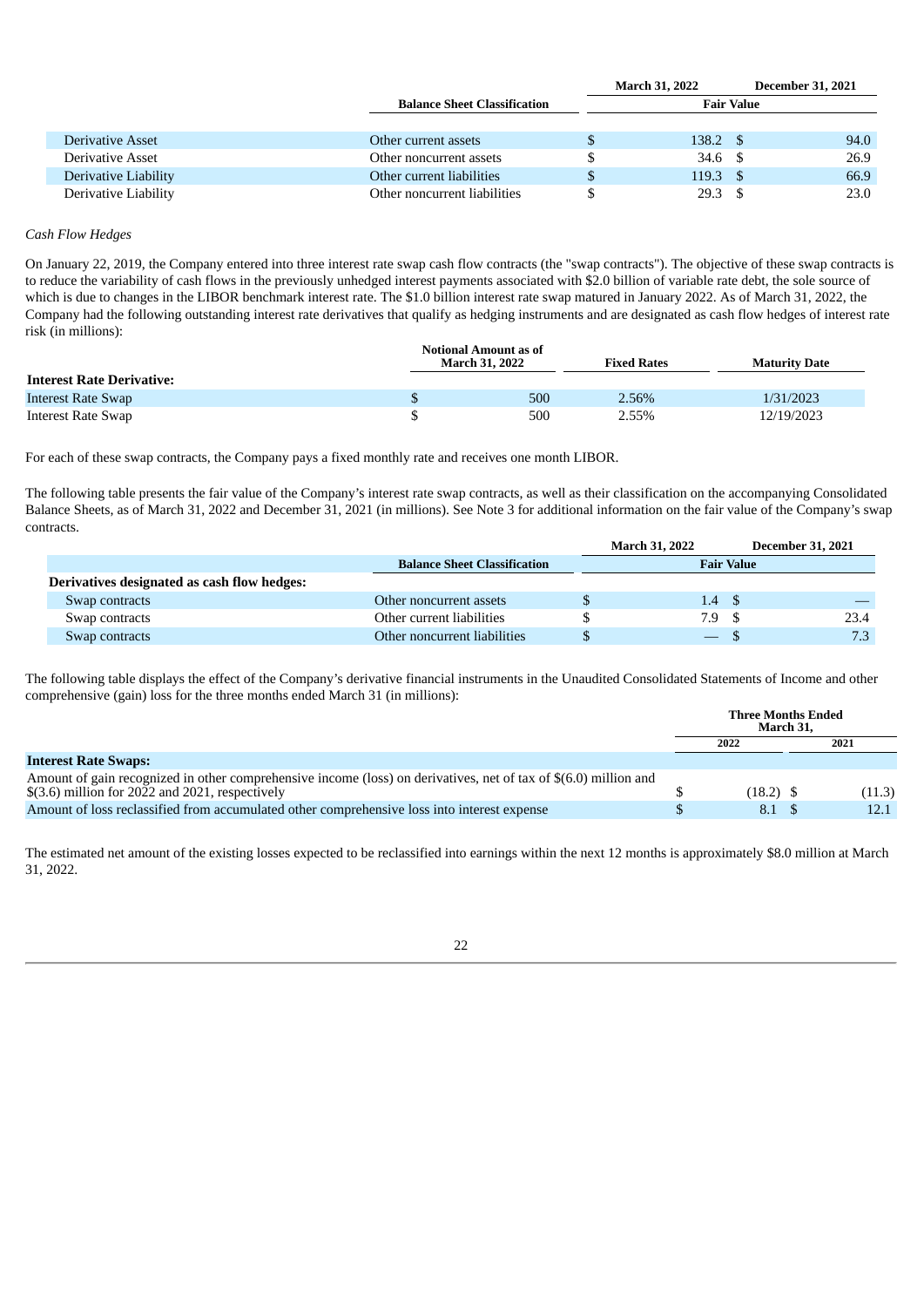## Table of [Contents](#page-0-0)

## **14. Accumulated Other Comprehensive Loss (AOCL)**

The changes in the components of AOCL for the three months ended March 31 are as follows (in thousands):

|                                                     |                                                          | March 31, 2022                                                                 |                                                                         |
|-----------------------------------------------------|----------------------------------------------------------|--------------------------------------------------------------------------------|-------------------------------------------------------------------------|
|                                                     | <b>Cumulative Foreign</b><br><b>Currency Translation</b> | <b>Unrealized (Losses)</b><br><b>Gains on Derivative</b><br><b>Instruments</b> | <b>Total Accumulated</b><br><b>Other Comprehensive</b><br>(Loss) Income |
| Balance at December 31, 2021                        | \$<br>(1,441,505)                                        | \$<br>(23, 111)                                                                | \$<br>(1,464,616)                                                       |
| Other comprehensive income before reclassifications | 182,949                                                  | 16,094                                                                         | 199,043                                                                 |
| Amounts reclassified from AOCI                      |                                                          | 8,148                                                                          | 8,148                                                                   |
| Tax effect                                          |                                                          | (6,012)                                                                        | (6,012)                                                                 |
| Other comprehensive income                          | 182.949                                                  | 18,230                                                                         | 201,179                                                                 |
| Balance at March 31, 2022                           | (1,258,556)                                              | (4, 881)                                                                       | (1,263,437)                                                             |

<span id="page-24-0"></span>

|                                                               | March 31, 2021 |                                                          |   |                                                                         |   |                                                                         |
|---------------------------------------------------------------|----------------|----------------------------------------------------------|---|-------------------------------------------------------------------------|---|-------------------------------------------------------------------------|
|                                                               |                | <b>Cumulative Foreign</b><br><b>Currency Translation</b> |   | <b>Unrealized (Losses)</b><br><b>Gains on Derivative</b><br>Instruments |   | <b>Total Accumulated</b><br><b>Other Comprehensive</b><br>(Loss) Income |
| Balance at December 31, 2020                                  | \$             | (1,296,962)                                              | S | (66, 196)                                                               | S | (1,363,158)                                                             |
| Other comprehensive (loss) income before<br>reclassifications |                | (129, 157)                                               |   | 2,724                                                                   |   | (126, 433)                                                              |
| Amounts reclassified from AOCI                                |                |                                                          |   | 12,146                                                                  |   | 12,146                                                                  |
| Tax effect                                                    |                |                                                          |   | (3,574)                                                                 |   | (3,574)                                                                 |
| Other comprehensive (loss) income                             |                | (129,157)                                                |   | 11,296                                                                  |   | (117, 861)                                                              |
| Balance at March 31, 2021                                     |                | (1,426,119)                                              |   | (54,900)                                                                |   | (1,481,019)                                                             |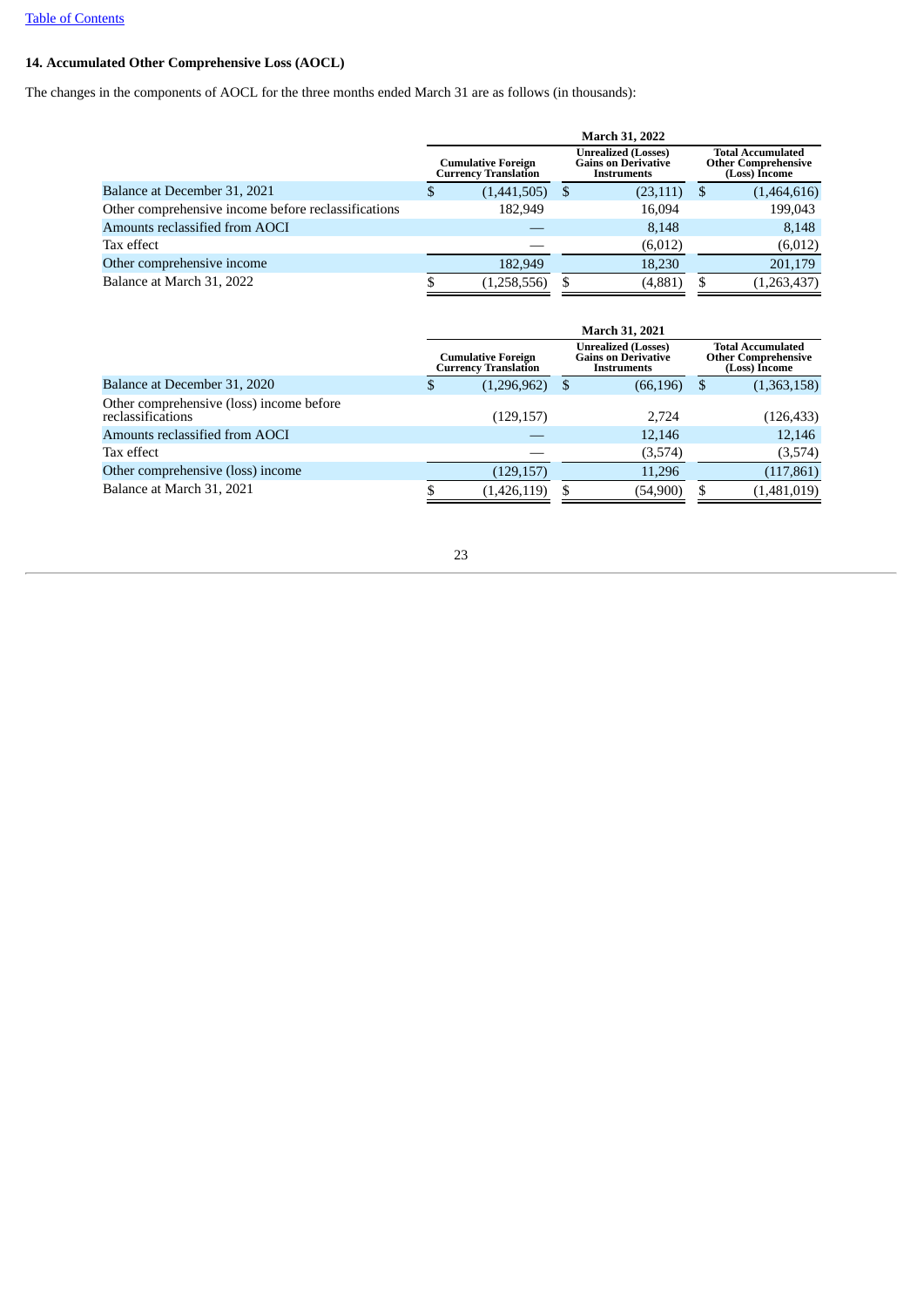#### **Item 2. Management's Discussion and Analysis of Financial Condition and Results of Operations**

The following discussion and analysis of our financial condition and results of operations should be read in conjunction with the unaudited consolidated financial statements and related notes appearing elsewhere in this report. In addition to historical information, this discussion contains forward-looking statements that involve risks, uncertainties and assumptions that could cause actual results to differ materially from management's expectations. Factors that could cause such differences include, but are not limited to, those identified below and those described in Item 1A "Risk Factors" appearing in our Annual Report on Form 10-K for the year ended December 31, 2021and in Part II, Item 1A "Risk Factors" of this Quarterly Report on Form 10-Q. All foreign currency amounts that have been converted into U.S. dollars in this discussion are based on the exchange rate as reported by Oanda for the applicable periods.

The following discussion and analysis of our financial condition and results of operations generally discusses the first quarter of 2022 and 2021, with period-over-period comparisons between these periods. A detailed discussion of 2021 items and period-over-period comparisons between the first quarter of 2021 and 2020 that are not included in this Quarterly Report on Form 10-Q can be found in "Management's Discussion and Analysis of Financial Condition and Results of Operations" in Part I, Item 2 of our Quarterly Report on Form 10-Q for the quarter ended March 31, 2021.

#### **Executive Overview**

FLEETCOR is a leading global provider of digital payment solutions that enables businesses to control purchases and make payments more effectively and efficiently. Since its incorporation in 2000, FLEETCOR has continued to deliver on its mission: to provide businesses with "a better way to pay". FLEETCOR has been a member of the S&P 500 since 2018 and trades on the New York Stock Exchange under the ticker FLT.

As previously described in our Annual Report on Form 10-K for the year ended December 31, 2021, businesses spend an estimated \$125 trillion each year with other businesses. In many instances, they lack the proper tools to monitor what is being purchased, and employ manual, paper-based, disparate processes and methods to both approve and make payments for their purchases. This often results in wasted time and money due to unnecessary or unauthorized spending, fraud, receipt collection, data input and consolidation, report generation, reimbursement processing, account reconciliations, employee disciplinary actions, and more.

FLEETCOR's vision is that every payment is digital, every purchase is controlled, and every related decision is informed. Digital payments are faster and more secure than paper-based methods such as checks, and provide timely and detailed data which can be utilized to effectively reduce unauthorized purchases and fraud, automate data entry and reporting, and eliminate reimbursement processes. Combining this payment data with analytical tools delivers powerful insights, which managers can use to better run their businesses. Our wide range of modern, digitized solutions generally provides control, reporting, and automation benefits superior to many of the payment methods businesses often used, such as cash, paper checks, and general purpose credit cards, as well as employee pay and reclaim processes.

Our revenue is generally reported net of the cost for underlying products and services purchased through our payment solutions. In this report, we refer to this net revenue as "revenue". See "Results of Operations" for additional segment information.

#### **Impact of COVID-19 on Our Business**

The novel strain of coronavirus (including variants thereof, "COVID-19") has had, and could continue to have, an adverse impact on our results of operations and liquidity; the operations of our suppliers, vendors and customers; and on our employees as a result of quarantines, the effectiveness of vaccines in general and against new variants, vaccine mandates, facility closures, travel and logistics restrictions and general decreases in the level of consumer confidence and business activity.

The COVID-19 pandemic continues to impact various aspects of the world economy and our customers. The extent to which the COVID-19 pandemic continues to impact our business operations, financial results, and liquidity through the remainder of 2022 will depend on numerous evolving factors that we may not be able to accurately predict or assess, including the duration and scope of the pandemic and the geographies most affected; vaccine availability globally, distribution, efficacy to new strains of the virus and the public's willingness to get vaccinated, potential disruptions impacting our suppliers and vendors resulting, directly or indirectly, from new outbreaks of COVID-19, vaccine mandates and/or vaccine hesitancy; our response to the continued impact of the pandemic; the negative impact the COVID-19 pandemic has on global and regional economies and general economic activity, including the duration and magnitude of its impact on unemployment rates and business spending levels; its short- and longer-term impact on the levels of consumer confidence; the ability of our suppliers, vendors and customers to successfully address the continued impacts of the pandemic; and actions of governments, businesses and individuals take in response to the pandemic, including restrictions or lockdowns resulting from new COVID 19 outbreaks; the inflationary impact of actions taken in connection with government and business responses to the COVID-19 pandemic; and how quickly economies recover after the any new or continuing outbreak of COVID-19 subsides.

#### **Impact of Russia's Invasion of Ukraine on Our Business**

The current conflict between Russia and Ukraine is creating substantial uncertainty about the role Russia will play in the global economy in the future. Although the length, impact and outcome of the ongoing military conflict in Ukraine is highly

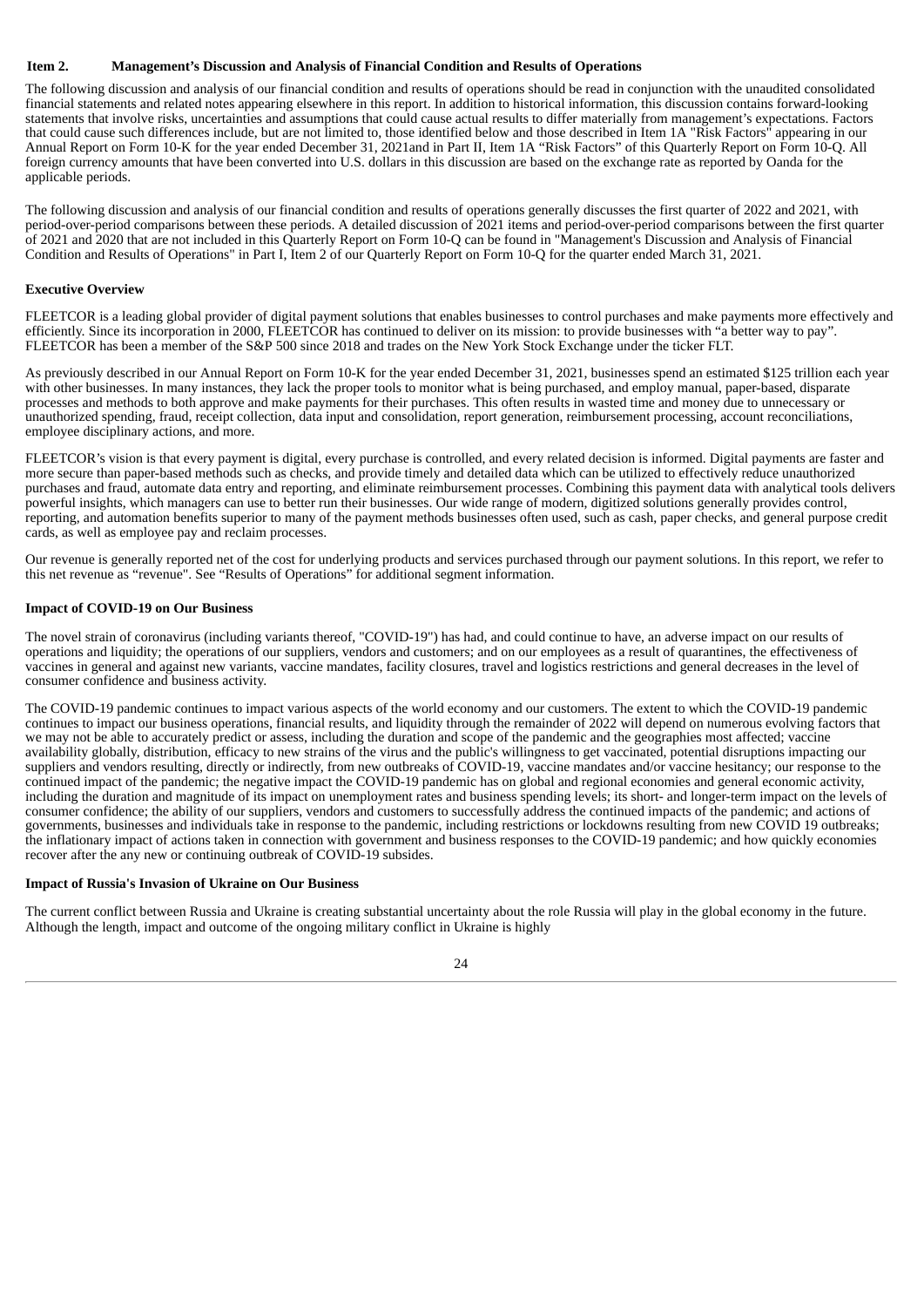unpredictable, this conflict could lead to significant market and other disruptions. The conflict has resulted and could continue to result in volatile commodity markets, supply chain disruptions, increased risk of cyber incidents or other disruptions to information systems, heightened risks to employee safety, significant volatility of the Russian ruble, limitations on access to credit markets, increased operating costs (including fuel and other input costs), safety risks, and restrictions on the transfer of funds to and from Russia. We cannot predict how and the extent to which the conflict will affect our customers, operations or business partners or the demand for our products and our global business. Depending on the actions we take or are required to take, the ongoing conflict could also result in loss of cash, assets or impairment charges. Additionally, we may also face negative publicity and reputational risk based on the actions we take or are required to take as a result of the conflict, which could damage our brand image or corporate reputation.

The extent of the impact of these tragic events on our business remains uncertain and will continue to depend on numerous evolving factors that we are not able to accurately predict, including the duration and scope of the conflict. We are actively monitoring the situation and assessing its impact on our business, analyzing options as they develop, and are continuing to refine our business continuity plan and crisis response materials designed to mitigate the impact of disruptions to our business, but it is unclear if our plan will successfully mitigate all disruptions. To date we have not experienced any material interruptions in our infrastructure, technology systems or networks needed to support our operations. The extent and duration of the military action, sanctions and resulting market disruptions could be significant and could potentially have substantial impact on the global economy and our business for an unknown period of time. Any such disruptions may also magnify the impact of other risks described herein and in our Annual Report on Form 10-K.

Operations of our fuel business in Russia accounted for approximately 2.8% and 4.9% of our consolidated net revenues and net income for the year ended December 31, 2021, respectively, and approximately 2.3% and 4.8% of our consolidated net revenues and net income for the quarter ended March 31, 2022, respectively. Our assets in Russia were approximately 2.4% of our consolidated assets at December 31, 2021 and approximately 2.3% of our consolidated assets at March 31, 2022. The total net book value of our assets in Russia at March 31, 2022 was approximately \$227 million, of which \$124 million is restricted cash. As described in Note 3 to our condensed consolidated financial statements, no impairment has occurred. However, the conflict in Ukraine and related sanctions could potentially impact the value of our assets in Russia as the conflict continues. Our Russian business is part of our International segment.

See Part II, Item 1A "Risk Factors – Risks Associated with the Conflict between Russia and Ukraine" for additional discussion regarding the risks associate with the ongoing conflict in Ukraine.

*Revenues, net, Net Income and Net Income Per Diluted Share.* Set forth below are revenues, net, net income and net income per diluted share for the three months ended March 31, (in millions, except per share amounts).

|                              | Three Months Ended March 31, |       |
|------------------------------|------------------------------|-------|
| (Unaudited)                  | 2022                         | 2021  |
| Revenues, net                | 789.2                        | 608.6 |
| Net income                   | 218.0                        | 184.2 |
| Net income per diluted share | 2.75                         | 2.15  |

*Adjusted Net Income and Adjusted Net Income Per Diluted Share.* Set forth below are adjusted net income and adjusted net income per diluted share for the three months ended March 31 (in millions, except per share amounts).

|                                       | <b>Three Months Ended March 31.</b> |       |
|---------------------------------------|-------------------------------------|-------|
| (Unaudited)                           | 2022                                | 2021  |
| Adjusted net income                   | 289.7                               | 242.1 |
| Adjusted net income per diluted share | $3.65$ \$                           | 2.82  |

Adjusted net income and adjusted net income per diluted share are supplemental non-GAAP financial measures of operating performance. See the heading entitled "Management's Use of Non-GAAP Financial Measures" for more information and a reconciliation of the non-GAAP financial measure to the most directly comparable financial measure calculated in accordance with GAAP. We use adjusted net income and adjusted net income per diluted share to eliminate the effect of items that we do not consider indicative of our core operating performance on a consistent basis.

#### *Sources of Revenue*

FLEETCOR offers a variety of business payment solutions that help to simplify, automate, secure, digitize and effectively control the way businesses manage and pay their expenses. We provide our payment solutions to our business, merchant, consumer and payment network customers in more than 150 countries around the world today, although we operate primarily in 3 geographies, with 85% of our revenues generated in the U.S., Brazil, and the U.K. Our customers may include commercial

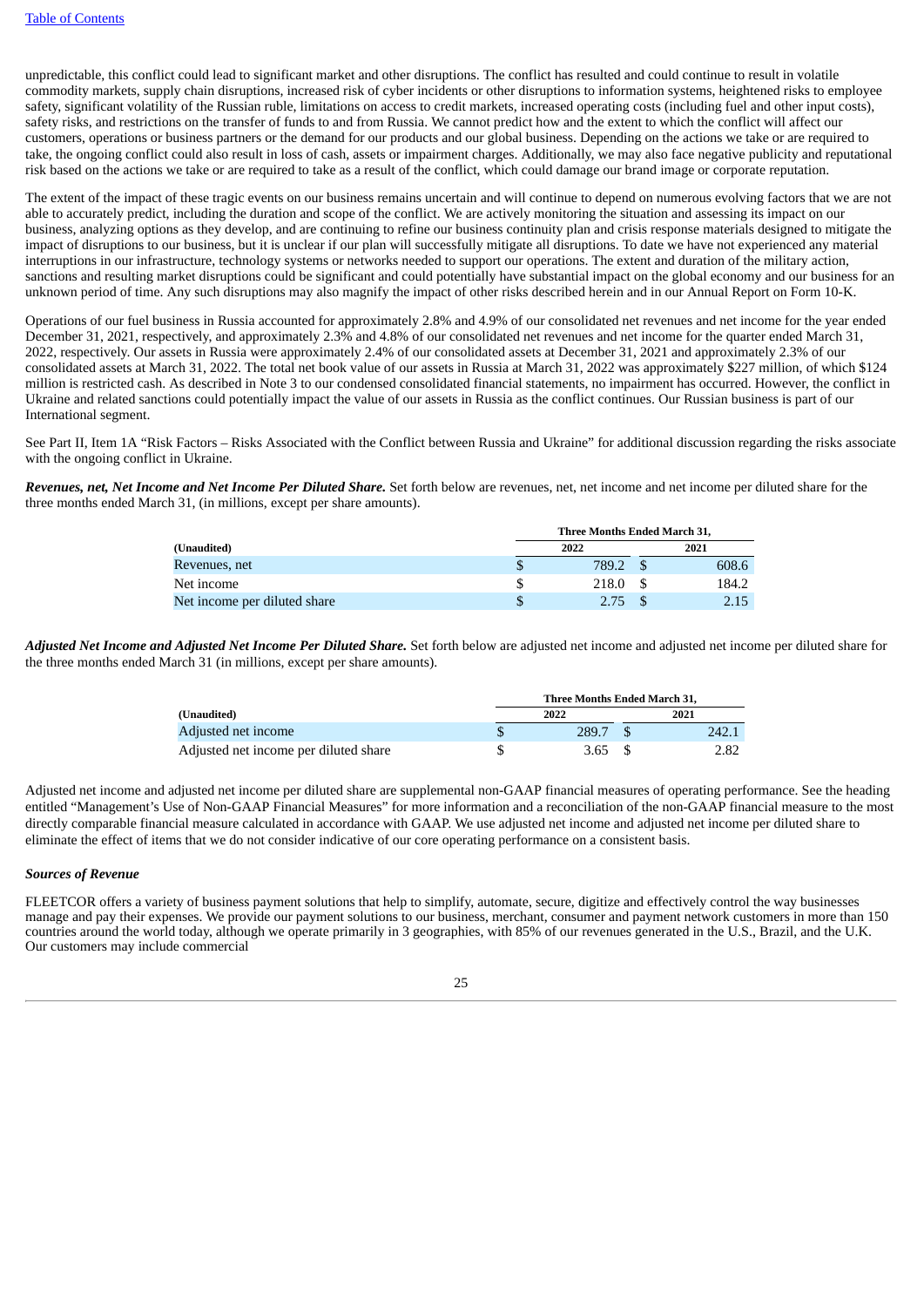businesses (obtained through direct and indirect channels), partners for whom we manage payment programs, as well as individual consumers.

FLEETCOR has three reportable segments, North America, International, and Brazil. We report these three segments as they reflect how we organize and manage our global employee base, manage operating performance, contemplate the differing regulatory environments across geographies, and help us isolate the impact of foreign exchange fluctuations on our financial results. However, to help facilitate an understanding of our expansive range of solutions around the world, we describe them in two categories: Expense Management solutions, which help control and monitor employee spending, and Corporate Payments solutions, which simplify and automate vendor payments.

Our Expense Management solutions (Fuel, Tolls, and Lodging) are purpose-built to provide customers with greater control and visibility of employee spending when compared with less specialized payment methods, such as cash or general-purpose credit cards. Our Corporate Payments solutions are designed to help businesses streamline the back-office operations associated with making outgoing payments. Companies save time, cut costs, and manage B2B payment processing more efficiently with our suite of corporate payment solutions, including accounts payable (AP) automation, virtual cards, crossborder, and purchasing and T&E cards. FLEETCOR provides several other payments solutions that, due to their nature or size, are not considered within our Corporate Payments and Expense Management solutions.

*Revenues, net, by Segment.* For the three months ended March 31 our segments generated the following revenue (in millions).

|               | Three Months Ended March 31, |                             |  |               |                             |  |  |  |  |  |
|---------------|------------------------------|-----------------------------|--|---------------|-----------------------------|--|--|--|--|--|
|               |                              | 2022                        |  | 2021          |                             |  |  |  |  |  |
| (Unaudited)*  | Revenues, net                | % of Total<br>Revenues, net |  | Revenues, net | % of Total<br>Revenues, net |  |  |  |  |  |
| North America | 547.4                        | $69\%$ \$                   |  | 402.2         | 66 %                        |  |  |  |  |  |
| <b>Brazil</b> | 102.5                        | 13 %                        |  | 81.9          | 13 %                        |  |  |  |  |  |
| International | 139.3                        | 18 %                        |  | 124.5         | 20 %                        |  |  |  |  |  |
|               | 789.2                        | 100 %                       |  | 608.6         | 100 %                       |  |  |  |  |  |

\*Columns may not calculate due to rounding.

*Revenues, net by Geography and Solution.* Revenue by geography and solution for the three months ended March 31 (in millions), was as follows: **Three Months Ended March 31,**

| (Unaudited)                 |               | 2022                        | 2021          |                             |  |  |  |  |
|-----------------------------|---------------|-----------------------------|---------------|-----------------------------|--|--|--|--|
| Revenues, net by Geography* | Revenues, net | % of Total<br>Revenues, net | Revenues, net | % of Total<br>Revenues, net |  |  |  |  |
| <b>United States</b>        | 471.8         | $60\%$ \$                   | 370.4         | 61 %                        |  |  |  |  |
| <b>Brazil</b>               | 102.5         | 13 %                        | 81.9          | 13 %                        |  |  |  |  |
| United Kingdom              | 94.6          | 12 %                        | 75.6          | 12 %                        |  |  |  |  |
| Other                       | 120.3         | 15 %                        | 80.6          | 13 %                        |  |  |  |  |
| Consolidated revenues, net  | 789.2         | $100\%$ \$                  | 608.6         | 100 %                       |  |  |  |  |

\*Columns may not calculate due to rounding.

|                            | $\tilde{}$<br>Three Months Ended March 31, |               |                          |  |               |                             |  |  |  |
|----------------------------|--------------------------------------------|---------------|--------------------------|--|---------------|-----------------------------|--|--|--|
| (Unaudited)                |                                            |               | 2022                     |  | 2021          |                             |  |  |  |
| Revenues, net by Solution* |                                            | Revenues, net | % of Total Revenues, net |  | Revenues, net | % of Total<br>Revenues, net |  |  |  |
| Fuel                       |                                            | 318.5         | $40\%$ \$                |  | 261.9         | 43 %                        |  |  |  |
| Corporate Payments         |                                            | 183.8         | 23 %                     |  | 116.4         | 19 %                        |  |  |  |
| <b>Tolls</b>               |                                            | 84.9          | 11 %                     |  | 69.0          | 11 %                        |  |  |  |
| Lodging                    |                                            | 94.6          | 12 %                     |  | 59.0          | 10 %                        |  |  |  |
| Gift                       |                                            | 43.5          | $6\%$                    |  | 43.4          | $7\%$                       |  |  |  |
| Other                      |                                            | 63.9          | 8 %                      |  | 58.9          | 10 %                        |  |  |  |
| Consolidated revenues, net |                                            | 789.2         | 100 % \$                 |  | 608.6         | 100 %                       |  |  |  |

\*Columns may not calculate due to rounding.

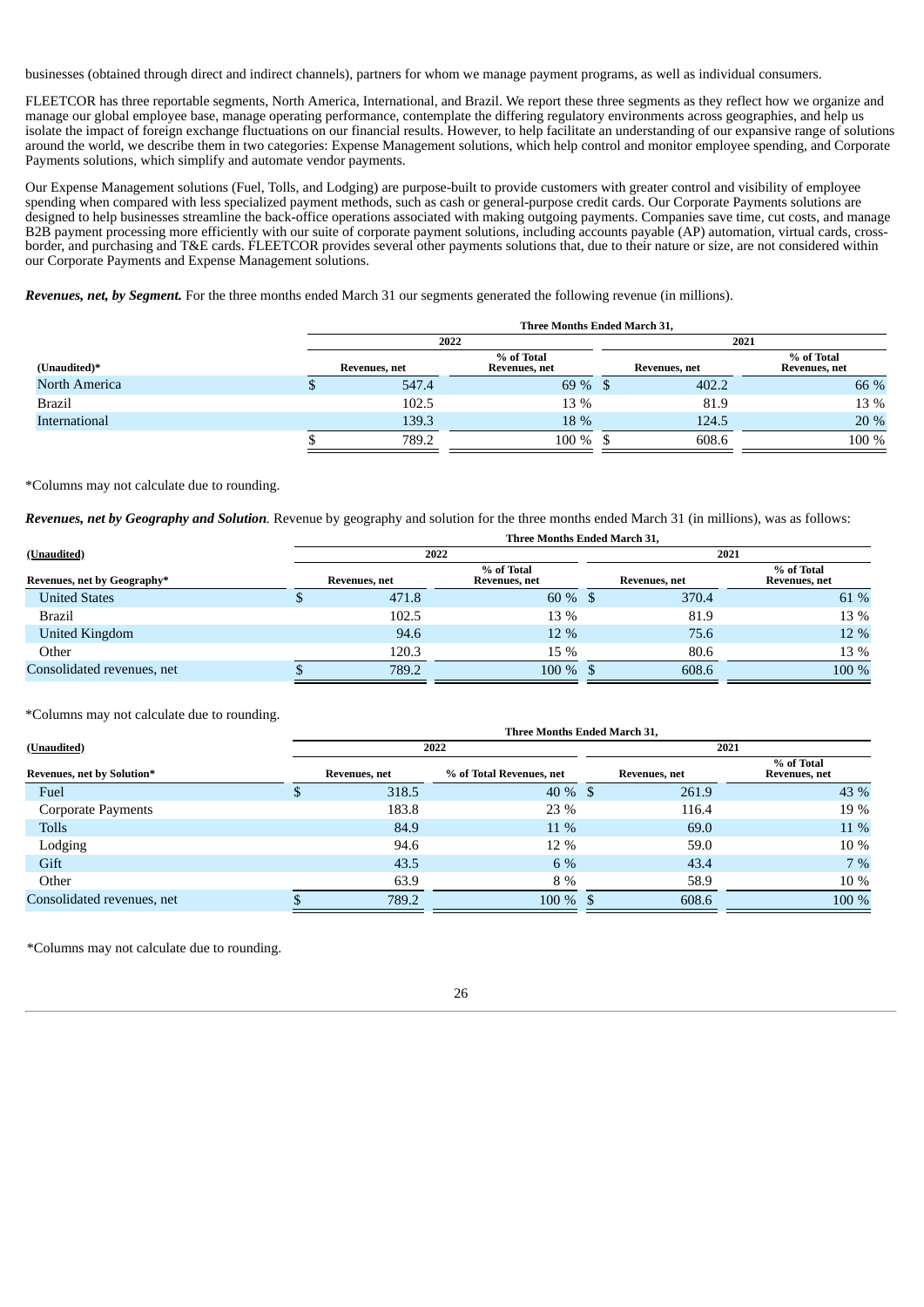We generate revenue in our Fuel solutions through a variety of program fees, including transaction fees, card fees, network fees and charges, as well as from interchange. These fees may be charged as fixed amounts, costs plus a mark-up, based on a percentage of the transaction purchase amounts, or a combination thereof. Our programs also include other fees and charges associated with late payments and based on customer credit risk.

In our Corporate Payments solutions, the primary measure of volume is spend, the dollar amount of payments processed on behalf of customers through our various networks. We primarily earn revenue from the difference between the amount charged to the customer and the amount paid to the third party for a given transaction, as interchange or spread revenue. Our programs may also charge fixed fees for access to the network and ancillary services provided.

In our Tolls solution, the relevant measure of volume is average monthly tags active during the period. We primarily earn revenue from fixed fees for access to the network and ancillary services provided. We also earn interchange on certain non-toll products.

In our Lodging solutions, we primarily earn revenue from the difference between the amount charged to the customer and the amount paid to the hotel for a given transaction and commissions paid by hotels. We may also charge fees for access to the network and ancillary services provided.

In our Gift solutions, we primarily earn revenue from the processing of gift card transactions sold by our customers to end users, as well as from the sale of the plastic cards. We may also charge fixed fees for ancillary services provided.

The remaining revenues represents other products that due to their nature or size, are not considered primary products. These include telematics offerings, fleet maintenance, food and transportation employee benefits related offerings, payroll cards and long-haul transportation services.

The following table presents revenue per key performance metric by solution for the three months ended March 31 (in millions except revenues, net per key performance metric).\*

|                                                      | <b>As Reported</b> |                              |              |        |    |                                 |            | Pro Forma and Macro Adjusted <sup>2</sup> |        |    |                                     |    |                                 |            |  |  |
|------------------------------------------------------|--------------------|------------------------------|--------------|--------|----|---------------------------------|------------|-------------------------------------------|--------|----|-------------------------------------|----|---------------------------------|------------|--|--|
|                                                      |                    | Three Months Ended March 31, |              |        |    |                                 |            |                                           |        |    | <b>Three Months Ended March 31.</b> |    |                                 |            |  |  |
| (Unaudited)                                          |                    | 2022                         |              | 2021   |    | Change                          | % Change   |                                           | 2022   |    | 2021                                |    | <b>Change</b>                   | $%$ Change |  |  |
| <b>FUEL</b>                                          |                    |                              |              |        |    |                                 |            |                                           |        |    |                                     |    |                                 |            |  |  |
| - Revenues, net                                      | \$                 | 318.5                        | \$           | 261.9  | \$ | 56.6                            | 22 %       | -\$                                       | 298.9  | \$ | 262.0                               | \$ | 36.9                            | 14 %       |  |  |
| - Transactions                                       |                    | 116.5                        |              | 110.3  |    | 6.2                             | 6 %        |                                           | 116.5  |    | 111.8                               |    | 4.6                             | 4 %        |  |  |
| - Revenues, net per transaction                      | \$                 | 2.73                         | \$           | 2.38   | \$ | 0.36                            | 15 % \$    |                                           | 2.57   | \$ | 2.34                                | \$ | 0.22                            | 10 %       |  |  |
| <b>CORPORATE PAYMENTS</b>                            |                    |                              |              |        |    |                                 |            |                                           |        |    |                                     |    |                                 |            |  |  |
| - Revenues, net                                      | \$                 | 183.8                        | \$           | 116.4  | \$ | 67.4                            | 58 % \$    |                                           | 185.9  | \$ | 155.6                               | \$ | 30.3                            | 19 %       |  |  |
| - Spend volume                                       | $\mathfrak{S}$     | 27,435                       | $\mathbb{S}$ | 18,035 | \$ | 9,400                           | 52 %       | -\$                                       | 27,435 | \$ | 25,166                              | \$ | 2,269                           | 9 %        |  |  |
| - Revenue, net per spend \$                          |                    | 0.67 %                       |              | 0.65%  |    | 0.02%                           | 4 %        |                                           | 0.68 % |    | 0.62%                               |    | 0.06 %                          | 10 %       |  |  |
| <b>TOLLS</b>                                         |                    |                              |              |        |    |                                 |            |                                           |        |    |                                     |    |                                 |            |  |  |
| - Revenues, net                                      | \$                 | 84.9                         | \$           | 69.0   | \$ | 16.0                            | 23 % \$    |                                           | 81.2   | \$ | 69.0                                | \$ | 12.2                            | 18 %       |  |  |
| - Tags (average monthly)                             |                    | 6.1                          |              | 5.8    |    | 0.3                             | 5 %        |                                           | 6.1    |    | 5.8                                 |    | 0.3                             | 5 %        |  |  |
| - Revenues, net per tag                              | \$                 | 13.86                        | \$           | 11.85  | \$ | 2.01                            | 17 % \$    |                                           | 13.26  | \$ | 11.85                               | \$ | 1.40                            | 12 %       |  |  |
| <b>LODGING</b>                                       |                    |                              |              |        |    |                                 |            |                                           |        |    |                                     |    |                                 |            |  |  |
| - Revenues, net                                      | \$                 | 94.6                         | \$           | 59.0   | \$ | 35.5                            | 60 % \$    |                                           | 94.6   | \$ | 77.8                                | \$ | 16.9                            | 22 %       |  |  |
| - Room nights                                        |                    | 8.8                          |              | 5.9    |    | 2.9                             | 49 %       |                                           | 8.8    |    | 7.3                                 |    | 1.5                             | 21 %       |  |  |
| - Revenues, net per room night                       | \$                 | 10.70                        | \$           | 9.96   | \$ | 0.74                            | 7 % \$     |                                           | 10.71  | \$ | 10.62                               | \$ | 0.09                            | 1 %        |  |  |
| <b>GIFT</b>                                          |                    |                              |              |        |    |                                 |            |                                           |        |    |                                     |    |                                 |            |  |  |
| - Revenues, net                                      | \$                 | 43.5                         | \$           | 43.4   | \$ | 0.1                             | $-$ % \$   |                                           | 43.8   | \$ | 43.4                                | \$ | 0.4                             | 1 %        |  |  |
| - Transactions                                       |                    | 293.0                        |              | 291.1  |    | 1.9                             | 1 %        |                                           | 293.0  |    | 291.1                               |    | 1.9                             | 1 %        |  |  |
| - Revenues, net per transaction                      | \$                 | 0.15                         | \$           | 0.15   | \$ | $\hspace{0.1mm}-\hspace{0.1mm}$ | $-$ % \$   |                                           | 0.15   | \$ | 0.15                                | \$ | $\hspace{0.1mm}-\hspace{0.1mm}$ | $-$ %      |  |  |
| OTHER <sup>1</sup>                                   |                    |                              |              |        |    |                                 |            |                                           |        |    |                                     |    |                                 |            |  |  |
| - Revenues, net                                      | \$                 | 63.9                         | \$           | 58.9   | \$ | 5.0                             | $9\%$ \$   |                                           | 64.2   | \$ | 58.9                                | \$ | 5.3                             | 9 %        |  |  |
| - Transactions                                       |                    | 10.0                         |              | 9.5    |    | 0.5                             | 6 %        |                                           | 10.0   |    | 9.5                                 |    | 0.5                             | 6 %        |  |  |
| - Revenues, net per transaction                      | \$                 | 6.41                         | \$           | 6.23   | \$ | 0.18                            | $3\%$ \$   |                                           | 6.43   | \$ | 6.23                                | \$ | 0.20                            | 3 %        |  |  |
| <b>FLEETCOR CONSOLIDATED</b><br><b>REVENUES, NET</b> |                    |                              |              |        |    |                                 |            |                                           |        |    |                                     |    |                                 |            |  |  |
| - Revenues, net                                      | \$                 | 789.2                        | \$           | 608.6  | \$ | 180.6                           | $30 \%$ \$ |                                           | 768.6  | \$ | 666.7                               | \$ | 102.0                           | 15 %       |  |  |

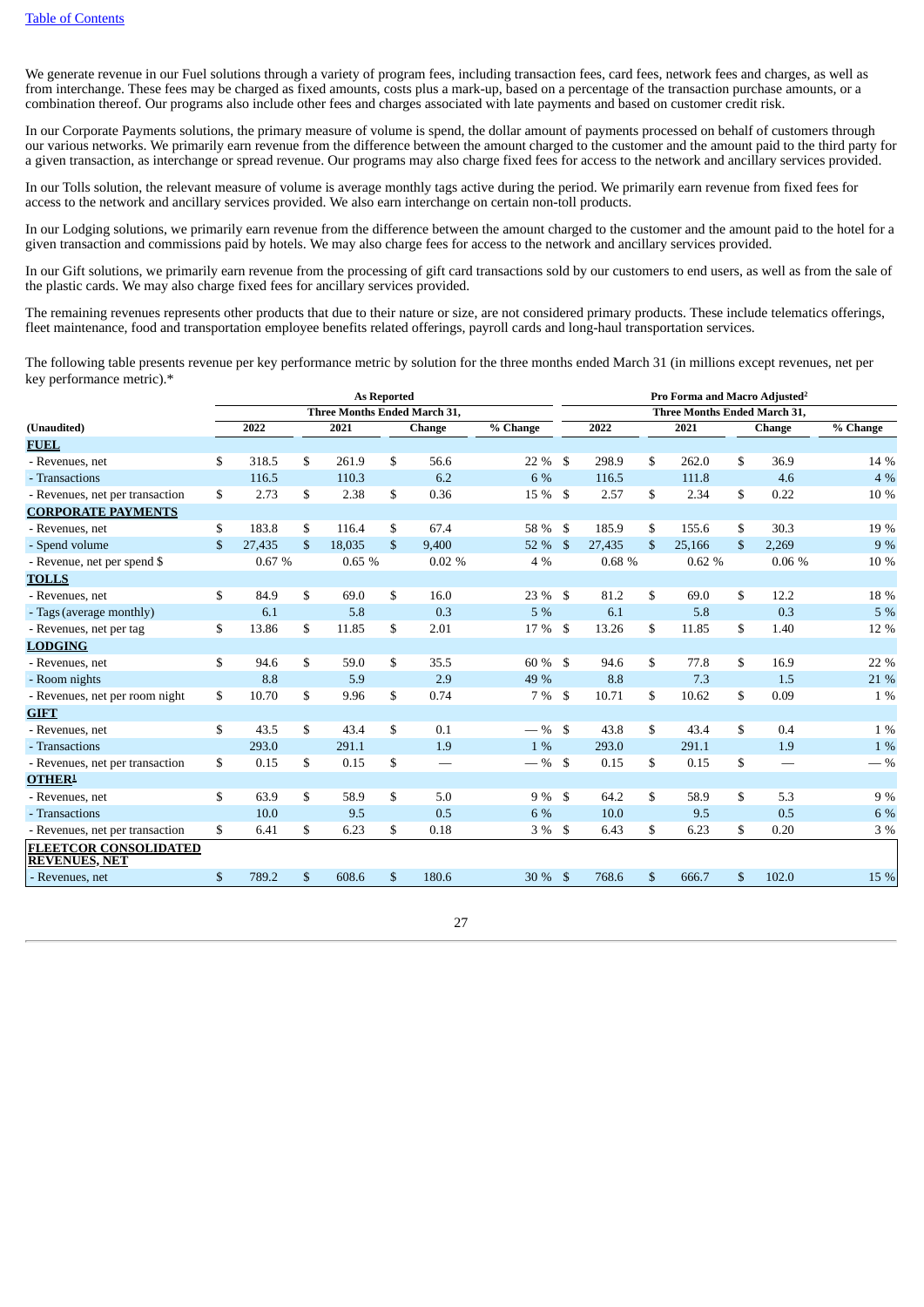$1$  Other includes telematics, maintenance, food, payroll card and transportation related businesses.

 $^2$  See heading entitled "Managements' Use of Non-GAAP Financial Measures" for a reconciliation of pro forma and macro adjusted revenue by solution and metric non-GAAP measures to the comparable financial measure calculated in accordance with GAAP.

\* Columns may not calculate due to rounding.

Organic revenue growth is a supplemental non-GAAP financial measure of operating performance. Organic revenue growth is calculated as revenue growth in the current period adjusted for the impact of changes in the macroeconomic environment (to include fuel price, fuel price spreads and changes in foreign exchange rates) over revenue in the comparable prior period adjusted to include or remove the impact of acquisitions and/or divestitures and nonrecurring items that have occurred subsequent to that period. See the heading entitled "Management's Use of Non-GAAP Financial Measures" for more information and a reconciliation of the non-GAAP financial measure to the most directly comparable financial measure calculated in accordance with GAAP. We believe that organic revenue growth on a macro-neutral, one-time item, and consistent acquisition/divestiture/non-recurring item basis is useful to investors for understanding the performance of FLEETCOR.

Revenue per relevant key performance indicator (KPI), which may include transaction, spend volume, monthly average active tags, room nights, or other metrics, is derived from the various revenue types as discussed above and can vary based on geography, the relevant merchant relationship, the payment product utilized and the types of products or services purchased, the mix of which would be influenced by our acquisitions, organic growth in our business, and the overall macroeconomic environment, including fluctuations in foreign currency exchange rates, fuel prices and fuel price spreads. Revenue per KPI per customer may change as the level of services we provide to a customer increases or decreases, as macroeconomic factors change and as adjustments are made to merchant and customer rates. See "Results of Operations" for further discussion of transaction volumes and revenue per transaction.

#### *Sources of Expenses*

We incur expenses in the following categories:

- *• Processing*—Our processing expense consists of expenses related to processing transactions, servicing our customers and merchants, credit losses and cost of goods sold related to our hardware and card sales in certain businesses.
- *Selling*—Our selling expenses consist primarily of wages, benefits, sales commissions (other than merchant commissions) and related expenses for our sales, marketing and account management personnel and activities.
- *General and administrative*—Our general and administrative expenses include compensation and related expenses (including stock-based compensation and bonuses) for our employees, finance and accounting, information technology, human resources, legal and other administrative personnel. Also included are facilities expenses, third-party professional services fees, travel and entertainment expenses, and other corporatelevel expenses.
- *Depreciation and amortization*—Our depreciation expenses include depreciation of property and equipment, consisting of computer hardware and software (including proprietary software development amortization expense), card-reading equipment, furniture, fixtures, vehicles and buildings and leasehold improvements related to office space. Our amortization expenses include amortization of intangible assets related to customer and vendor relationships, trade names and trademarks, software and non-compete agreements. We are amortizing intangible assets related to business acquisitions and certain private label contracts associated with the purchase of accounts receivable.
- *• Other operating, net*—Our other operating, net includes other operating expenses and income items that do not relate to our core operations or that occur infrequently.
- *• Investment loss (gain), net*—Our investment results primarily relate to impairment charges related to our investments and unrealized gains and losses related to a noncontrolling interest in a marketable security, which was disposed in 2020.
- *Other expense (income), net*—Our other expense (income), net includes gains or losses from the sale of assets, foreign currency transactions, and other miscellaneous operating costs and revenue.
- *Interest expense, net*—Our interest expense, net includes interest expense on our outstanding debt, interest income on our cash balances and interest on our interest rate swaps.
- *Provision for income taxes*—Our provision for income taxes consists of corporate income taxes related primarily to profits resulting from the sale of our products and services on a global basis.

#### **Factors and Trends Impacting our Business**

We believe that the following factors and trends are important in understanding our financial performance:

• *Global economic conditions*—Our results of operations are materially affected by conditions in the economy generally, in North America, Brazil, and internationally, including the current conflict between Russia and Ukraine, as discussed elsewhere in this Quarterly Report on Form 10-Q, and the ultimate impact of the COVID-19 pandemic. Factors

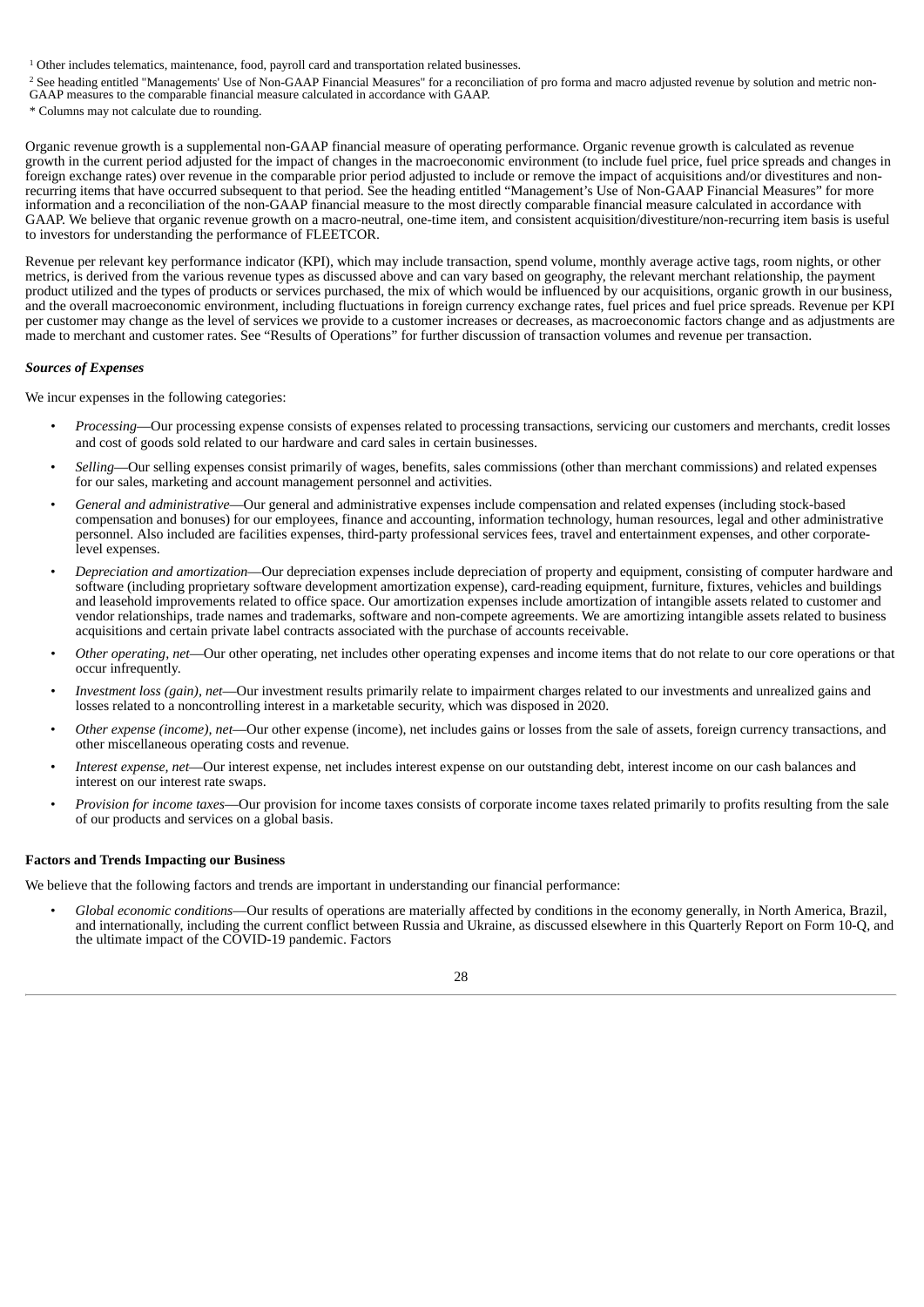affected by the economy include our transaction volumes, the credit risk of our customers and changes in tax laws across the globe. These factors affected our businesses in each of our segments.

• *Foreign currency changes*—Our results of operations are significantly impacted by changes in foreign currency exchange rates; namely, by movements of the Australian dollar, Brazilian real, British pound, Canadian dollar, Czech koruna, euro, Mexican peso, New Zealand dollar and Russian ruble, relative to the U.S. dollar. Approximately 60% and 61% of our revenue in the three months ended March 31, 2022 and 2021, respectively, was derived in U.S. dollars and was not affected by foreign currency exchange rates. See "Results of Operations" for information related to foreign currency impacts on our total revenue, net.

Our cross-border foreign currency trading business aggregates foreign exchange exposures arising from customer contracts and economically hedges the resulting net currency risks by entering into offsetting contracts with established financial institution counterparties. These contracts are subject to counterparty credit risk.

- *• Fuel prices*—Our fleet customers use our products and services primarily in connection with the purchase of fuel. Accordingly, our revenue is affected by fuel prices, which are subject to significant volatility. A change in retail fuel prices could cause a decrease or increase in our revenue from several sources, including fees paid to us based on a percentage of each customer's total purchase. Changes in the absolute price of fuel may also impact unpaid account balances and the late fees and charges based on these amounts. We believe approximately 12% of revenues, net were directly impacted by changes in fuel price in both the three months ended March 31, 2022 and 2021, respectively.
- *Fuel-price spread volatility*—A portion of our revenue involves transactions where we derive revenue from fuel price spreads, which is the difference between the price charged to a fleet customer for a transaction and the price paid to the merchant for the same transaction. In these transactions, the price paid to the merchant is based on the wholesale cost of fuel. The merchant's wholesale cost of fuel is dependent on several factors including, among others, the factors described above affecting fuel prices. The fuel price that we charge to our customer is dependent on several factors including, among others, the fuel price paid to the merchant, posted retail fuel prices and competitive fuel prices. We experience fuel price spread contraction when the merchant's wholesale cost of fuel increases at a faster rate than the fuel price we charge to our customers, or the fuel price we charge to our customers decreases at a faster rate than the merchant's wholesale cost of fuel. The inverse of these situations produces fuel price spread expansion. We believe approximately 5% of revenues, net were directly impacted by fuel price spreads in both the three months ended March 31, 2022 and 2021, respectively.
- *Acquisitions*—Since 2002, we have completed over 90 acquisitions of companies and commercial account portfolios. Acquisitions have been an important part of our growth strategy, and it is our intention to continue to seek opportunities to increase our customer base and diversify our service offering through further strategic acquisitions. The impact of acquisitions has, and may continue to have, a significant impact on our results of operations and may make it difficult to compare our results between periods.
- *Interest rates*—On May 4, 2022, the U.S. Federal Open Market Committee increased the benchmark rate by 0.50 basis points and additional increases are possible in future periods. We are exposed to market risk changes in interest rates on our cash investments and debt, particularly in rising interest rate environments. On January 22, 2019, we entered into three swap contracts. The objective of these swap contracts is to reduce the variability of cash flows in the previously unhedged interest payments associated with \$2.0 billion of variable rate debt, the sole source of which is due to changes in the LIBOR benchmark interest rate. For each of these swap contracts, we pay a fixed monthly rate and receive one month LIBOR. In January 2022, \$1.0 billion of our interest rate swaps matured.
- *Expenses*—Over the long term, we expect that our expense will decrease as a percentage of revenue as our revenue increases, except for expenses related to transaction volume processed. To support our expected revenue growth, we plan to continue to incur additional sales and marketing expense by investing in our direct marketing, third-party agents, internet marketing, telemarketing and field sales force.
- *Taxes*—We pay taxes in various taxing jurisdictions, including the U.S., most U.S. states and many non-U.S. jurisdictions. The tax rates in certain non-U.S. taxing jurisdictions are different than the U.S. tax rate. Consequently, as our earnings fluctuate between taxing jurisdictions, our effective tax rate fluctuates.

#### **Acquisitions and Investments**

*2022*

*•* On March 1, 2022, we completed the acquisition of Levarti, a U.S. based airline software platform company for an immaterial amount.

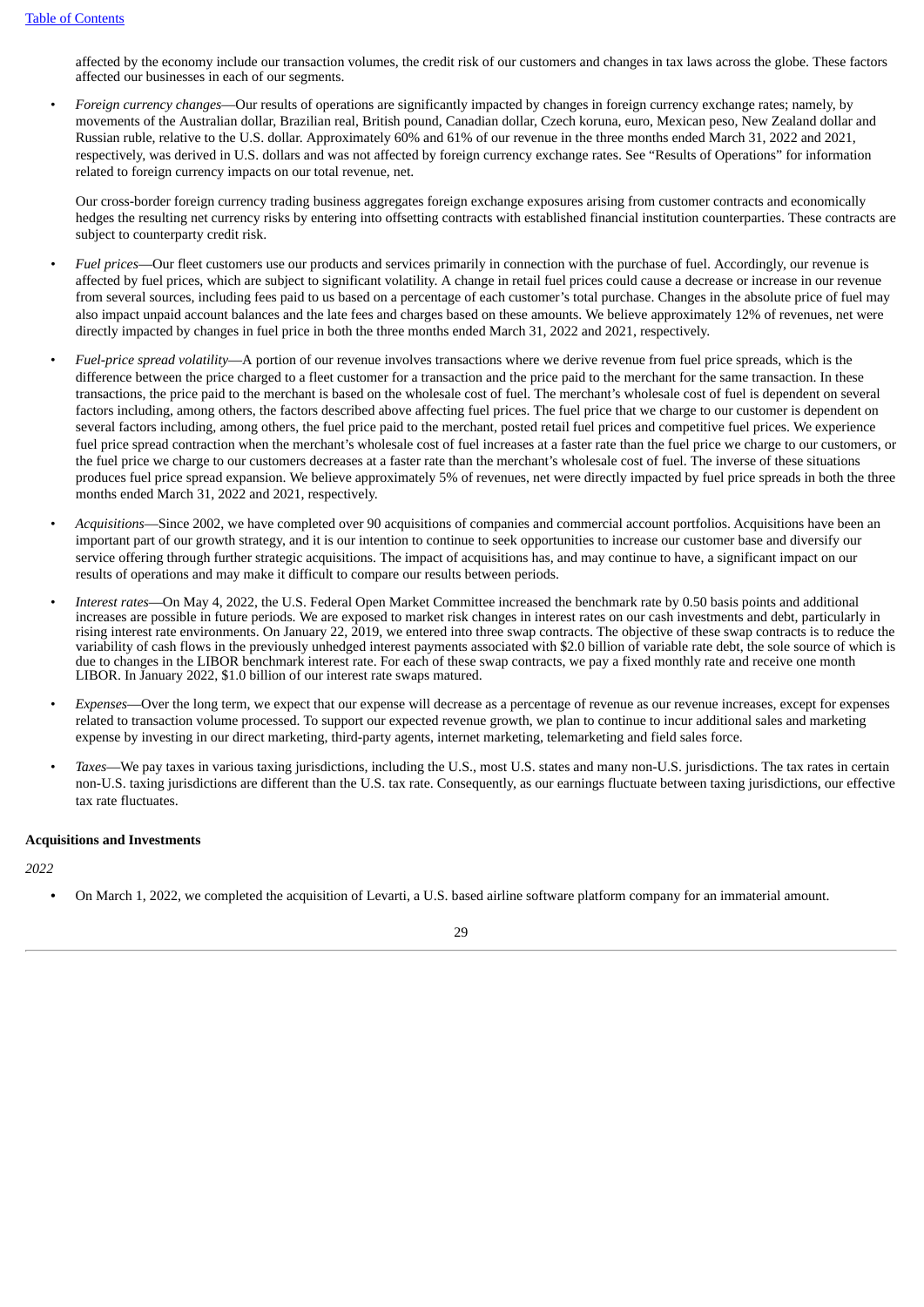*•* In February 2022, we made immaterial investments in an electric vehicle charging payments business and in an electric vehicle data analytics business.

*2021*

- *•* On December 15, 2021, we completed the acquisition of a mobile fuel payments solution in Russia for an immaterial amount.
- *•* On September 1, 2021, we completed the acquisition of ALE Solutions, Inc. (ALE), a U.S. based provider of lodging solutions to the insurance industry, for \$421.8 million.
- *•* On June 1, 2021, we completed the acquisition of Associated Foreign Exchange (AFEX), a U.S. based cross-border payment solutions provider, for \$459.1 million, including cash.
- On January 13, 2021, we completed the acquisition of Roger, which has been rebranded as Corpay One, a global accounts payable (AP) cloud software platform for small businesses, for \$39.0 million.
- *•* During 2021, we made an investment of \$37.8 million in a joint venture in Brazil with CAIXA. We made investments in other businesses of \$6.8 million.

Results from our ALE, AFEX, Roger and Levarti acquisitions are reported in our North America segment from the dates of acquisition. Results from our Russian acquisition are reported in our International segment from the date of acquisition.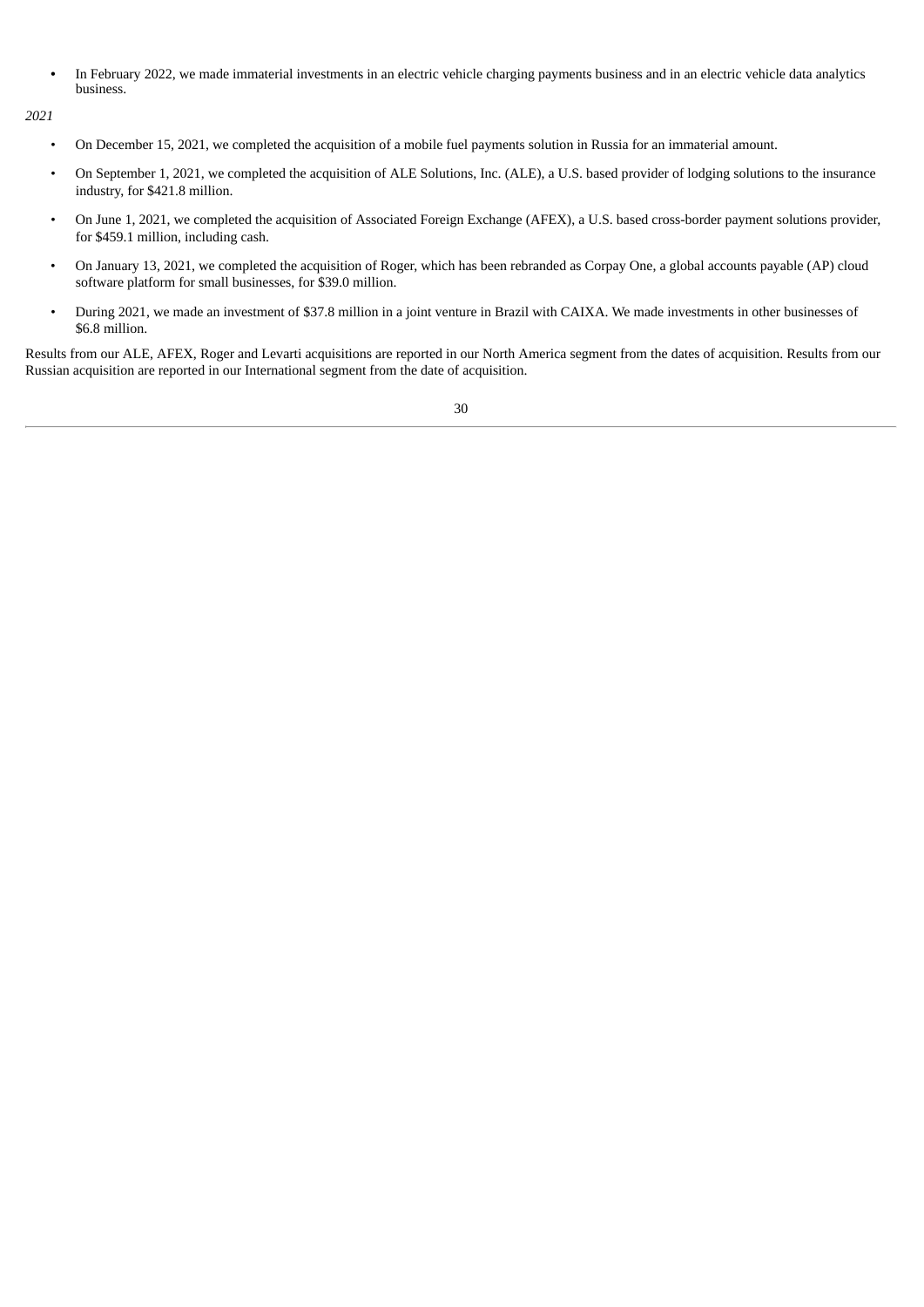## **Results of Operations**

### **Three months ended March 31, 2022 compared to the three months ended March 31, 2021**

The following table sets forth selected unaudited consolidated statements of income and selected operational data for the three months ended March 31 (in millions, except percentages)\*.

|                                     |                                             |                             | <b>Three Months</b>            |                             |                |                               |            |
|-------------------------------------|---------------------------------------------|-----------------------------|--------------------------------|-----------------------------|----------------|-------------------------------|------------|
| (Unaudited)                         | <b>Three Months Ended</b><br>March 31, 2022 | % of Total<br>Revenues, net | <b>Ended March 31,</b><br>2021 | % of Total<br>Revenues, net |                | <b>Increase</b><br>(decrease) | % Change   |
| Revenues, net:                      |                                             |                             |                                |                             |                |                               |            |
| North America                       | \$<br>547.4                                 | 69.4 % \$                   | 402.2                          | 66.1 % \$                   |                | 145.2                         | 36.1 %     |
| <b>Brazil</b>                       | 102.5                                       | 13.0 %                      | 81.9                           | 13.5 %                      |                | 20.6                          | 25.2 %     |
| International                       | 139.3                                       | 17.7 %                      | 124.5                          | 20.5 %                      |                | 14.8                          | 11.9 %     |
| Total revenues, net                 | 789.2                                       | 100.0%                      | 608.6                          | 100.0%                      |                | 180.6                         | 29.7 %     |
| Consolidated operating<br>expenses: |                                             |                             |                                |                             |                |                               |            |
| Processing                          | 174.2                                       | 22.1 %                      | 116.4                          | 19.1 %                      |                | 57.8                          | 49.6 %     |
| Selling                             | 76.9                                        | 9.7%                        | 52.1                           | 8.6%                        |                | 24.8                          | 47.6 %     |
| General and administrative          | 143.5                                       | 18.2 %                      | 108.4                          | 17.8 %                      |                | 35.2                          | 32.4 %     |
| Depreciation and amortization       | 76.8                                        | 9.7%                        | 65.7                           | 10.8%                       |                | 11.1                          | 16.8 %     |
| Other operating, net                | 0.1                                         | $-$ %                       | 0.1                            | $-$ %                       |                | (0.1)                         | <b>NM</b>  |
| Operating income                    | 317.7                                       | 40.3 %                      | 266.0                          | 43.7%                       |                | 51.8                          | 19.5 %     |
| Investment gain                     | 0.2                                         | $-$ %                       |                                | $-$ %                       |                | 0.2                           | <b>NM</b>  |
| Other expense, net                  | 0.9                                         | 0.1%                        | 1.7                            | 0.3 %                       |                | (0.9)                         | $(50.1)\%$ |
| Interest expense, net               | 22.0                                        | 2.8 %                       | 28.6                           | 4.7 %                       |                | (6.5)                         | $(22.8)\%$ |
| Provision for income taxes          | 76.7                                        | 9.7%                        | 51.4                           | 8.5%                        |                | 25.3                          | 49.1 %     |
| Net income                          | \$<br>218.0                                 | $27.6\%$ \$                 | 184.2                          | $30.3 \%$ \$                |                | 33.7                          | 18.3 %     |
| Operating income for segments:      |                                             |                             |                                |                             |                |                               |            |
| North America                       | \$<br>196.9                                 |                             | \$<br>162.6                    |                             | $\mathfrak{S}$ | 34.4                          | 21.1 %     |
| <b>Brazil</b>                       | 37.3                                        |                             | 32.2                           |                             |                | 5.1                           | 15.8 %     |
| International                       | 83.5                                        |                             | 71.2                           |                             |                | 12.3                          | 17.3 %     |
| Operating income                    | \$<br>317.7                                 |                             | \$<br>266.0                    |                             | \$             | 51.8                          | 19.5 %     |
| Operating margin for segments:      |                                             |                             |                                |                             |                |                               |            |
| North America                       | 36.0 %                                      |                             | 40.4 %                         |                             |                | (4.4)%                        |            |
| <b>Brazil</b>                       | 36.4 %                                      |                             | 39.3 %                         |                             |                | (2.9)%                        |            |
| International                       | 59.9%                                       |                             | 57.2 %                         |                             |                | 2.7 %                         |            |
| Consolidated                        | 40.3%                                       |                             | 43.7 %                         |                             |                | $(3.4)\%$                     |            |

NM = Not Meaningful

\*The sum of the columns and rows may not calculate due to rounding.

#### *Revenues, net*

Consolidated revenues were \$789.2 million in the three months ended March 31, 2022, an increase of \$180.6 million or 29.7%, from \$608.6 million in the three months ended March 31, 2021. Organically, consolidated revenues increased by approximately 15%. Consolidated revenues and organic growth increased primarily due to increases in transaction volumes, the impact of acquisitions completed in 2021 and 2022 of approximately \$58 million and the positive impact of the macroeconomic environment.

Although we cannot precisely measure the impact of the macroeconomic environment, in total we believe it had a positive impact on our consolidated revenues for the three months ended March 31, 2022 over the comparable period in 2021 of approximately \$21 million, driven primarily by the favorable impact of fuel prices of approximately \$22 million and favorable fuel price spreads of approximately \$5 million. These increases were partially offset by unfavorable foreign exchange rates of approximately \$6 million, mostly in our Russia, U.K., and European businesses.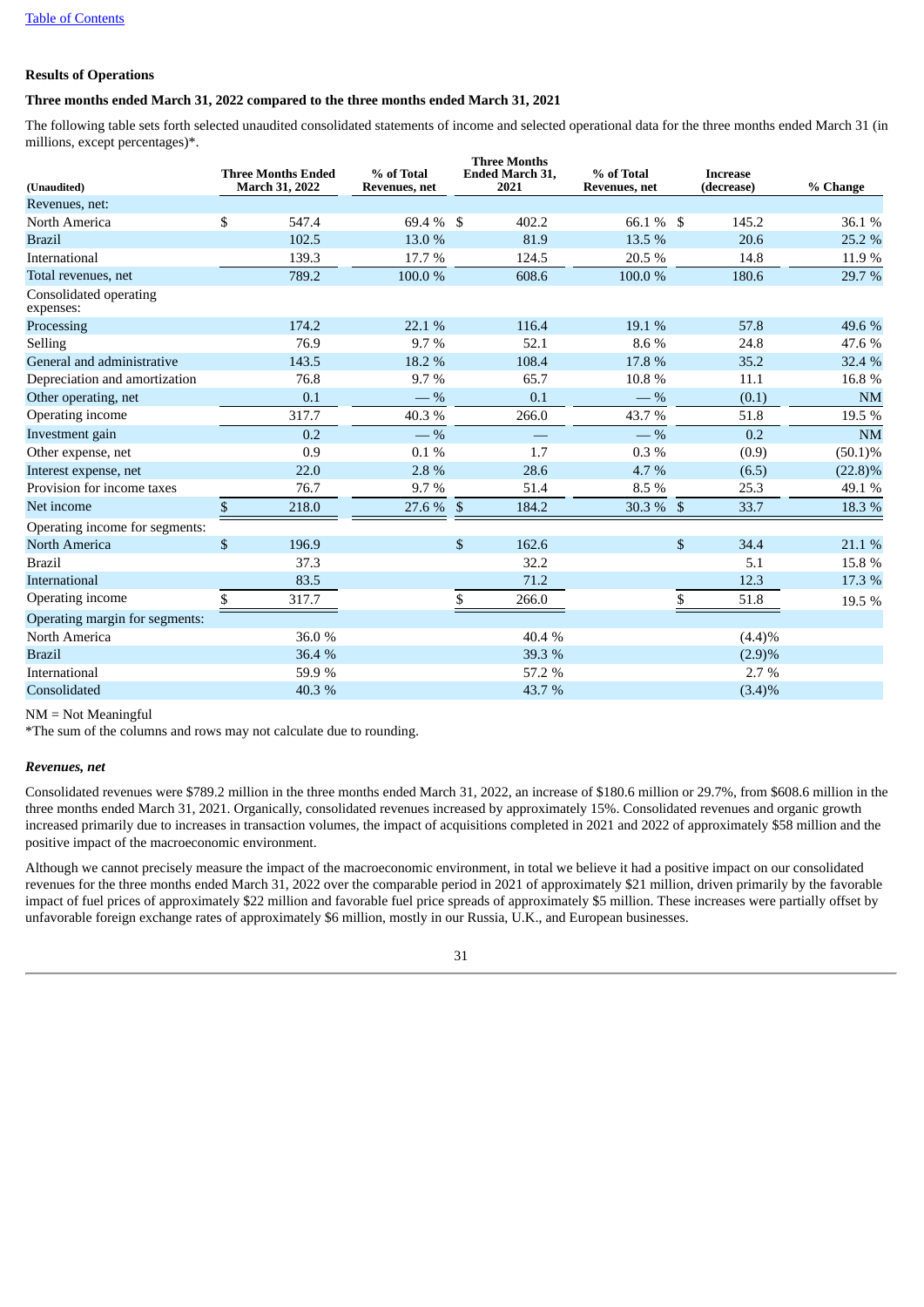#### *North America segment revenues, net*

North America segment revenues were \$547.4 million in the three months ended March 31, 2022, an increase of \$145.2 million or 36.1%, from \$402.2 million in the three months ended March 31, 2021. Organically, North America segment revenues increased by approximately 15%. North America revenues and organic growth increased primarily due to increases in transaction volumes, the impact of acquisitions completed in 2021 of approximately \$58 million and by the positive impact of the macroeconomic environment.

Although we cannot precisely measure the impact of the macroeconomic environment, in total we believe it had a positive impact on our North America segment revenues in the three months ended March 31, 2022 over the comparable period in 2021 of approximately \$20 million, driven primarily by the favorable impact of fuel prices of approximately \$18 million and favorable fuel price spreads of approximately \$5 million. These increases were partially offset by unfavorable changes in foreign exchange rates of approximately \$3 million in our cross-border payments business.

#### *Brazil segment revenues, net*

Brazil segment revenues were \$102.5 million in the three months ended March 31, 2022, an increase of \$20.6 million or 25.2%, from \$81.9 million in three months ended March 31, 2021. Organically, Brazil segment revenues increased by approximately 20%. Brazil revenues and organic growth increased primarily due to increases in toll tags sold and the favorable impact of foreign exchange rates of approximately \$5 million for the three months ended March 31, 2022 over the comparable period in 2021.

#### *International segment revenues, net*

International segment revenues were \$139.3 million in the three months ended March 31, 2022, an increase of \$14.8 million or 11.9%, from \$124.5 million in the three months ended March 31, 2021. Organically, International segment revenues increased by approximately 15%. International revenues and organic growth increased primarily due to increases in transactions volumes, which was partially offset by the negative impact of the macroeconomic environment. Although we cannot precisely measure the impact of the macroeconomic environment, in total we believe it had a negative impact on our International segment revenues in the three months ended March 31, 2022 over the comparable period in 2021 of approximately \$4 million, driven primarily by unfavorable foreign exchange rates of approximately \$7 million primarily in our Russia, U.K. and European businesses, partially offset by the favorable impact of fuel prices of approximately \$3 million.

#### *Consolidated operating expenses*

*Processing.* Processing expenses were \$174.2 million in the three months ended March 31, 2022, an increase of \$57.8 million or 49.6%, from \$116.4 million in the comparable prior period. Increases were primarily due to incremental bad debt of \$22 million, expenses related to higher volumes processed of approximately \$17 million and expenses related to acquisitions completed in 2021 and 2022 of approximately \$18 million. Bad debt levels have returned to more historical levels, as customer spend increases with higher fuel prices, and as a result of strong new sales, which tend to have a higher loss rate.

*Selling.* Selling expenses were \$76.9 million in the three months ended March 31, 2022, an increase of \$24.8 million or 47.6%, from \$52.1 million in the comparable prior period. Increases in selling expenses were primarily associated with higher commissions and other variable costs due to increased sales volumes in the first quarter of 2022 and expenses related to acquisitions completed in 2021 and 2022 of approximately \$8 million.

*General and administrative.* General and administrative expenses were \$143.5 million in the three months ended March 31, 2022, an increase of \$35.2 million or 32.4% from \$108.4 million in the comparable prior period. Increases in general and administrative expenses were primarily due to increased stock based compensation expense of \$15 million, the impact of acquisitions completed in 2021 and 2022 of approximately \$10 million, and various other increases associated with growth of business over comparable period.

*Depreciation and amortization.* Depreciation and amortization expenses were \$76.8 million in the three months ended March 31, 2022, an increase of \$11.1 million or 16.8%, from \$65.7 million in the comparable prior period. Increases in depreciation and amortization expenses were primarily due to expenses related to acquisitions completed in 2021 and 2022 of approximately \$11 million.

*Interest expense, net.* Interest expense, net was \$22.0 million in the three months ended March 31, 2022, a decrease of \$6.5 million or 22.8%, from \$28.6 million in the comparable prior period. The decrease in interest expense was primarily due to the effect of the \$1 billion interest rate swap that matured in January 2022 and higher interest income earned on cash balances, partially offset by incremental borrowings on our Credit Facility and Securitization Facility. The following table sets forth the average interest rates paid on borrowings under our Credit Facility, excluding the related unused facility fees and swaps.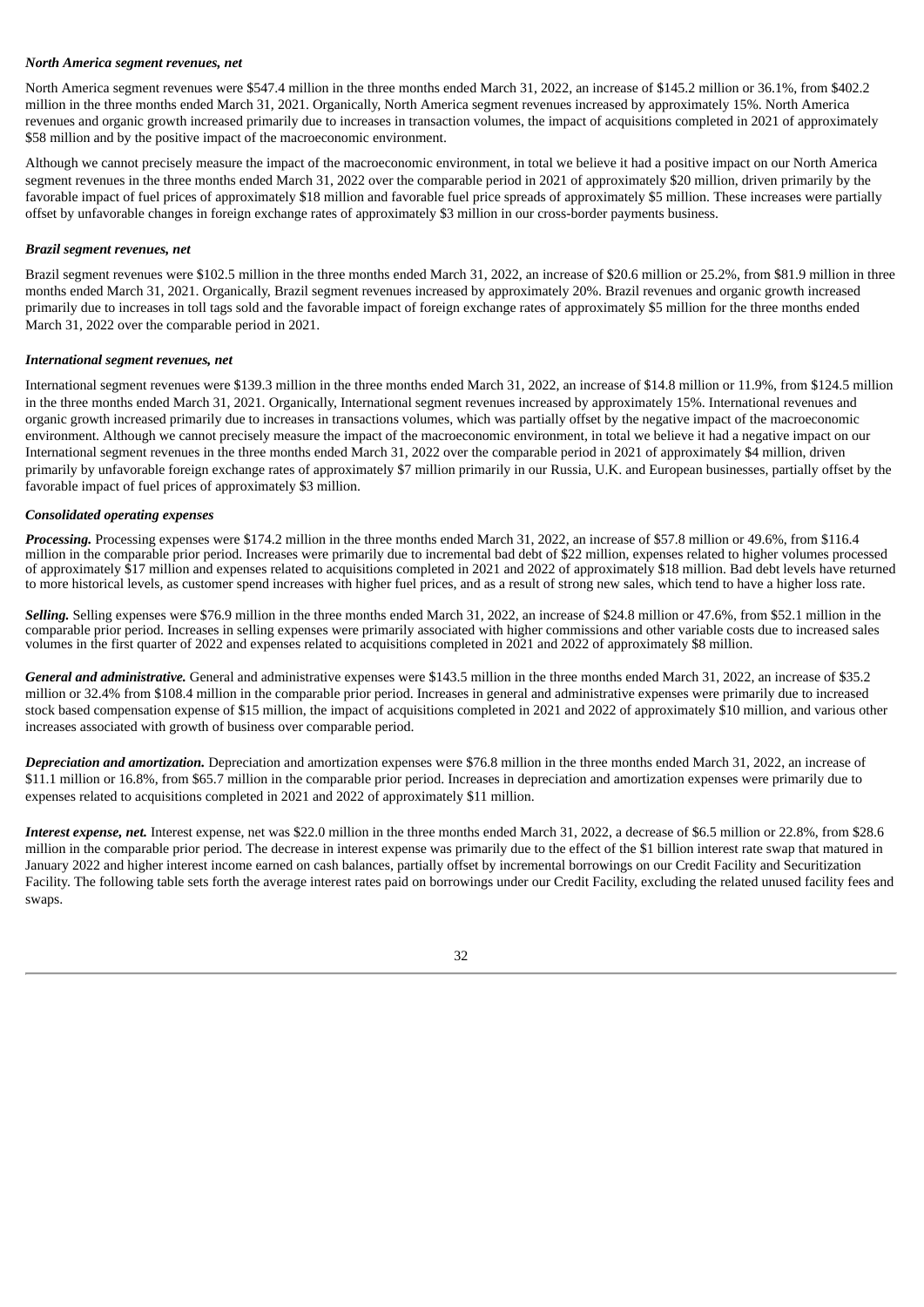|                                                  | Three Months Ended March 31, |        |  |  |  |  |  |
|--------------------------------------------------|------------------------------|--------|--|--|--|--|--|
| (Unaudited)                                      | 2022                         | 2021   |  |  |  |  |  |
| Term loan A                                      | 1.64%                        | 1.63 % |  |  |  |  |  |
| Term loan B                                      | 1.89%                        | 1.88 % |  |  |  |  |  |
| Revolving line of credit A, B & C USD Borrowings | 1.65%                        | 1.62 % |  |  |  |  |  |
| Revolving line of credit B GBP Borrowings        | $-$ %                        | 1.52 % |  |  |  |  |  |
| Foreign swing line                               | 1.92 %                       | 1.54 % |  |  |  |  |  |

The average unused facility fee for the Credit Facility was 0.30% in the three month period ended March 31, 2022.

On January 22, 2019, we entered into three interest rate swap cash flow contracts. The objective of these interest rate swap contracts is to reduce the variability of cash flows in the previously unhedged interest payments associated with \$2 billion of variable rate debt, tied to the one month LIBOR benchmark interest rate. During the three months ended March 31, 2022, as a result of these swap contracts, we incurred additional interest expense of \$8.1 million or 2.42% over the average LIBOR rates on \$2 billion of borrowings. In January 2022, \$1.0 billion of our interest rate swaps matured.

*Provision for income taxes.* The provision for income taxes and effective tax rate were \$76.7 million and 26.0% in the three months ended March 31, 2022, an increase of \$25.3 million, or a 49.1% change, from \$51.4 million and 21.8% in the three months ended March 31, 2021. We provide for income taxes during interim periods based on an estimate of our effective tax rate for the year. Discrete items and changes in the estimate of the annual tax rate are recorded in the period they occur. The increase in the provision for income taxes was driven primarily by an increase in pre-tax earnings. The increase in the effective tax rate was primarily due to lower excess tax benefit on fewer stock option exercises in 2022 over the comparable period in 2021.

*Net income.* For the reasons discussed above, our net income increased to \$218.0 million in the three months ended March 31, 2022, an increase of \$33.7 million, or 18.3%, from \$184.2 million in the three months ended March 31, 2021.

#### *Operating income and operating margin*

*Consolidated operating income.* Operating income was \$317.7 million in the three months ended March 31, 2022, an increase of \$51.8 million, or 19.5%, from \$266.0 million in the comparable prior period. Our operating margin was 40.3% and 43.7% for the three months ended March 31, 2022 and 2021, respectively. The increase in operating income was primarily driven by increases in transaction volume driving organic growth, acquisitions completed in 2022 and 2021, the favorable impact of fuel prices of \$22 million and the favorable fuel price spreads of approximately \$5 million. These increases were partially offset by unfavorable movements in the foreign exchange rates of \$4 million. The lower operating margin was primarily driven by additional stock compensation and bad debt in the first quarter of 2022 over the comparable prior period.

*North America segment operating income.* North America operating income was \$196.9 million in the three months ended March 31, 2022, an increase of \$34.4 million, or 21.1%, from \$162.6 million in the comparable prior period. North America operating margin was 36.0% and 40.4% for the three months ended March 31, 2022 and 2021, respectively. These increases were primarily driven by increases in transaction volume driving organic growth, acquisitions completed in 2022 and 2021, the favorable impact of fuel prices of \$18 million and the favorable fuel price spreads of approximately \$5 million. These increases were partially offset by the unfavorable movements in the foreign exchange rates. The lower operating margin was driven primarily by additional stock compensation expense and bad debt expenses in the first quarter of 2022 over the comparable prior period.

*Brazil segment operating income.* Brazil operating income was \$37.3 million in the three months ended March 31, 2022, an increase of \$5.1 million, or 15.8%, from \$32.2 million in the comparable prior period. Brazil operating margin was 36.4% and 39.3% for the three months ended March 31, 2022 and 2021, respectively. The increase in operating income was primarily driven by increases in transaction volume driving organic growth and the favorable movements in the foreign exchange rates of approximately \$2 million. The lower operating margin was driven by incremental investments in sales and processing expenses in the first quarter of 2022 over the comparable prior period.

*International segment operating income.* International operating income was \$83.5 million in the three months ended March 31, 2022, an increase of \$12.3 million or 17.3%, from \$71.2 million in the comparable prior period. International operating margin was 59.9% and 57.2% for the three months ended March 31, 2022 and 2021, respectively. The increase in operating income was driven primarily by increases in transaction volume driving organic growth and the favorable impact of fuel prices of \$3 million, partially offset by the unfavorable movements in the foreign exchange rates of \$5 million. The higher operating margin was driven by operating leverage.

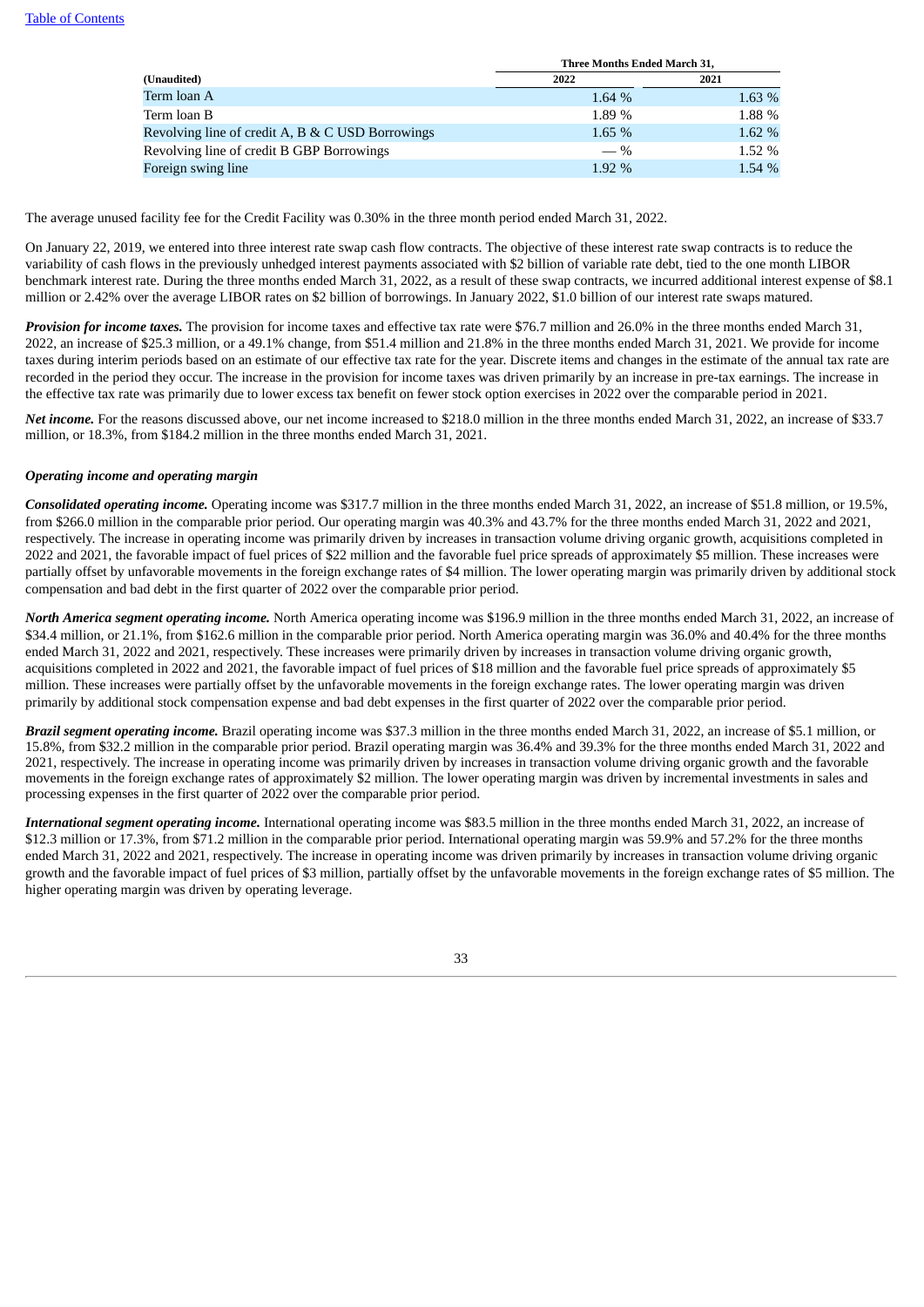### **Liquidity and capital resources**

Our principal liquidity requirements are to service and repay our indebtedness, make acquisitions of businesses and commercial account portfolios, repurchase shares of our common stock and meet working capital, tax and capital expenditure needs.

*Sources of liquidity.* We believe that our current level of cash and borrowing capacity under our Credit Facility and Securitization Facility (each defined below), together with expected future cash flows from operations, will be sufficient to meet the needs of our existing operations and planned requirements for the foreseeable future, based on our current assumptions. At March 31, 2022, we had approximately \$2.3 billion in total liquidity, consisting of approximately \$969 million available under our Credit Facility (defined below) and unrestricted cash of \$1.3 billion. Based on our assessment of the current capital market conditions and related impact on our access to cash, we have reclassified all cash held at our Russian businesses of \$124 million to restricted cash as of March 31, 2022. Restricted cash represents primarily customer deposits in our Comdata business in the U.S., cash held in our Russian business, as well as collateral received from customers for cross-currency transactions in our cross-border payments business, which are restricted from use other than to repay customer deposits, as well as to secure and settle cross-currency transactions.

We also utilize an accounts receivable Securitization Facility to finance a majority of our domestic receivables, to lower our cost of borrowing and more efficiently use capital. We generate and record accounts receivable when a customer makes a purchase from a merchant using one of our card solutions and generally pay merchants before collecting the receivable. As a result, we utilize the Securitization Facility as a source of liquidity to provide the cash flow required to fund merchant payments while we collect customer balances. These balances are primarily composed of charge balances, which are typically billed to the customer on a weekly, semimonthly or monthly basis, and are generally required to be paid within 14 days of billing. We also consider the undrawn amounts under our Securitization Facility and Credit Facility as funds available for working capital purposes and acquisitions. At March 31, 2022, we had no additional liquidity under our Securitization Facility.

The Company has determined that outside basis differences associated with our investment in foreign subsidiaries would not result in a material deferred tax liability, and consistent with our assertion that these amounts continue to be indefinitely reinvested, have not recorded incremental income taxes for the additional outside basis differences.

We cannot assure you that our assumptions used to estimate our liquidity requirements will remain accurate due to the unprecedented nature of the disruption to our operations and the unpredictability of the ongoing COVID-19 global pandemic. As a consequence, our estimates of the duration of the pandemic and the severity of the impact on our future earnings and cash flows could change and have a material impact on our results of operations and financial condition.

Furthermore, we cannot predict how and the extent to which the conflict between Russia and Ukraine will affect our customers, operations or business partners or the demand for our products and our global business. Depending on the actions we take or are required to take, the ongoing conflict could also result in loss of cash flows, assets or impairment charges. The extent of the impact of these tragic events on our business remains uncertain and will continue to depend on numerous evolving factors that we are not able to accurately predict, including the duration and scope of the conflict. We will continue to monitor and assess the situation as circumstances evolve and to identify actions to potentially mitigate any unfavorable impacts on our future results.

### *Cash flows*

The following table summarizes our cash flows for the three month periods ended March 31 (in millions).

|                                                     | Three Months Ended March 31, |        |  |  |  |  |
|-----------------------------------------------------|------------------------------|--------|--|--|--|--|
| (Unaudited)                                         | 2022                         | 2021   |  |  |  |  |
| Net cash (used in) provided by operating activities | \$<br>(112.3)                | 77.9   |  |  |  |  |
| Net cash used in investing activities               | (67.3)                       | (63.2) |  |  |  |  |
| Net cash used in financing activities               | (49.8)                       | (16.6) |  |  |  |  |

*Operating activities.* Net cash used in operating activities was \$112.3 million in the three months ended March 31, 2022, compared to net cash provided by operating activities of \$77.9 million in the comparable prior period. The decrease in operating cash flows was primarily due to unfavorable movements in working capital primarily due to the increase in fuel prices and volumes, as well as the timing of cash receipts and payments in the three months ended March 31, 2022 over the comparable period in 2021.

*Investing activities.* Net cash used in investing activities was \$67.3 million in the three months ended March 31, 2022 compared to \$63.2 million in the three months ended March 31, 2021. The increased use of cash was primarily due to increased investment in technology, partially offset by lower cash used to fund acquisitions in the three months ended March 31, 2022 over the comparable period in 2021.

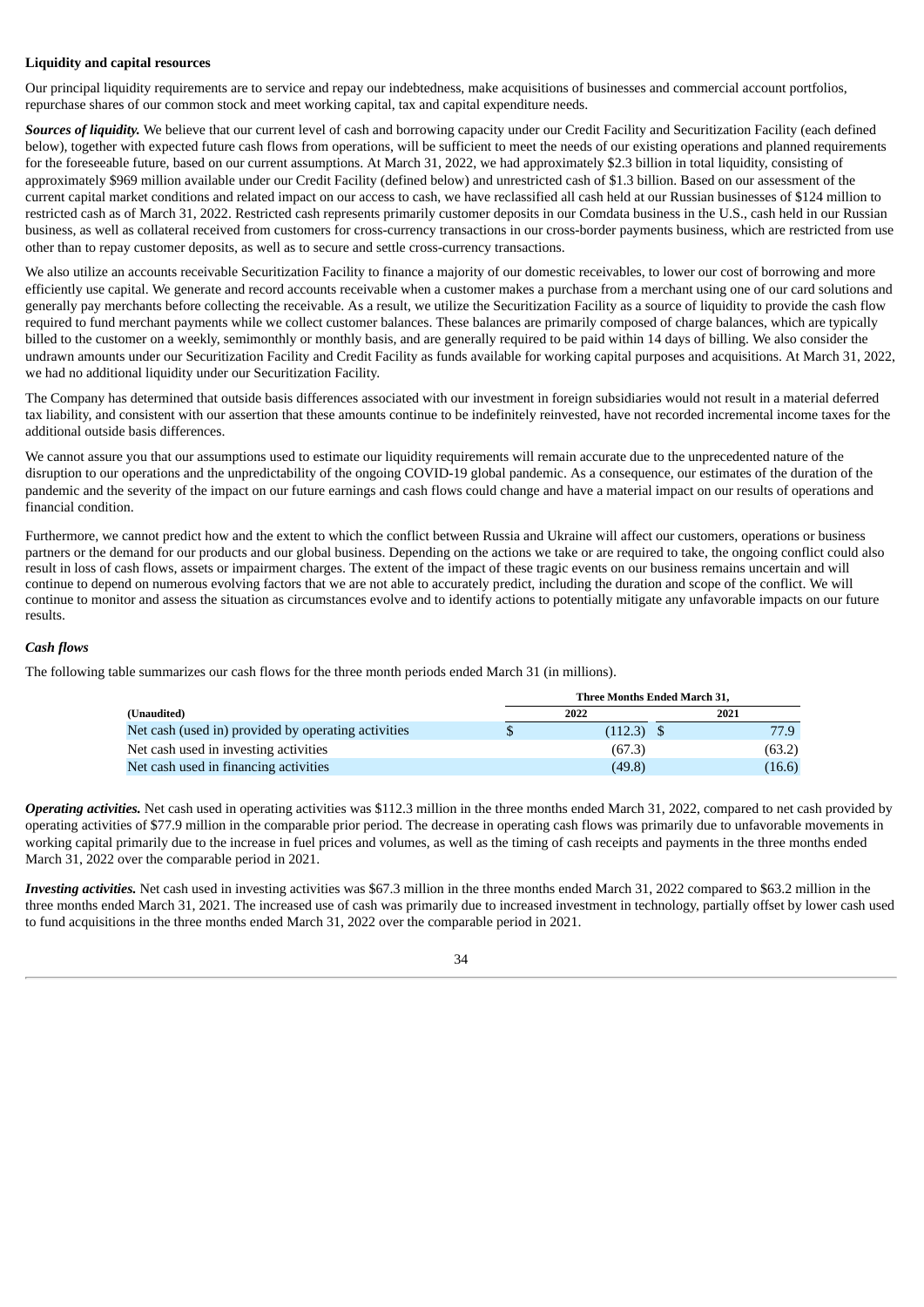*Financing activities.* Net cash used in financing activities was \$49.8 million in the three months ended March 31, 2022, compared to \$16.6 million in the three months ended March 31, 2021. The increase in net cash used in financing activities was primarily due to increased repurchases of common stock of \$261 million, which was partially offset by an increase in net borrowings on our Credit Facility of \$145 million and on our Securitization Facility of \$103 million in the three months ended March 31, 2022 over the comparable period in 2021.

#### *Capital spending summary*

Our capital expenditures were \$31.4 million in the three months ended March 31, 2022, an increase of \$11.9 million or 60.7%, from \$19.5 million in the comparable prior period due to the impact of acquisitions and continued investments in technology.

#### *Credit Facility*

FLEETCOR Technologies Operating Company, LLC, and certain of our domestic and foreign owned subsidiaries, as designated co-borrowers (the "Borrowers"), are parties to a \$6.41 billion Credit Agreement (the "Credit Agreement"), with Bank of America, N.A., as administrative agent, swing line lender and local currency issuer, and a syndicate of financial institutions (the "Lenders"), which has been amended multiple times. The Credit Agreement provides for senior secured credit facilities (collectively, the "Credit Facility") consisting of a revolving credit facility in the amount of \$1.285 billion, a term loan A facility in the amount of \$3.225 billion and a term loan B facility in the amount of \$1.9 billion as of March 31, 2022. The revolving credit facility consists of (a) a revolving A credit facility in the amount of \$800 million, with sublimits for letters of credit and swing line loans, (b) a revolving B facility in the amount of \$450 million with borrowings in U.S. dollars, euros, British pounds, Japanese yen or other currency as agreed in advance, and a sublimit for swing line loans, and (c) a revolving C facility in the amount of \$35 million for borrowings in U.S. dollars, Australian dollars or New Zealand dollars. The Credit Agreement also includes an accordion feature for borrowing an additional \$750 million in term loan A, term loan B, revolving A or revolving B facility debt and an unlimited amount when the leverage ratio on a pro-forma basis is less than 3.00 to 1.00. Proceeds from the credit facilities may be used for working capital purposes, acquisitions, and other general corporate purposes. The maturity date for the term loan A and revolving credit facilities A, B and C is December 19, 2023. The term loan B has a maturity date of April 30, 2028.

At March 31, 2022, the interest rate on the term loan A was 1.96%, the interest rate on the term loan B was 2.21% and the interest rate on the revolving A facility was 1.90%. The unused credit facility fee was 0.30% at March 31, 2022.

At March 31, 2022, we had \$2.7 billion in borrowings outstanding on the term loan A, net of discounts, and \$1.9 billion in borrowings outstanding on the term loan B, net of discounts. We have unamortized debt issuance costs of \$2.9 million related to the revolving facilities as of March 31, 2022 recorded within other assets in the Unaudited Consolidated Balance Sheet. We have unamortized debt discounts of \$15.7 million and debt issuance costs of \$8.1 million related to our term loans at March 31, 2022.

During the three months ended March 31, 2022, we made principal payments of \$45.1 million on the term loans, \$400 million on the revolving facilities, and \$8.5 million on the swing line revolving facility.

As of March 31, 2022, we were in compliance with each of the covenants under the Credit Agreement.

#### *Cash Flow Hedges*

On January 22, 2019, we entered into three swap contracts. The objective of these swap contracts is to reduce the variability of cash flows in the previously unhedged interest payments associated with \$2.0 billion of variable rate debt, the sole source of which is due to changes in the LIBOR benchmark interest rate. These swap contracts qualify as hedging instruments and have been designated as cash flow hedges. For each of these swap contracts, we pay a fixed monthly rate and receive one month LIBOR. The \$1.0 billion interest rate swap matured in January 2022. We reclassified approximately \$8.1 million of losses from accumulated other comprehensive income into interest expense during the three months ended March 31, 2022 as a result of these hedging instruments.

#### *Securitization Facility*

We are party to a \$1.6 billion receivables purchase agreement among FLEETCOR Funding LLC, as seller, PNC Bank, National Association as administrator, and various purchaser agents, conduit purchasers and related committed purchasers parties thereto. We refer to this arrangement as the Securitization Facility. There have been several amendments to the Securitization Facility. On March 23, 2022, we entered into the tenth amendment to the Securitization Facility. The amendment increased the Securitization Facility commitment from \$1.3 billion to \$1.6 billion and replaced LIBOR with Secured Overnight Financing Rate ("SOFR") plus a SOFR Adjustment of 0.10%. The maturity date for our Securitization Facility is March 29, 2024.

We were in compliance with the financial covenant requirements related to our Securitization Facility as of March 31, 2022.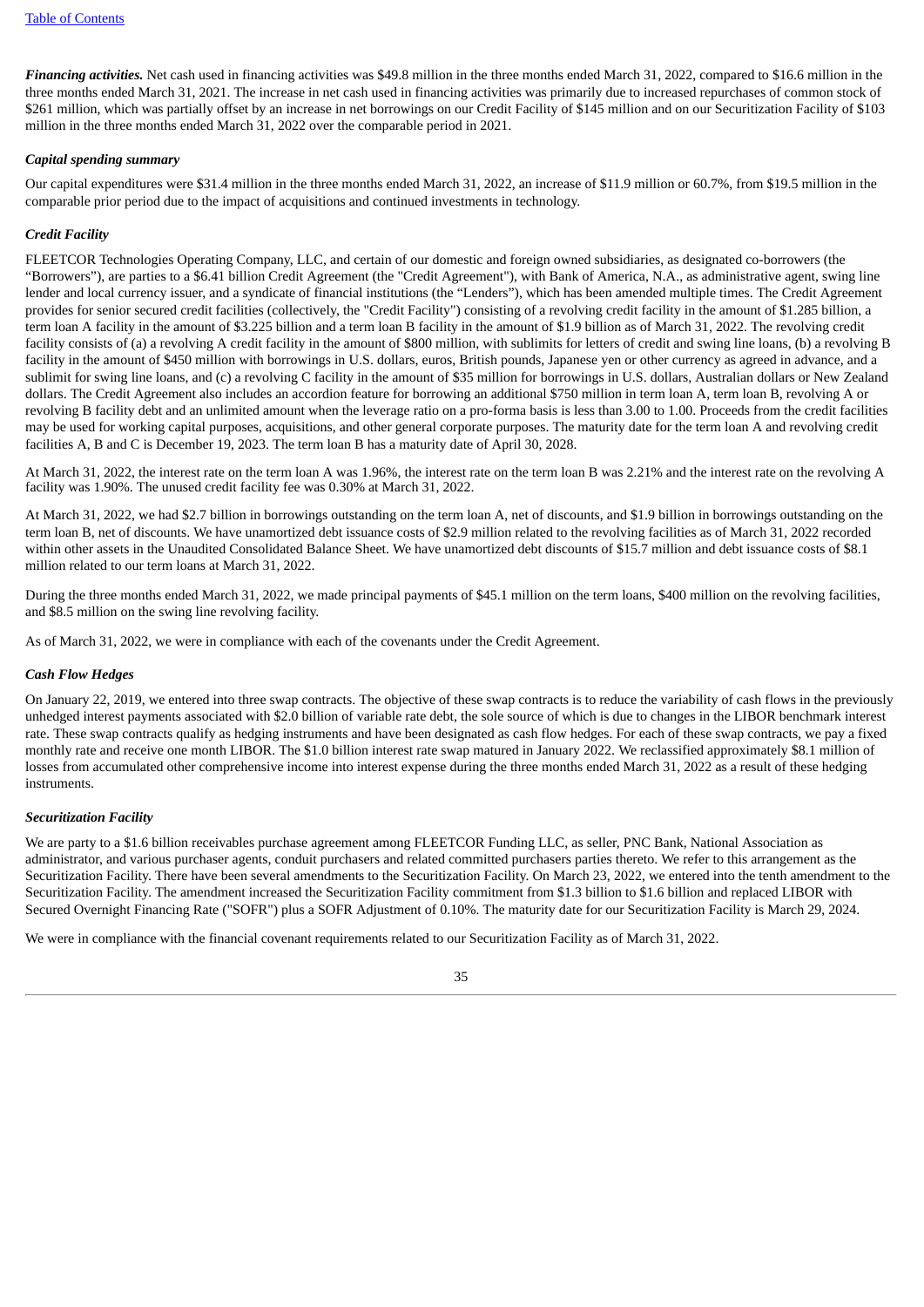#### *Stock Repurchase Program*

The Company's Board of Directors (the "Board") has approved a stock repurchase program (as updated from time to time, the "Program") authorizing the Company to repurchase its common stock from time to time until February 1, 2023. On January 25, 2022, the Board increased the aggregate size of the Program by \$1.0 billion, to \$6.1 billion. Since the beginning of the Program through March 31, 2022, 21,845,168 shares have been repurchased for an aggregate purchase price of \$4.9 billion, leaving the Company up to \$1.2 billion of remaining authorization available under the Program for future repurchases in shares of its common stock.

Any stock repurchases may be made at times and in such amounts as deemed appropriate. The timing and amount of stock repurchases, if any, will depend on a variety of factors including the stock price, market conditions, corporate and regulatory requirements, and any additional constraints related to material inside information the Company may possess. Any repurchases have been and are expected to be funded by a combination of available cash flow from the business, working capital and debt.

#### **Critical accounting policies and estimates**

In applying the accounting policies that we use to prepare our consolidated financial statements, we necessarily make accounting estimates that affect our reported amounts of assets, liabilities, revenues and expenses. Some of these estimates require us to make assumptions about matters that are highly uncertain at the time we make the accounting estimates. We base these assumptions and the resulting estimates on historical information and other factors that we believe to be reasonable under the circumstances, and we evaluate these assumptions and estimates on an ongoing basis. In many instances, however, we reasonably could have used different accounting estimates and, in other instances, changes in our accounting estimates could occur from period to period, with the result in each case being a material change in the financial statement presentation of our financial condition or results of operations. We refer to estimates of this type as critical accounting estimates.

Accounting estimates necessarily require subjective determinations about future events and conditions. During the three months ended March 31, 2022, we have not adopted any new critical accounting policies that had a significant impact upon our consolidated financial statements, have not changed any critical accounting policies and have not changed the application of any critical accounting policies from the year ended December 31, 2021. For critical accounting policies, refer to the Critical Accounting Estimates in Item 7 – Management's Discussion and Analysis of Financial Condition and Results of Operations included in our Annual Report on Form 10-K for the year ended December 31, 2021 and our summary of significant accounting policies in Note 1 of our Notes to the Unaudited Consolidated Financial Statements in this Quarterly Report on Form 10-Q.

#### **Management's Use of Non-GAAP Financial Measures**

We have included in the discussion above certain financial measures that were not prepared in accordance with GAAP. Any analysis of non-GAAP financial measures should be used only in conjunction with results presented in accordance with GAAP. Below, we define the non-GAAP financial measures, provide a reconciliation of each non-GAAP financial measure to the most directly comparable financial measure calculated in accordance with GAAP, and discuss the reasons that we believe this information is useful to management and may be useful to investors.

*Pro forma and macro adjusted revenue and transactions by solution.* We define the pro forma and macro adjusted revenue as revenue, net as reflected in our statement of income, adjusted to eliminate the impact of the macroeconomic environment and the impact of acquisitions and dispositions. The macroeconomic environment includes the impact that market fuel price spreads, fuel prices and foreign exchange rates have on our business. We use pro forma and macro adjusted revenue and transactions to evaluate the organic growth in our revenue and the associated transactions.

Organic revenue growth is calculated as revenue growth in the current period adjusted for the impact of changes in the macroeconomic environment (to include fuel price, fuel price spreads and changes in foreign exchange rates) over revenue in the comparable prior period adjusted to include or remove the impact of acquisitions and/or divestitures and non-recurring items that have occurred subsequent to that period. We believe that organic revenue growth on a macro-neutral, and consistent acquisition/divestiture/non-recurring item basis is useful to investors for understanding the performance of FLEETCOR.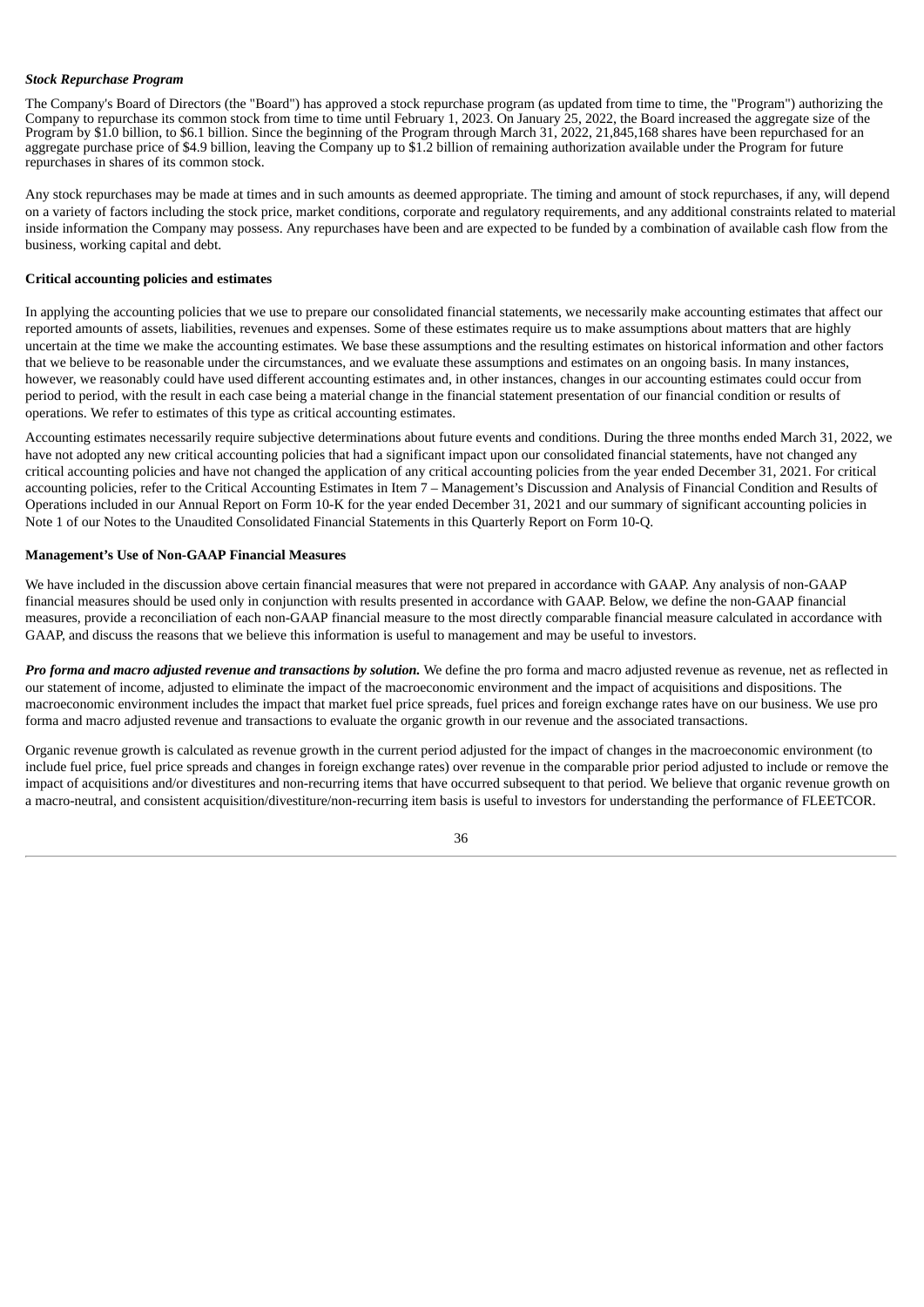Set forth below is a reconciliation of pro forma and macro adjusted revenue and key performance metric by solution to the most directly comparable GAAP measure, revenue, net and key performance metric (in millions)\*:

|                                               |               | <b>Revenues</b> , net |                |                                     |    | <b>Key Performance Metric</b><br><b>Three Months Ended March 31,</b> |                                 |       |  |
|-----------------------------------------------|---------------|-----------------------|----------------|-------------------------------------|----|----------------------------------------------------------------------|---------------------------------|-------|--|
|                                               |               |                       |                | <b>Three Months Ended March 31,</b> |    |                                                                      |                                 |       |  |
| (Unaudited)                                   |               | 2022                  |                | 2021                                |    | 2022                                                                 | 2021                            |       |  |
| <b>FUEL - TRANSACTIONS</b>                    |               |                       |                |                                     |    |                                                                      |                                 |       |  |
| Pro forma and macro adjusted                  | \$            | 298.9                 | $\mathbf S$    | 262.0                               |    | 116.5                                                                | 111.8                           |       |  |
| Impact of acquisitions/dispositions           |               |                       |                | (0.1)                               |    |                                                                      |                                 | (1.6) |  |
| Impact of fuel prices/spread                  |               | 25.8                  |                |                                     |    |                                                                      |                                 |       |  |
| Impact of foreign exchange rates              |               | (6.2)                 |                |                                     |    |                                                                      |                                 |       |  |
| As reported                                   | $\frac{1}{2}$ | 318.5                 | \$             | 261.9                               |    | 116.5                                                                | 110.3                           |       |  |
| <b>CORPORATE PAYMENTS - SPEND</b>             |               |                       |                |                                     |    |                                                                      |                                 |       |  |
| Pro forma and macro adjusted                  | \$            | 185.9                 | \$             | 155.6                               | \$ | 27,435                                                               | \$<br>25,166                    |       |  |
| Impact of acquisitions/dispositions           |               |                       |                | (39.2)                              |    |                                                                      | (7, 132)                        |       |  |
| Impact of fuel prices/spread                  |               | 0.5                   |                |                                     |    |                                                                      |                                 |       |  |
| Impact of foreign exchange rates              |               | (2.6)                 |                |                                     |    |                                                                      |                                 |       |  |
| As reported                                   | \$            | 183.8                 | \$             | 116.4                               | \$ | 27,435                                                               | \$<br>18,035                    |       |  |
| <b>TOLLS - TAGS</b>                           |               |                       |                |                                     |    |                                                                      |                                 |       |  |
| Pro forma and macro adjusted                  | \$            | 81.2                  | \$             | 69.0                                |    | 6.1                                                                  |                                 | 5.8   |  |
| Impact of acquisitions/dispositions           |               |                       |                |                                     |    |                                                                      |                                 |       |  |
| Impact of fuel prices/spread                  |               |                       |                |                                     |    |                                                                      |                                 |       |  |
| Impact of foreign exchange rates              |               | 3.7                   |                |                                     |    |                                                                      |                                 |       |  |
| As reported                                   | \$            | 84.9                  | \$             | 69.0                                |    | 6.1                                                                  |                                 | 5.8   |  |
| <b>LODGING - ROOM NIGHTS</b>                  |               |                       |                |                                     |    |                                                                      |                                 |       |  |
| Pro forma and macro adjusted                  | \$            | 94.6                  | \$             | 77.8                                |    | 8.8                                                                  |                                 | 7.3   |  |
| Impact of acquisitions/dispositions           |               |                       |                | (18.7)                              |    |                                                                      |                                 | (1.4) |  |
| Impact of fuel prices/spread                  |               |                       |                |                                     |    |                                                                      |                                 |       |  |
| Impact of foreign exchange rates              |               | (0.1)                 |                |                                     |    | -                                                                    |                                 |       |  |
| As reported                                   | \$            | 94.6                  | \$             | 59.0                                |    | 8.8                                                                  |                                 | 5.9   |  |
| <b>GIFT - TRANSACTIONS</b>                    |               |                       |                |                                     |    |                                                                      |                                 |       |  |
| Pro forma and macro adjusted                  | \$            | 43.8                  | \$             | 43.4                                |    | 293.0                                                                | 291.1                           |       |  |
| Impact of acquisitions/dispositions           |               |                       |                |                                     |    |                                                                      |                                 |       |  |
| Impact of fuel prices/spread                  |               |                       |                |                                     |    |                                                                      |                                 |       |  |
| Impact of foreign exchange rates              |               | (0.2)                 |                |                                     |    |                                                                      |                                 |       |  |
| As reported                                   | \$            | 43.5                  | \$             | 43.4                                |    | 293.0                                                                | 291.1                           |       |  |
| <b>OTHER<sup>1</sup></b> TRANSACTIONS         |               |                       |                |                                     |    |                                                                      |                                 |       |  |
| Pro forma and macro adjusted                  | \$            | 64.2                  | \$             | 58.9                                |    | 10.0                                                                 |                                 | 9.5   |  |
| Impact of acquisitions/dispositions           |               |                       |                |                                     |    |                                                                      |                                 |       |  |
| Impact of fuel prices/spread                  |               |                       |                |                                     |    |                                                                      |                                 |       |  |
| Impact of foreign exchange rates              |               | (0.2)                 |                |                                     |    |                                                                      |                                 |       |  |
| As reported                                   | \$            | 63.9                  | \$             | 58.9                                |    | 10.0                                                                 |                                 | 9.5   |  |
|                                               |               |                       |                |                                     |    |                                                                      |                                 |       |  |
| <b>FLEETCOR CONSOLIDATED REVENUES</b>         |               |                       |                |                                     |    |                                                                      |                                 |       |  |
| Pro forma and macro adjusted                  | \$            | 768.6                 | \$             | 666.7                               |    |                                                                      |                                 |       |  |
| Impact of acquisitions/dispositions           |               |                       |                | (58.0)                              |    |                                                                      |                                 |       |  |
| Impact of fuel prices/spread <sup>2</sup>     |               | 26.2                  |                |                                     |    |                                                                      | <b>Intentionally Left Blank</b> |       |  |
| Impact of foreign exchange rates <sup>2</sup> |               | (5.6)                 |                |                                     |    |                                                                      |                                 |       |  |
| As reported                                   | \$            | 789.2                 | $\mathfrak{s}$ | 608.6                               |    |                                                                      |                                 |       |  |

\* Columns may not calculate due to rounding.

 $1$  Other includes telematics, maintenance, food, transportation and payroll card related businesses.

<sup>2</sup> Revenues reflect an estimated \$22 million positive impact from fuel prices and approximately \$5 million positive impact from fuel price spreads,

partially offset by the negative impact of movements in foreign exchange rates of approximately \$6 million.

*Adjusted net income and adjusted net income per diluted share.* We have defined the non-GAAP measure adjusted net income as net income as reflected in our Statement of Income, adjusted to eliminate (a) non-cash stock based compensation expense related to share based compensation awards, (b) amortization of deferred financing costs, discounts, intangible assets, and amortization of the premium recognized on the purchase of receivables, (c) integration and deal related costs, and (d) other non-recurring items, including the impact of discrete tax items, impairment charges, asset write-offs, restructuring costs, gains due to disposition of assets/businesses, loss on extinguishment of debt, and legal settlements.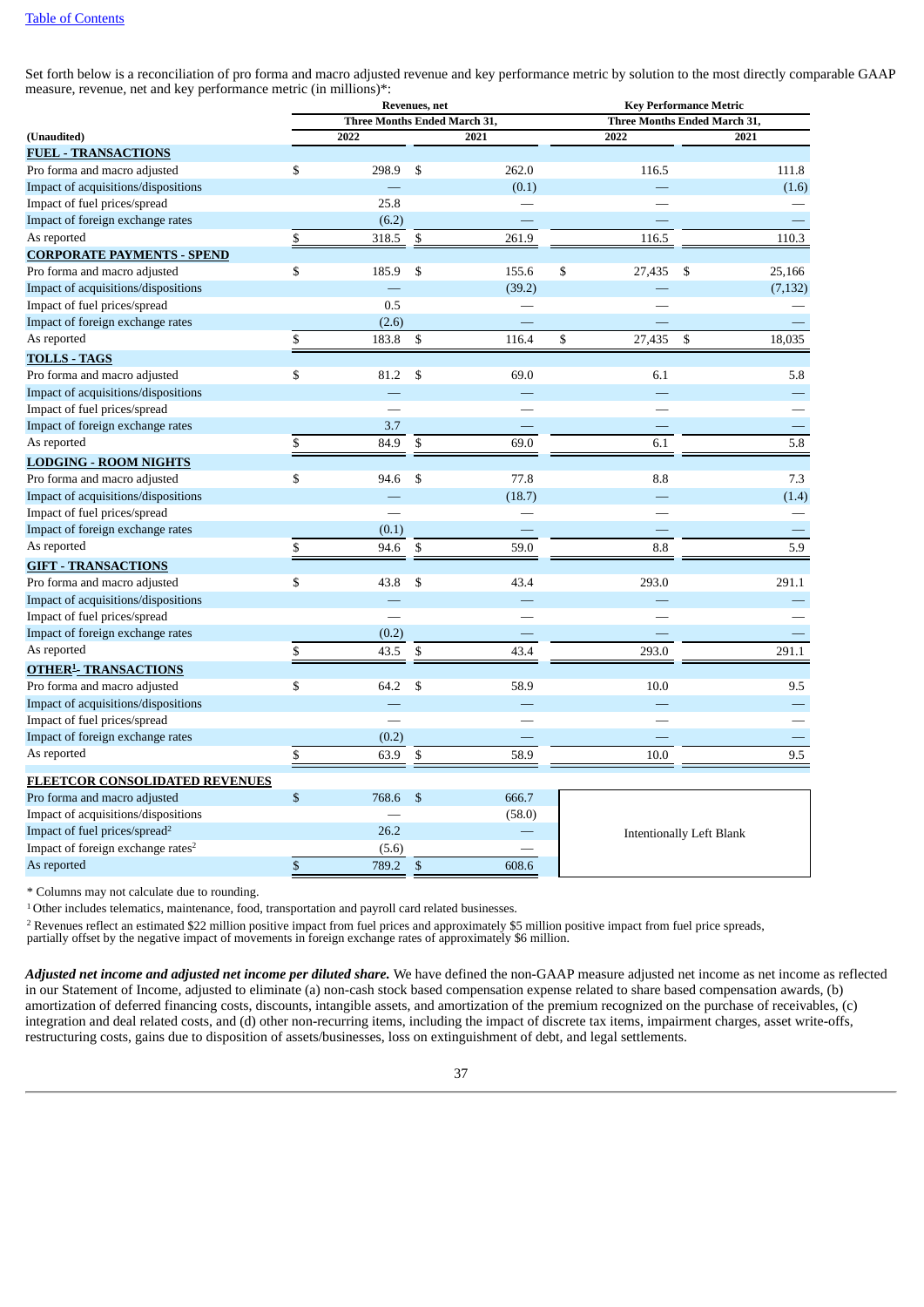We have defined the non-GAAP measure adjusted net income per diluted share as the calculation previously noted divided by the weighted average diluted shares outstanding as reflected in our statement of income.

Adjusted net income and adjusted net income per diluted share are supplemental measures of operating performance that do not represent and should not be considered as an alternative to net income, net income per diluted share or cash flow from operations. as determined by GAAP. We believe it is useful to exclude non-cash share-based compensation expense from adjusted net income because non-cash equity grants made at a certain price and point in time do not necessarily reflect how our business is performing at any particular time and share-based compensation expense is not a key measure of our core operating performance. We also believe that amortization expense can vary substantially from company to company and from period to period depending upon their financing and accounting methods, the fair value and average expected life of their acquired intangible assets, their capital structures and the method by which their assets were acquired; therefore, we have excluded amortization expense from our adjusted net income. Integration and deal related costs represent business acquisition transaction costs, professional services fees, short-term retention bonuses and system migration costs, etc., that are not indicative of the performance of the underlying business. We also believe that certain expenses and recoveries (e.g. legal settlements, write-off of customer receivable, etc.), gains and losses on investments, and impairment charges do not necessarily reflect how our investments and business are performing. We adjust net income for the tax effect of each of these non-tax items.

Management uses adjusted net income, adjusted net income per diluted share and organic revenue growth:

- as measurements of operating performance because they assist us in comparing our operating performance on a consistent basis;
- for planning purposes, including the preparation of our internal annual operating budget;
- to allocate resources to enhance the financial performance of our business; and
- to evaluate the performance and effectiveness of our operational strategies.

Set forth below is a reconciliation of adjusted net income and adjusted net income per diluted share to the most directly comparable GAAP measure, net income and net income per diluted share (in thousands, except per share amounts)\*:

|                                             | <b>Three Months Ended March 31,</b> |     |           |  |  |  |  |  |
|---------------------------------------------|-------------------------------------|-----|-----------|--|--|--|--|--|
| (Unaudited)                                 | 2022                                |     | 2021      |  |  |  |  |  |
| Net income                                  | \$<br>217,952                       | \$  | 184,239   |  |  |  |  |  |
| Net income per diluted share                | \$<br>2.75                          | -\$ | 2.15      |  |  |  |  |  |
| Stock-based compensation                    | 32,631                              |     | 17,747    |  |  |  |  |  |
| Amortization <sup>1</sup>                   | 57,630                              |     | 49,576    |  |  |  |  |  |
| Integration and deal related costs          | 6,253                               |     | 3,670     |  |  |  |  |  |
| Legal settlements/litigation                | 435                                 |     | 3,670     |  |  |  |  |  |
| Restructuring and related (subsidies) costs |                                     |     | (577)     |  |  |  |  |  |
| Other                                       |                                     |     | (9)       |  |  |  |  |  |
| Total pre-tax adjustments                   | 96,949                              |     | 74,077    |  |  |  |  |  |
| Income taxes                                | (25, 241)                           |     | (16, 169) |  |  |  |  |  |
| Adjusted net income                         | \$<br>289,660                       | \$  | 242,148   |  |  |  |  |  |
| Adjusted net income per diluted share       | \$<br>3.65                          | \$  | 2.82      |  |  |  |  |  |
| Diluted shares                              | 79.286                              |     | 85,764    |  |  |  |  |  |

<sup>1</sup> Includes amortization related to intangible assets, premium on receivables, deferred financing costs and debt discounts. \*Columns may not calculate due to rounding.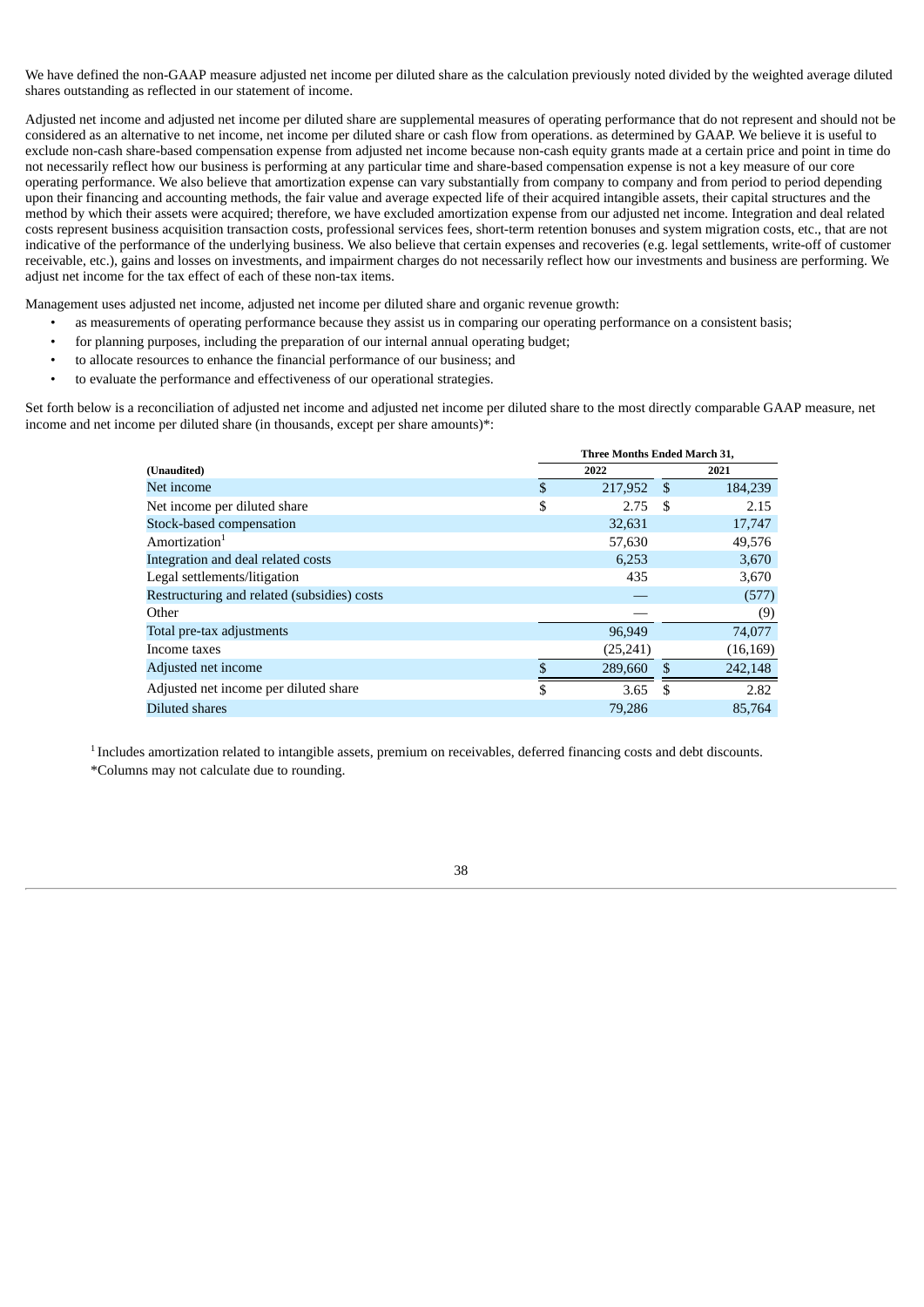## **Special Cautionary Notice Regarding Forward-Looking Statements**

This Quarterly Report on Form 10-Q contains forward-looking statements within the meaning of the federal securities laws. Statements that are not historical facts, including statements about FLEETCOR's beliefs, expectations and future performance, are forward-looking statements. Forward-looking statements can be identified by the use of words such as "anticipate," "intend," "believe," "estimate," "plan," "seek," "project" or "expect," "may," "will," "would," "could" or "should," the negative of these terms or other comparable terminology.

These forward-looking statements are not a guarantee of performance, and you should not place undue reliance on such statements. We have based these forward-looking statements largely on our current expectations and projections about future events. Forward-looking statements are subject to many uncertainties and other variable circumstances, including those discussed in "Risk Factors" in our Annual Report on Form 10-K for the year ended December 31, 2021 filed with the Securities and Exchange Commission on March 1, 2022, many of which are outside of our control, that could cause our actual results and experience to differ materially from any forward-looking statement.

These forward-looking statements may not be realized due to a variety of factors, including, without limitation:

- regulatory measures, voluntary actions, or changes in consumer preferences, that impact our transaction volume, including social distancing, shelter-inplace, shutdowns of nonessential businesses and similar measures imposed or undertaken in an effort to contain and mitigate the spread of the coronavirus (COVID-19) or new outbreaks thereof, including in China, including the potential impact of vaccination mandates in certain jurisdictions;
- the impact of macroeconomic conditions and the current inflationary environment and whether expected trends, including retail fuel prices, fuel price spreads, fuel transaction patterns, electric vehicle, and retail lodging price trends develop as anticipated and we are able to develop successful strategies in light of these trends;
- the international operational and political risks and compliance and regulatory risks and costs associated with international operations, including the impact of the conflict between Russia and Ukraine on our business and operations;
- our ability to successfully execute our strategic plan, manage our growth and achieve our performance targets;
- our ability to attract new and retain existing partners, fuel merchants, and lodging providers, their promotion and support of our products, and their financial performance;
- the failure of management assumptions and estimates, as well as differences in, and changes to, economic, market, interest rate, interchange fees, foreign exchange rates, and credit conditions, including changes in borrowers' credit risks and payment behaviors;
- the risk of higher borrowing costs and adverse financial market conditions impacting our funding and liquidity, and any reduction in our credit ratings; • our ability to successfully manage our credit risks and the sufficiency of our allowance for expected credit losses;
- our ability to securitize our trade receivables;
- the occurrence of fraudulent activity, data breaches or failures of our information security controls or cybersecurity-related incidents that may compromise our systems or customers' information;
- any disruptions in the operations of our computer systems and data centers;
- our ability to develop and implement new technology, products, and services;
- any alleged infringement of intellectual property rights of others and our ability to protect our intellectual property;
- the regulation, supervision, and examination of our business by foreign and domestic governmental authorities, as well as litigation and regulatory actions, including the lawsuit filed by the Federal Trade Commission (FTC);
- the impact of regulations relating to privacy, information security and data protection; use of third-party vendors and ongoing third-party business relationships; and failure to comply with anti-money laundering (AML) and anti-terrorism financing laws;
- changes in our senior management team and our ability to attract, motivate and retain qualified personnel consistent with our strategic plan;
- tax legislation initiatives or challenges to our tax positions and/or interpretations, and state sales tax rules and regulations;
- the risks of mergers, acquisitions and divestitures, including, without limitation, the related time and costs of implementing such transactions, integrating operations as part of these transactions and possible failures to achieve expected gains, revenue growth and/or expense savings from such transactions; and
- the other factors and information in our Annual Report on Form 10-K and other filings that we make with the SEC under the Exchange Act and Securities Act. See "Risk Factors" in our Annual Report on Form 10-K for the year ended December 31, 2021 filed with the Securities and Exchange Commission on March 1, 2022.

Given these risks and uncertainties, you are cautioned not to place undue reliance on these forward-looking statements. The forward-looking statements included in this report are made only as of the date hereof. We do not undertake, and specifically disclaim, any obligation to update any such statements or to publicly announce the results of any revisions to any of such statements to reflect future events or developments.

You may get FLEETCOR's Securities and Exchange Commission ("SEC") filings for free by visiting the SEC web site at www.sec.gov.

This report includes non-GAAP financial measures, which are used by the Company and investors as supplemental measures to evaluate the overall operating performance of companies in our industry. By providing these non-GAAP financial measures, together with reconciliations, we believe we are enhancing investors' understanding of our business and our results of operations, as well as assisting investors in evaluating how well we are executing strategic initiatives. See "Management's Use

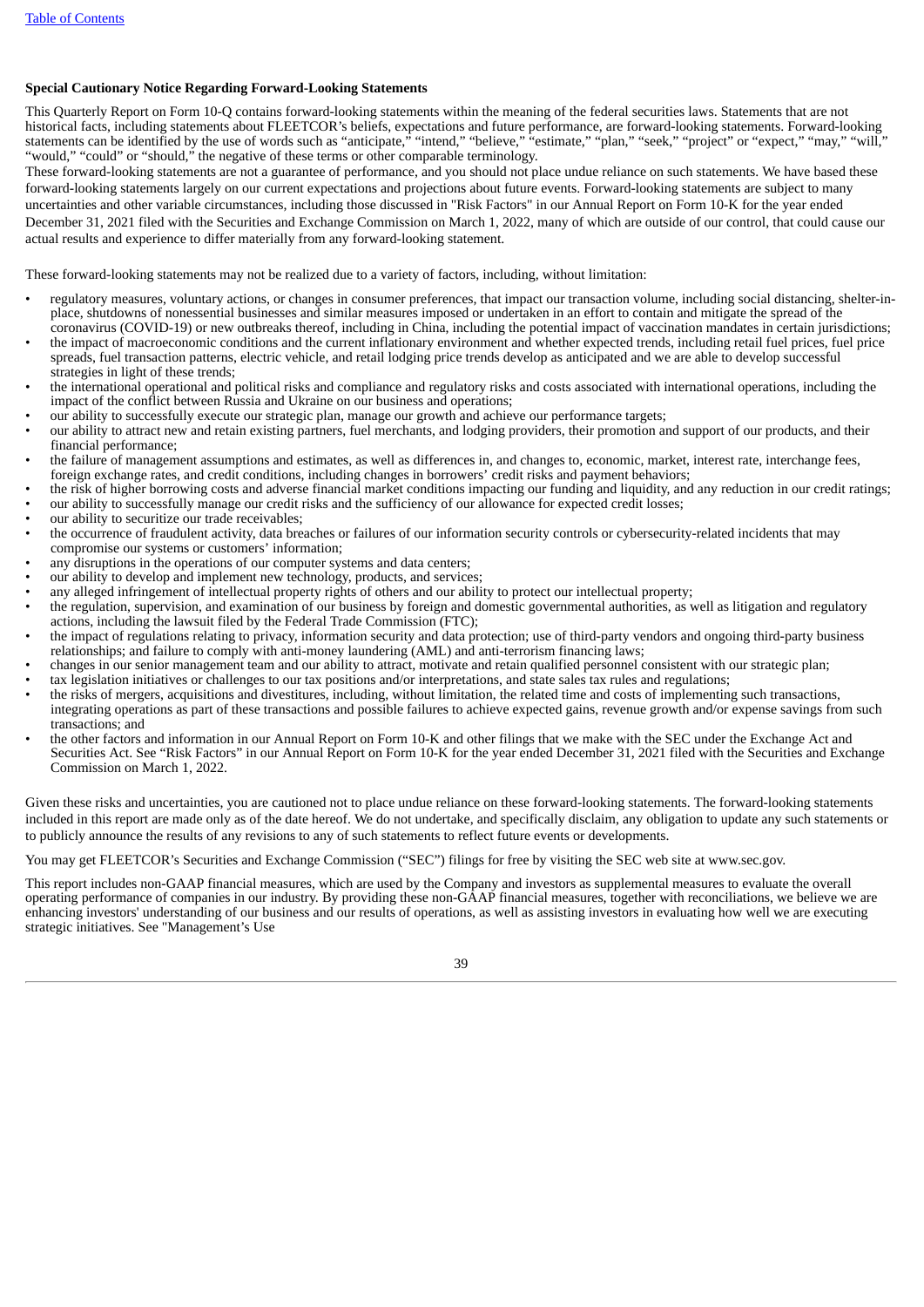of Non-GAAP Financial Measures" elsewhere in this Quarterly Report on Form 10-Q for additional information regarding these GAAP financial measures and a reconciliation to the nearest corresponding GAAP measure.

#### <span id="page-41-0"></span>**Item 3. Quantitative and Qualitative Disclosures About Market Risk**

As of March 31, 2022, there have been no material changes to our market risk from that disclosed in our Annual Report on Form 10-K for the year ended December 31, 2021.

#### <span id="page-41-1"></span>**Item 4. Controls and Procedures**

#### *Evaluation of Disclosure Controls and Procedures*

As of March 31, 2022, management carried out, under the supervision and with the participation of our Chief Executive Officer and Chief Financial Officer, an evaluation of the effectiveness of the design and operation of our disclosure controls and procedures (as defined in Rules 13a-15(e) and 15d-15(e) under the Securities Exchange Act of 1934). Based on this evaluation, our Chief Executive Officer and Chief Financial Officer concluded that, as of March 31, 2022, our disclosure controls and procedures were effective in ensuring that information required to be disclosed by us in the reports that we file or submit under the Securities Exchange Act of 1934, as amended, is recorded, processed, summarized and reported within the time periods specified in applicable rules and forms and are designed to ensure that information required to be disclosed in those reports is accumulated and communicated to management, including our Chief Executive Officer and Chief Financial Officer, as appropriate to allow timely decisions regarding required disclosure.

There were no changes in our internal control over financial reporting during the quarter ended March 31, 2022, that have materially affected, or are reasonably likely to materially affect, our internal control over financial reporting.

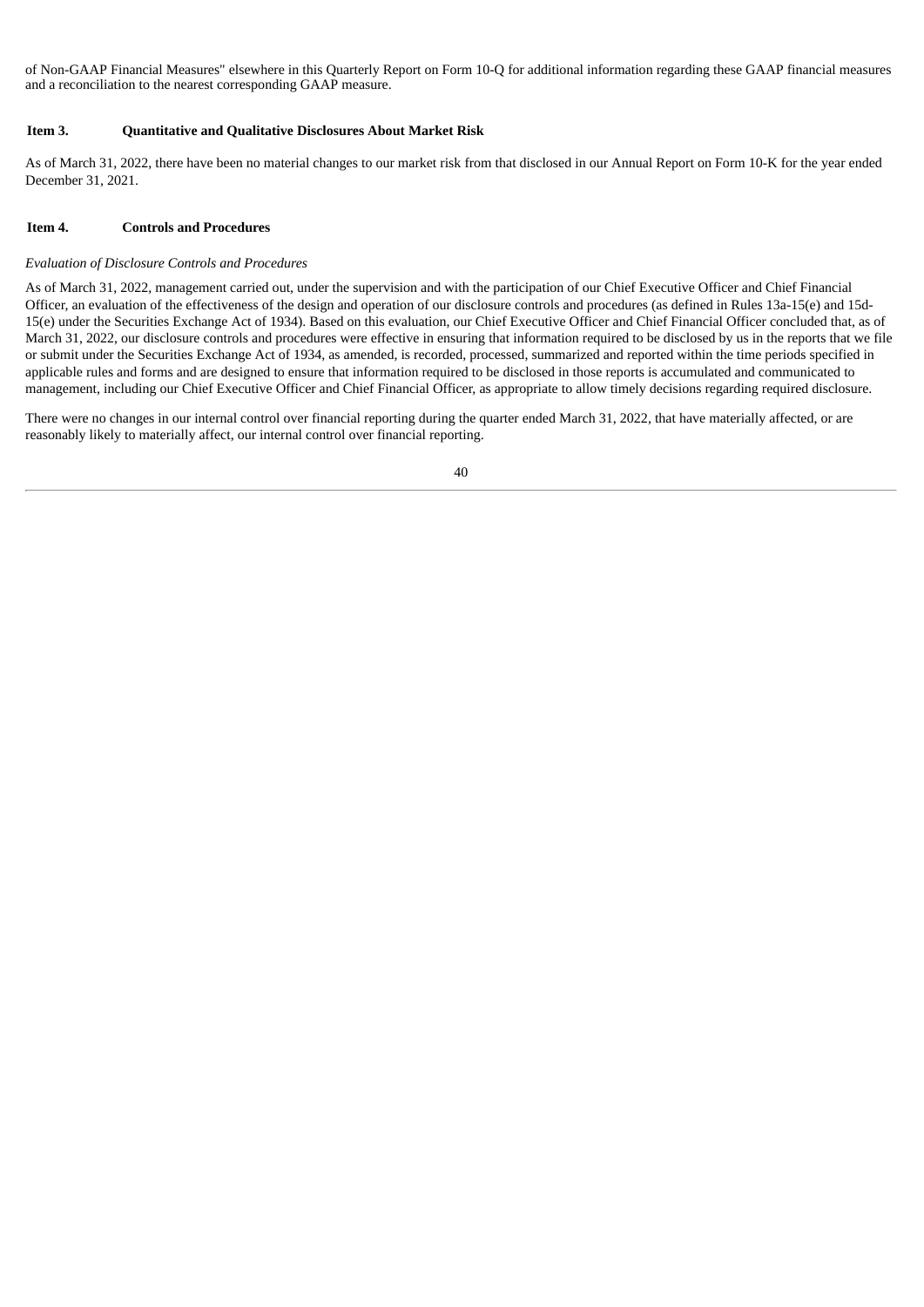## **PART II—OTHER INFORMATION**

## <span id="page-42-0"></span>**Item 1. Legal Proceedings**

In the ordinary course of business, the Company is involved in various pending or threatened legal actions, arbitration proceedings, claims, subpoenas, and matters relating to compliance with laws and regulations (collectively, "legal proceedings"). Based on our current knowledge, management presently does not believe that the liabilities arising from these legal proceedings will have a material adverse effect on our consolidated financial condition, results of operations or cash flows. However, it is possible that the ultimate resolution of these legal proceedings could have a material adverse effect on our results of operations and financial condition for any particular period.

## *Derivative Lawsuits*

On July 10, 2017, a shareholder derivative complaint was filed against the Company and certain of the Company's directors and officers in the United States District Court for the Northern District of Georgia ("Federal Derivative Action") seeking recovery on behalf of the Company. The Federal Derivative Action alleges that the defendants issued a false and misleading proxy statement in violation of the federal securities laws; that defendants breached their fiduciary duties by causing or permitting the Company to make allegedly false and misleading public statements concerning the Company's fee charges and financial and business prospects; and that certain defendants breached their fiduciary duties through allegedly improper sales of stock. The complaint seeks unspecified monetary damages on behalf of the Company, corporate governance reforms, disgorgement of profits, benefits, and compensation by the defendants, restitution, costs, and attorneys' and experts' fees. On September 20, 2018, the court entered an order deferring the Federal Derivative Action pending a ruling on motions for summary judgment in the then-pending shareholder class action, notice a settlement has been reached in the shareholder class action, or until otherwise agreed to by the parties. After preliminary approval of the proposed settlement of the shareholder class action was granted, the stay on the Federal Derivative Action was lifted. Plaintiffs amended their complaint on February 22, 2020. FLEETCOR filed a motion to dismiss the amended complaint in the Federal Derivative Action on April 17, 2020, which the court granted without leave to amend on October 21, 2020. Plaintiffs filed a notice of appeal to the United States Court of Appeals for the Eleventh Circuit on November 18, 2020. The appeal is pending, and the court held oral argument on February 10, 2022.

On January 9, 2019, a similar shareholder derivative complaint was filed in the Superior Court of Gwinnett County, Georgia ("State Derivative Action"), which was stayed pending a ruling on motions for summary judgment in the shareholder class action, notice a settlement has been reached in the shareholder class action, or until otherwise agreed by the parties. On the parties' joint motion, the court has continued the stay of the State Derivative Action "pending further developments in the first-filed Federal Derivative Action." The defendants dispute the allegations in the derivative complaints and intend to vigorously defend against the claims.

#### *FTC Investigation*

In October 2017, the Federal Trade Commission ("FTC") issued a Notice of Civil Investigative Demand to the Company for the production of documentation and a request for responses to written interrogatories. After discussions with the Company, the FTC proposed in October 2019 to resolve potential claims relating to the Company's advertising and marketing practices, principally in its U.S. direct fuel card business within its North American Fuel Card business. The parties reached impasse primarily related to what the Company believes are unreasonable demands for redress made by the FTC.

<span id="page-42-1"></span>On December 20, 2019, the FTC filed a lawsuit in the Northern District of Georgia against the Company and Ron Clarke. See FTC v. FLEETCOR and Ronald F. Clarke, No. 19-cv-05727 (N.D. Ga.). The complaint alleges the Company and Clarke violated the FTC Act's prohibitions on unfair and deceptive acts and practices. The complaint seeks among other things injunctive relief, consumer redress, and costs of suit. The Company continues to believe that the FTC's claims are without merit and these matters are not and will not be material to the Company's financial performance. On April 17, 2021, the FTC filed a motion for summary judgment. On April 22, 2021, the United States Supreme Court held unanimously in AMG Capital Management v. FTC that the FTC does not have authority under current law to seek monetary redress by means of Section 13(b) of the FTC Act, which is the means by which the FTC has sought such redress in this case. FLEETCOR cross-moved for summary judgment regarding the FTC's ability to seek monetary or injunctive relief on May 17, 2021; the briefing on both parties' summary judgment motions was completed on July 12, 2021. On August 13, 2021, the FTC filed a motion to stay or to voluntarily dismiss without prejudice the case pending in the Northern District of Georgia in favor of a parallel administrative action under Section 5 of the FTC Act that it filed on August 11, 2021 in the FTC's administrative process. Apart from the jurisdiction and statutory change, the FTC's administrative complaint makes the same factual allegations as the FTC's original complaint filed in December 2019. The Company opposed the FTC's motion for a stay or to voluntarily dismiss, and the court denied the FTC's motion on February 7, 2022. The court also set a tentative trial date of June 7, 2022, which subsequently was moved to August 29, 2022. In the meantime, the FTC's administrative action is stayed. The Company has incurred and continues to incur legal and other fees related to this complaint. Any settlement of this matter, or defense against the lawsuit, could involve costs to the Company, including legal fees, redress, penalties, and remediation expenses. At this time, the Company believes the possible range of outcomes includes continuing litigation or discussions leading to a settlement, or the closure of these matters without further action.

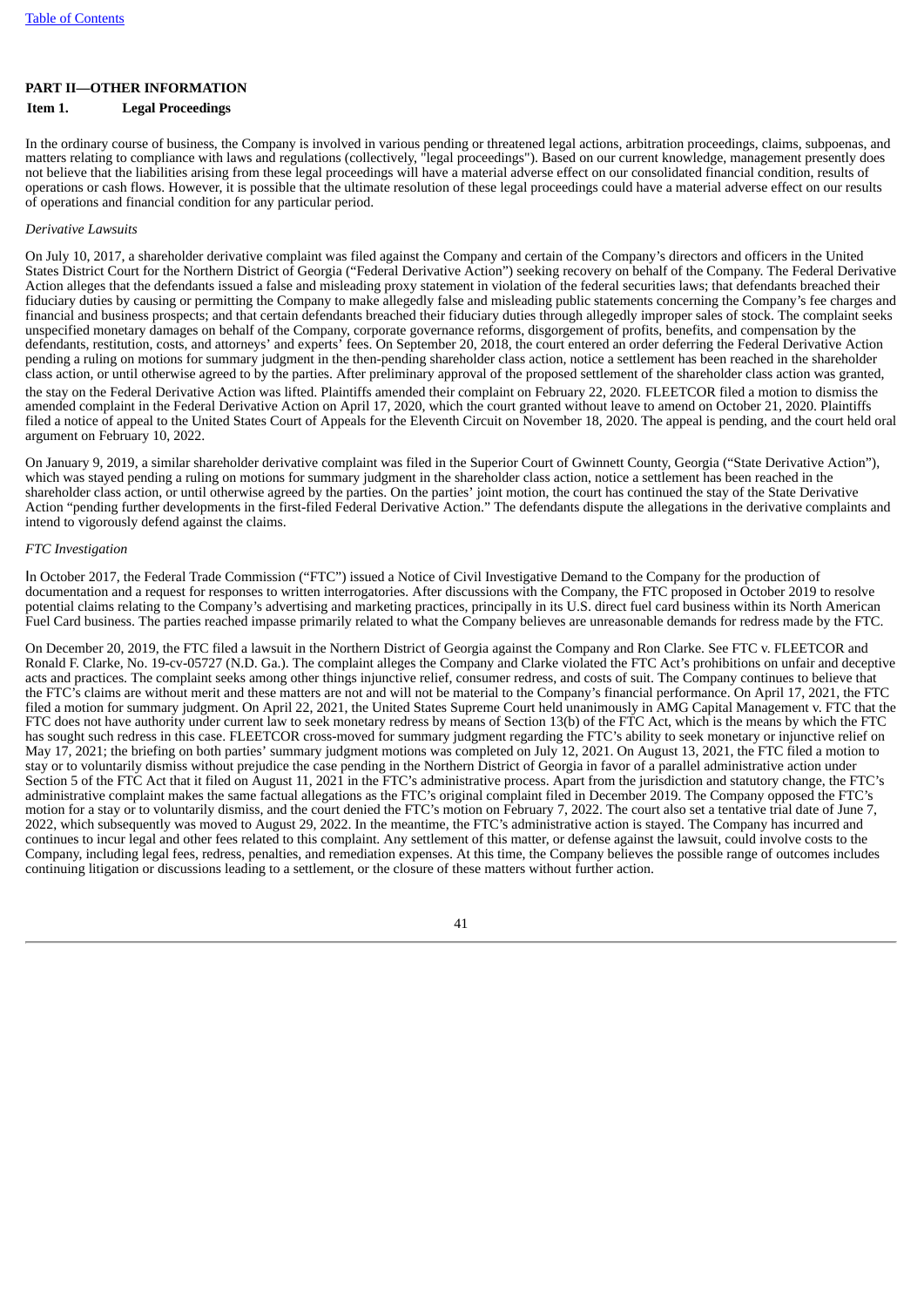#### **Item 1A. Risk Factors**

The information presented below supplements the risk factors set forth in the Form 10-K. In addition to the other information set forth in this report, you should carefully consider the factors discussed in Part I, Item 1A. "Risk Factors" in our Annual Report on Form 10-K for the year ended December 31, 2021 and Part II, Item 1A, "Risk Factors" in other reports we file with the Securities and Exchange Commission, from time to time, all of which could materially affect our business, financial condition or future results. There have been no material changes in our risk factors from those disclosed under the caption "Item 1A. Risk factors" to our annual report on Form 10-K for the year ended December 31, 2021, except as follows:

#### *Risks Associated with the Conflict between Russia and Ukraine*

The current conflict between Russia and Ukraine is creating substantial uncertainty about the role Russia will play in the global economy in the future. Although the length, impact and outcome of the ongoing military conflict in Ukraine is highly unpredictable, this conflict could lead to significant market and other disruptions. The conflict has resulted and could continue to result in volatile commodity markets, supply chain disruptions, increased risk of cyber incidents or other disruptions to information systems, heightened risks to employee safety, significant volatility of the Russian ruble, limitations on access to credit markets, increased operating costs (including fuel and other input costs), safety risks, and restrictions on the transfer of funds to and from Russia. We cannot predict how and the extent to which the conflict will affect our customers, operations or business partners or the demand for our products and our global business. Depending on the actions we take or are required to take, the ongoing conflict could also result in loss of assets or impairment charges. Additionally, we may also face negative publicity and reputational risk based on the actions we take or are required to take as a result of the conflict, which could damage our brand image or corporate reputation. The extent of the impact of these tragic events on our business remains uncertain and will continue to depend on numerous evolving factors that we are not able to accurately predict, including the duration and scope of the conflict. We will continue to monitor and assess the situation as circumstances evolve and to identify actions to potentially mitigate any unfavorable impacts on our future results.

In response to the Russian invasion of Ukraine, the United States, the EU, the United Kingdom and other governments have imposed sanctions and other restrictive measures. Such sanctions, and other measures, as well as countersanctions or other responses from Russia or other countries have adversely affected, and will adversely affect, the global economy and financial markets and could adversely affect our business, financial condition and results of operations or otherwise aggravate the other risk factors that we identify herein or previously identified in our Annual Report on Form 10-K for the year ended December 31, 2021. We cannot predict the scope of future developments in sanctions, punitive actions or macroeconomic factors arising from the conflict. These measures are complex and still evolving. Our efforts to comply with such measures may be costly and time consuming and will divert the attention of management. Any alleged or actual failure to comply with these measures may subject us to government scrutiny, civil or criminal proceedings, sanctions, and other liabilities, which may have a material and adverse effect on our operations, financial condition, and results of operations. In light of all of these events, we have developed and are continuing to refine our business continuity plan and crisis response materials to mitigate the impact of disruptions to our business, but it is unclear if our plan will successfully mitigate all potential disruptions. If our business continuity plan fails to mitigate some or all disruptions, it could have a material and adverse effect on our business, financial condition, and results of operations.

Our operations in Russia accounted for approximately 2.8% and 4.9% of our consolidated net revenues and net income for the year ended December 31, 2021, respectively, and approximately 2.3% and 4.8% of our consolidated net revenues and net income for the quarter ended March 31, 2022, respectively. Our assets in Russia were approximately 2.4% of our consolidated assets at December 31, 2021 and approximately 2.3% of our consolidated assets at March 31, 2022. The total net book value of our assets in Russia at March 31, 2022 was approximately \$227 million, of which \$124 million is restricted cash. As described in Note 3 to our condensed consolidated financial statements, no impairment has occurred. However, the conflict in Ukraine and related sanctions could potentially impact the value of our assets in Russia as the conflict continues. Our Russian business is part of our International segment.

#### We may not be able to adequately protect our systems or the data we collect from continually evolving cybersecurity risks or other technological risks, *which could subject us to liability and damage our reputation.*

We electronically receive, process, store and transmit data and sensitive information about our customers and merchants, including bank account information, social security numbers, expense data, and credit card, debit card and checking account numbers. We endeavor to keep this information confidential; however, our websites, networks, information systems, services and technologies may be targeted for sabotage, disruption or misappropriation. The uninterrupted operation of our information systems and our ability to maintain the confidentiality of the customer and consumer information that resides on our systems are critical to the successful operation of our business. Unauthorized access to our networks and computer systems could result in the theft or publication of confidential information or the deletion or modification of records or could otherwise cause interruptions in our service and operations.

Other than a previously disclosed unauthorized access incident during the second quarter of 2018, we are not aware of any material breach of our or our associated third parties' computer systems, although we and others in our industry are regularly

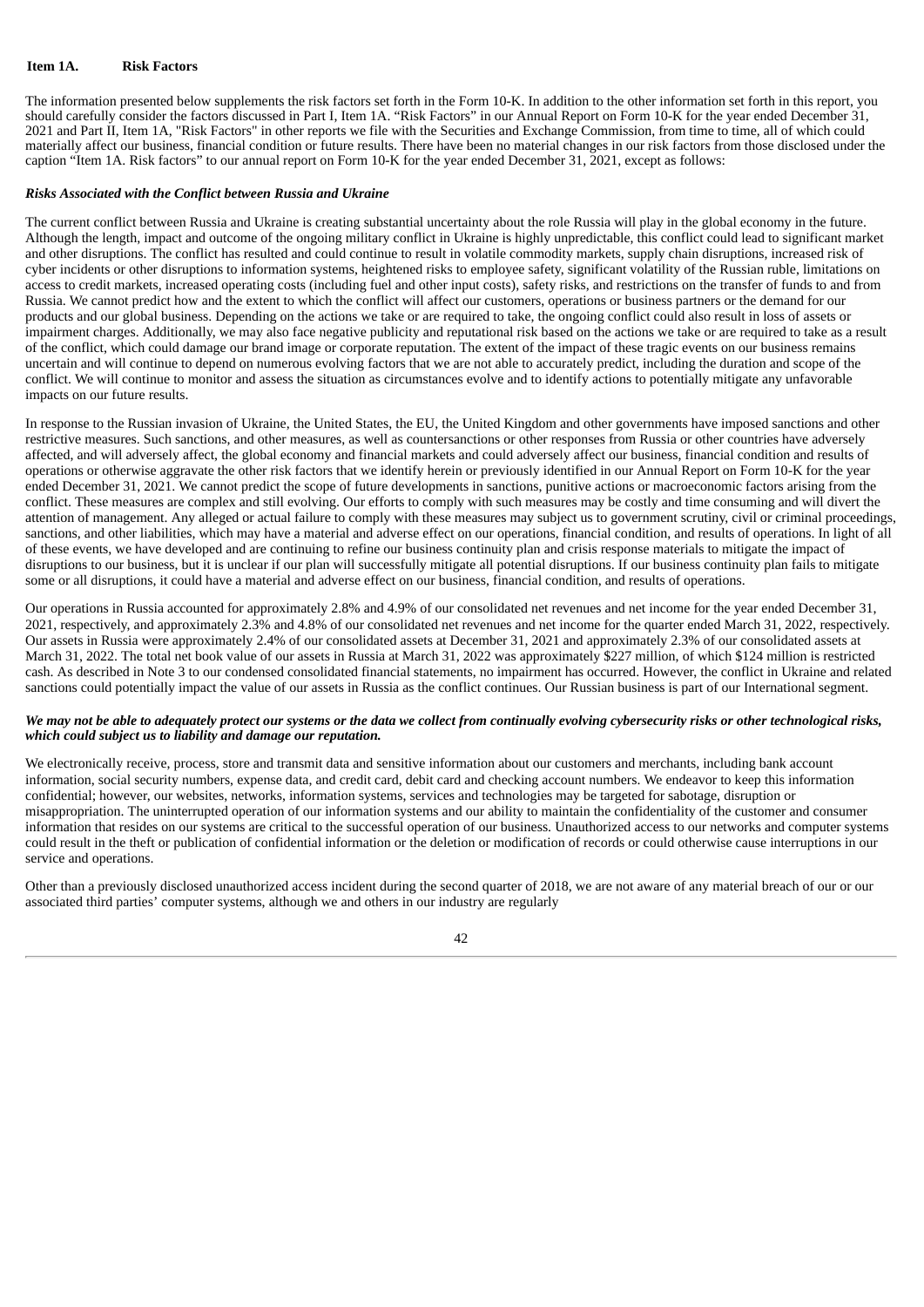the subject of attempts by bad actors to gain unauthorized access to these computer systems and data or to obtain, change or destroy confidential data (including personal consumer information of individuals) through a variety of means.

Because techniques used to sabotage or obtain unauthorized access to our systems and the data we collect change frequently and may not be recognized until launched against a target, we may be unable to anticipate these techniques or to implement adequate preventative measures. Threats to our systems and our associated third parties' systems can derive from human error, fraud or malice on the part of employees or third parties, or may result from accidental technological failure. Computer viruses can be distributed and could infiltrate our systems or those of our associated third parties. In addition, denial of service or other attacks could be launched against us for a variety of purposes, including to interfere with our services or create a diversion for other malicious activities. Although we believe we have sufficient controls in place to prevent disruption and misappropriation and to respond to such attacks, any inability to prevent security breaches could have a negative impact on our reputation, expose us to liability, decrease market acceptance of electronic transactions and cause our present and potential clients to choose another service provider.

In addition, the risk of cyber-attacks has increased in connection with the military conflict between Russia and Ukraine and the resulting geopolitical conflict. In light of those and other geopolitical events, nation-state actors or their supporters may launch retaliatory cyber-attacks, and may attempt to cause supply chain and other third-party service provider disruptions, or take other geopolitically motivated retaliatory actions that may disrupt our business operations, result in data compromise, or both. Nation-state actors have in the past carried out, and may in the future carry out, cyber-attacks to achieve their aims and goals, which may include espionage, information operations, monetary gain, ransomware, disruption, and destruction. In February 2022, the U.S. Cybersecurity and Infrastructure Security Agency issued a warning for American organizations noting the potential for Russia's cyberattacks on Ukrainian government and critical infrastructure organizations to impact organizations both within and beyond the United States, particularly in the wake of sanctions imposed by the United States and its allies. These circumstances increase the likelihood of cyber-attacks and/or security breaches.

We could also be subject to liability for claims relating to misuse of personal information, such as unauthorized marketing purposes and violation of data privacy laws. For example, we are subject to a variety of U.S. and international statutes, regulations, and rulings relevant to the direct email marketing and text-messaging industries. While we believe we are in compliance with the relevant laws and regulations, if we were ever found to be in violation, our business, financial condition, operating results and cash flows could be materially adversely affected. We cannot provide assurance that the contractual requirements related to security and privacy that we impose on our service providers who have access to customer and consumer data will be followed or will be adequate to prevent the unauthorized use or disclosure of data. In addition, we have agreed in certain agreements to take certain protective measures to ensure the confidentiality of customer data. The costs of systems and procedures associated with such protective measures, as well as the cost of deploying additional personnel, training our employees and hiring outside experts, may increase and could adversely affect our ability to compete effectively. Any failure to adequately enforce or provide these protective measures could result in liability, protracted and costly litigation, governmental and card network intervention and fines, remediation costs, and with respect to misuse of personal information of our customers, lost revenue and reputational harm. While we maintain insurance covering certain security and privacy damages and claim expenses we may not carry insurance or maintain coverage sufficient to compensate for all liability and such insurance may not be available for renewal on acceptable terms or at all, and in any event, insurance coverage would not address the reputational damage that could result from a security incident.

<span id="page-44-0"></span>In addition, under payment network rules, regulatory requirements, and related obligations, we may be responsible for the acts or failures to act of certain third parties, such as third-party service providers, vendors, partners and others, which we refer to collectively as associated participants. The failure of our associated participants to safeguard cardholder data and other information in accordance with such rules, requirements and obligations could result in significant fines and sanctions and could harm our reputation and deter existing and prospective customers from using our services. We cannot assure you that there are written agreements in place with every associated participant or that such written agreements will ensure the adequate safeguarding of such data or information or allow us to seek reimbursement from associated participants. Any such unauthorized use or disclosure of data or information also could result in litigation that could result in a material adverse effect on our business, financial condition and results of operations.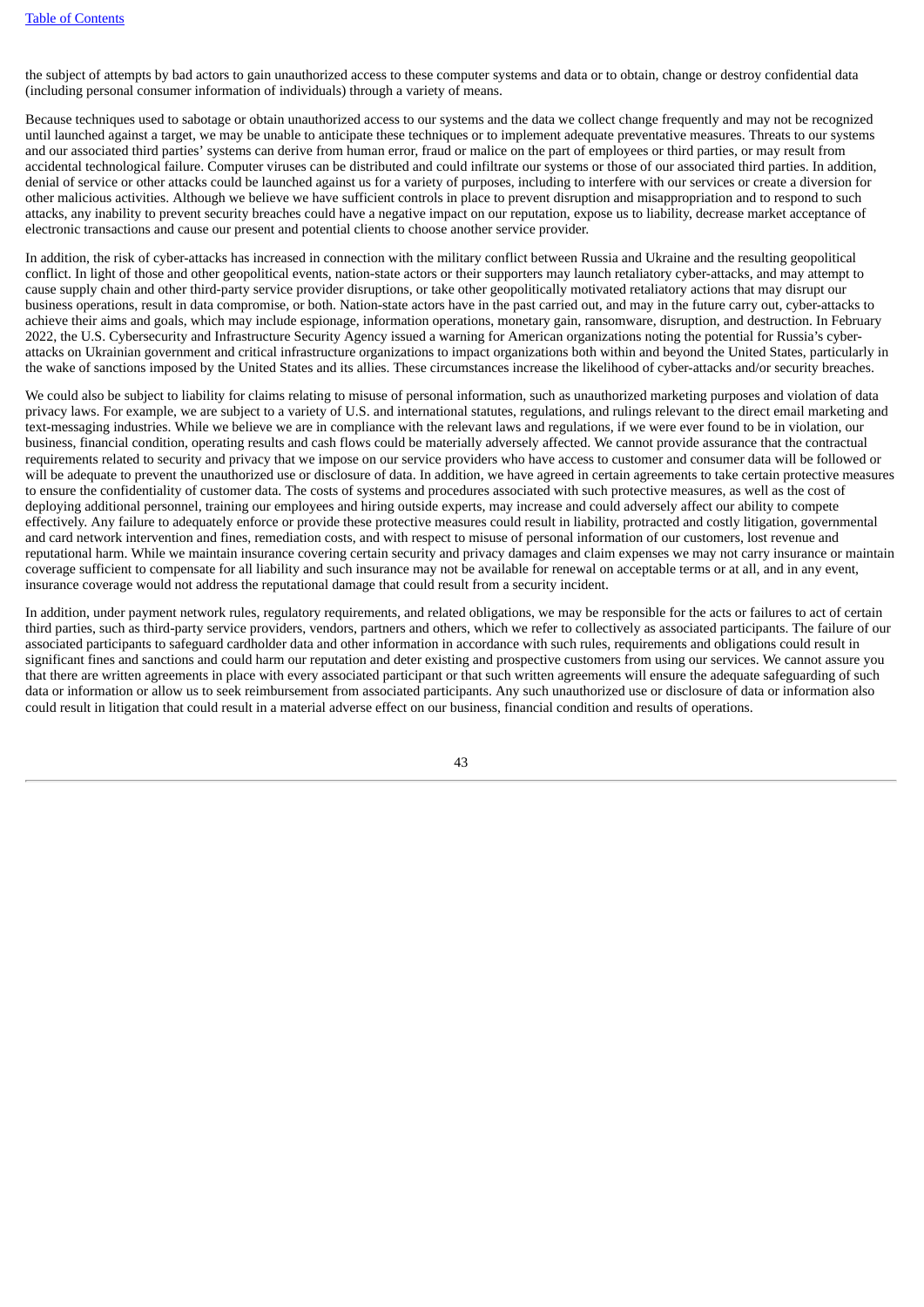#### **Item 2. Unregistered Sales of Equity Securities and Use of Proceeds**

The Company's Board of Directors (the "Board") has approved a stock repurchase program (as updated from time to time, the "Program") authorizing the Company to repurchase its common stock from time to time until February 1, 2023. On January 25, 2022, the Board increased the aggregate size of the Program by \$1.0 billion, to \$6.1 billion. Since the beginning of the Program through March 31, 2022, 21,845,168 shares have been repurchased for an aggregate purchase price of \$4.9 billion, leaving the Company up to \$1.2 billion of remaining authorization available under the Program for future repurchases in shares of its common stock.

The following table presents information as of March 31, 2022, with respect to purchases of common stock of the Company made during the three months ended March 31, 2022 by the Company as defined in Rule 10b-18(a)(3) under the Exchange Act.

| Period                                     | <b>Total Number of Shares</b><br>Purchased | <b>Average Price Paid</b><br>Per Share | <b>Total Number of Shares</b><br>Purchased as Part of the<br>Publicly Announced<br>Plan | <b>Maximum Value that May</b><br><b>Yet be Purchased Under</b><br>the Publicly Announced<br>Plan (in thousands) |
|--------------------------------------------|--------------------------------------------|----------------------------------------|-----------------------------------------------------------------------------------------|-----------------------------------------------------------------------------------------------------------------|
| January 1, 2022 through January 31, 2022   | 1.075.357                                  | 240.47                                 | 21,143,855                                                                              | 1,392,319                                                                                                       |
| February 1, 2022 through February 28, 2022 | 424,207                                    | 234.78                                 | 21.568.062                                                                              | 1,292,724                                                                                                       |
| March 1, 2022 through March 31, 2022       | 277,106 \$                                 | 233.10                                 | 21,845,168                                                                              | 1,228,130                                                                                                       |

## <span id="page-45-0"></span>**Item 3. Defaults Upon Senior Securities**

<span id="page-45-1"></span>Not applicable. **Item 4. Mine Safety Disclosures**

<span id="page-45-2"></span>Not applicable. **Item 5. Other Information**

<span id="page-45-3"></span>Not applicable.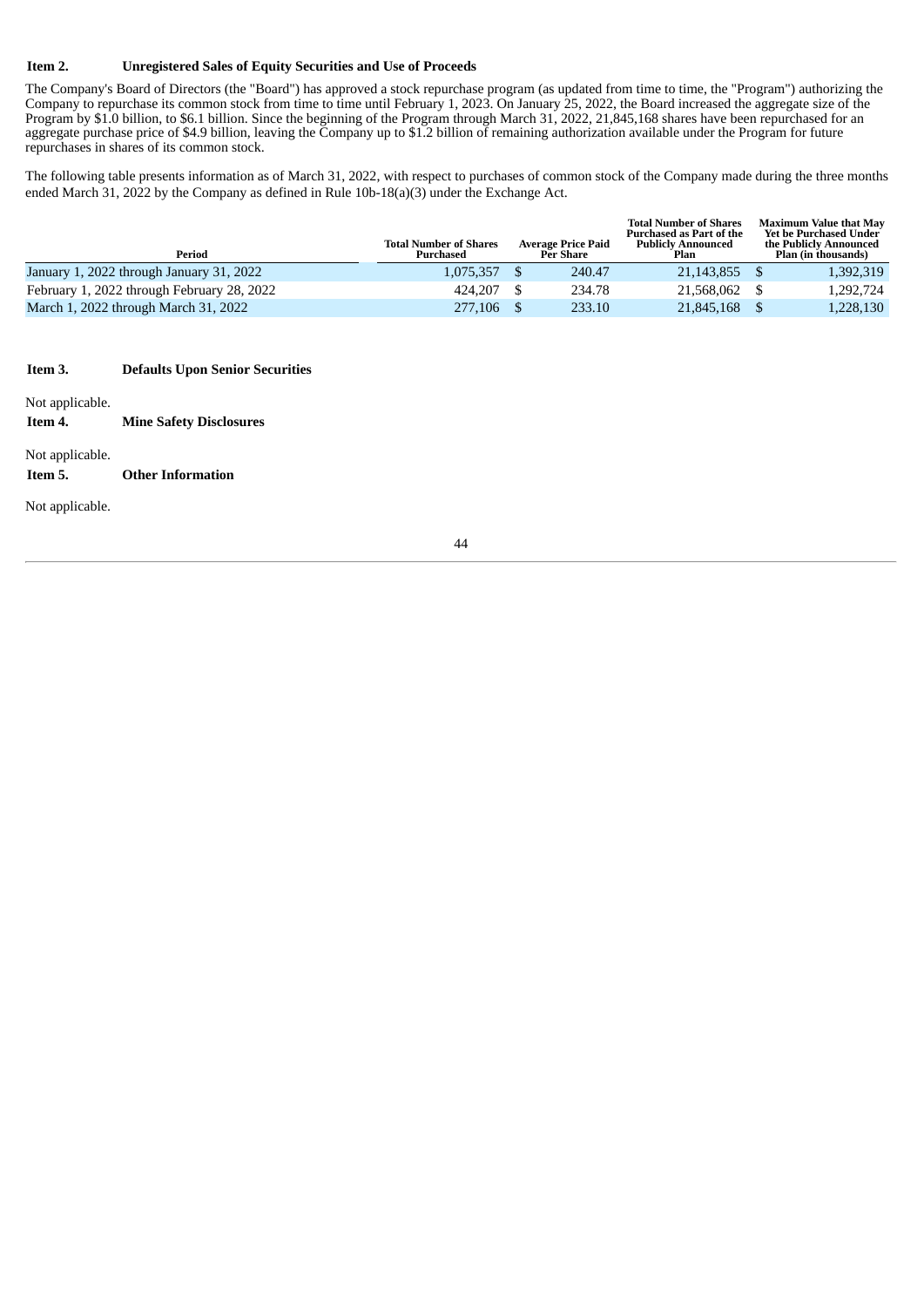## Table of [Contents](#page-0-0)

## **Item 6. Exhibits**

<span id="page-46-0"></span>

| <b>Exhibit</b><br>No. |                                                                                                                                                                                                                                                                                                                                                                                                                              |
|-----------------------|------------------------------------------------------------------------------------------------------------------------------------------------------------------------------------------------------------------------------------------------------------------------------------------------------------------------------------------------------------------------------------------------------------------------------|
| 3.1                   | Amended and Restated Certificate of Incorporation of FLEETCOR Technologies, Inc. (incorporated by reference to<br>Exhibit 3.1 to the Registrant's Annual Report on Form 10-K, File No. 001-35004, filed with the SEC on March 25, 2011)                                                                                                                                                                                      |
| 3.2                   | Certificate of Amendment to the Amended and Restated Certificate of Incorporation of FLEETCOR Technologies, Inc.<br>(incorporated by reference to Exhibit 3.1 to the Registrant's Current Report on Form 8-K, File No. 001-35004, file with the<br>SEC on June 8, 2018)                                                                                                                                                      |
| 3.3                   | Certificate of Amendment to the Amended and Restated Certificate of Incorporation of FLEETCOR Technologies, Inc.<br>(incorporated by reference to Exhibit 3.1 to the Registrant's Current Report on Form 8-K, File No. 001-35004, filed with the<br>SEC on June 14, 2019)                                                                                                                                                    |
| <u>3.4</u>            | Amended and Restated Bylaws of FLEETCOR Technologies, Inc. (incorporated by reference to Exhibit 3.1 to the Registrant's<br>Current Report on Form 8-K, File No. 001-35004, filed with the SEC on October 28, 2020)                                                                                                                                                                                                          |
| $10.1*$               | Tenth Amendment to the Fifth Amended and Restated Receivables Purchase Agreement, dated March 23, 2022 by and among<br>by and among FleetCor Funding LLC, FleetCor Technologies Operating Company, LLC, PNC Bank, National Association as<br>administrator for a group of purchasers and purchaser agents, and certain other parties thereto                                                                                 |
| $31.1*$               | Certification of Chief Executive Officer pursuant to Rule 13a-14(a) and rule 15d-14(a) of the Securities Exchange Act, as<br>amended                                                                                                                                                                                                                                                                                         |
| $31.2*$               | Certification of Chief Financial Officer pursuant to Rule 13a-14(a) and rule 15d-14(a) of the Securities Exchange Act, as<br>amended                                                                                                                                                                                                                                                                                         |
| $32.1*$               | Certification of Chief Executive Officer pursuant to 18 U.S.C. 1350, as adopted pursuant to Section 906 of the Sarbanes-Oxley<br>Act of 2001                                                                                                                                                                                                                                                                                 |
| $32.2*$               | Certification of Chief Financial Officer pursuant to 18 U.S.C. 1350, as adopted pursuant to Section 906<br>of the Sarbanes-Oxley Act of 2001                                                                                                                                                                                                                                                                                 |
| $101*$                | The following financial information for the Registrant formatted in XBRL (Extensible Business Reporting Language): (i) the<br>Consolidated Balance Sheets, (ii) the Unaudited Consolidated Statements of Income, (iii) the Unaudited Consolidated<br>Statements of Comprehensive Income; (iv) the Unaudited Consolidated Statements of Cash Flows and (v) the Notes to<br><b>Unaudited Consolidated Financial Statements</b> |
| $104*$                | Cover Page Interactive Data File (formatted as Inline XBRL and contained in Exhibit 101)                                                                                                                                                                                                                                                                                                                                     |
| *Filed Herein         |                                                                                                                                                                                                                                                                                                                                                                                                                              |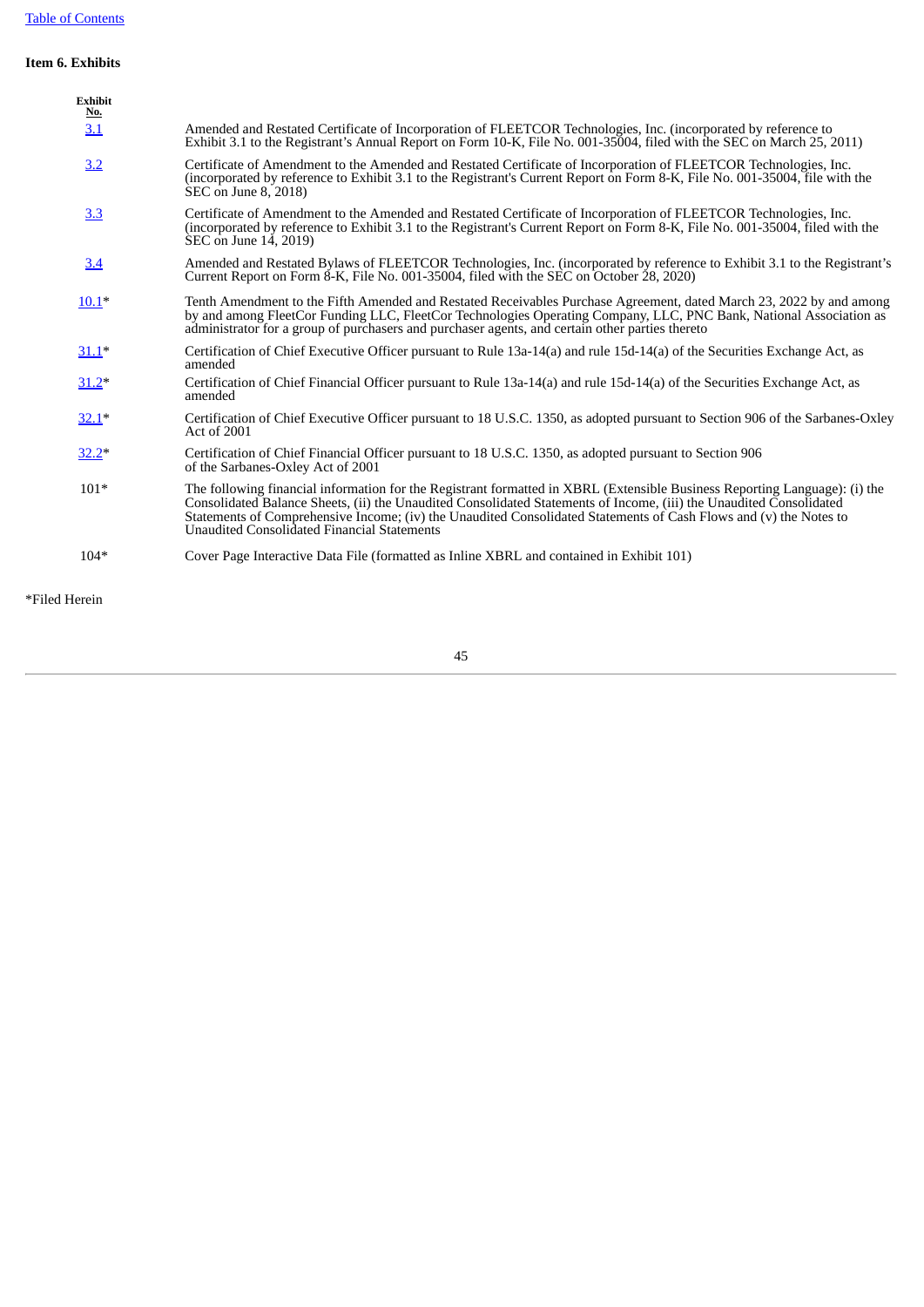### **SIGNATURES**

Pursuant to the requirements of the Securities Exchange Act of 1934, the Registrant has duly caused this report to be signed on its behalf by the undersigned; thereunto duly authorized, in their capacities indicated on May 9, 2022.

**Signature Title**

FLEETCOR Technologies, Inc. (Registrant)

President, Chief Executive Officer and Chairman of the Board of <u>Sy Ronald F. Clarke</u><br>
Ronald F. Clarke **Executive Club Authorized Officer** and Principal<br>
Executive Officer)

/s/ Ronald F. Clarke

Charles R. Freund

/s/ Charles R. Freund Chief Financial Officer (Principal Financial Officer)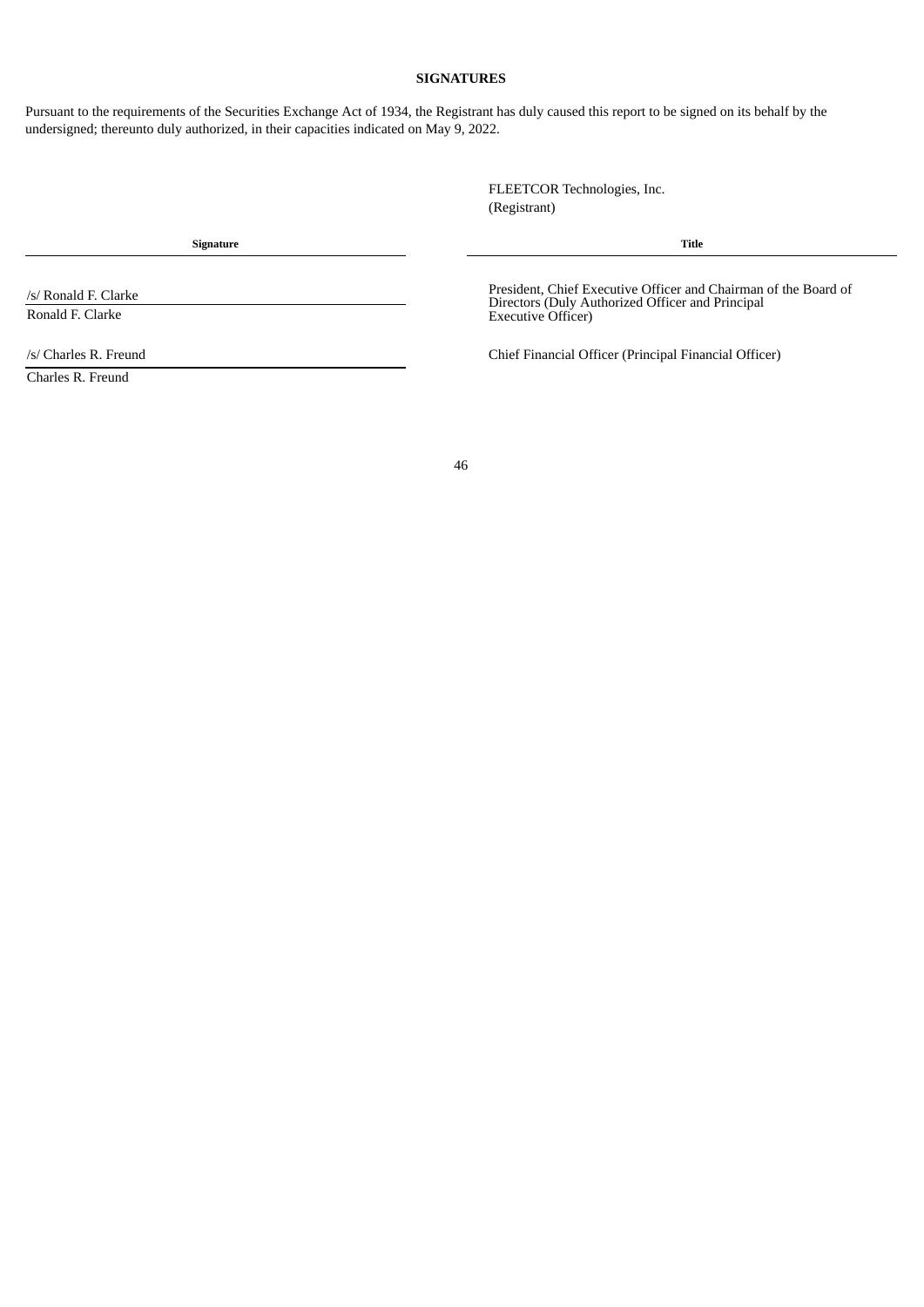## <span id="page-48-0"></span>**TENTH AMENDMENT TO FIFTH AMENDED AND RESTATED RECEIVABLES PURCHASE AGREEMENT**

This TENTH AMENDMENT TO FIFTH AMENDED AND RESTATED RECEIVABLES PURCHASE AGREEMENT (this "Amendment"), dated as of March 23, 2022, is entered into by and among the following parties:

- (i) FLEETCOR FUNDING LLC, as Seller (the "Seller");
- (ii) FLEETCOR TECHNOLOGIES OPERATING COMPANY, LLC, as Servicer (the "Servicer");
- (iii) PNC BANK, NATIONAL ASSOCIATION ("PNC"), as a Committed Purchaser, as the sole Swingline Purchaser and as the Purchaser Agent for its Purchaser Group;
- (iv) WELLS FARGO BANK, NATIONAL ASSOCIATION ("Wells"), as a Committed Purchaser and as the Purchaser Agent for its Purchaser Group;
- (v) REGIONS BANK ("Regions"), as a Committed Purchaser and as the Purchaser Agent for its Purchaser Group;
- (vi) MUFG BANK, LTD. ("MUFG"), as a Committed Purchaser and as the Purchaser Agent for its and Victory's Purchaser Group:
- (vii) VICTORY RECEIVABLES CORPORATION ("Victory"), as a Conduit Purchaser for MUFG's Purchaser Group;
- (viii) MIZUHO BANK, LTD. ("Mizuho"), as a Committed Purchaser and as the Purchaser Agent for its Purchaser Group;
- (ix) THE TORONTO-DOMINION BANK ("TD Bank"), as a Committed Purchaser and as the Purchaser Agent for its and Reliant Trust's Purchaser Group;
- (x) RELIANT TRUST ("Reliant Trust"), as a Conduit Purchaser for TD Bank's Purchaser Group;
- (xi) THE BANK OF NOVA SCOTIA ("Scotia"), as a Committed Purchaser and as the Purchaser Agent for its and Liberty Street's Purchaser Group;
- (xii) LIBERTY STREET FUNDING LLC, as a Conduit Purchaser for Scotia's Purchaser Group; and
- (xiii) PNC BANK, NATIONAL ASSOCIATION, as Administrator (in such capacity, the "Administrator").

### **BACKGROUND**

A. The parties hereto are parties to that certain Fifth Amended and Restated Receivables Purchase Agreement dated as of November 14, 2014 (as amended, restated, supplemented or otherwise modified through the date hereof, the "Receivables Purchase Agreement"). Capitalized terms used and not otherwise defined herein have the respective meaning assigned to such terms in the Receivables Purchase Agreement.

B. Concurrently herewith, the parties hereto are entering into that certain Amended and Restated Fee Letter in connection herewith (the "Amended Fee Letter").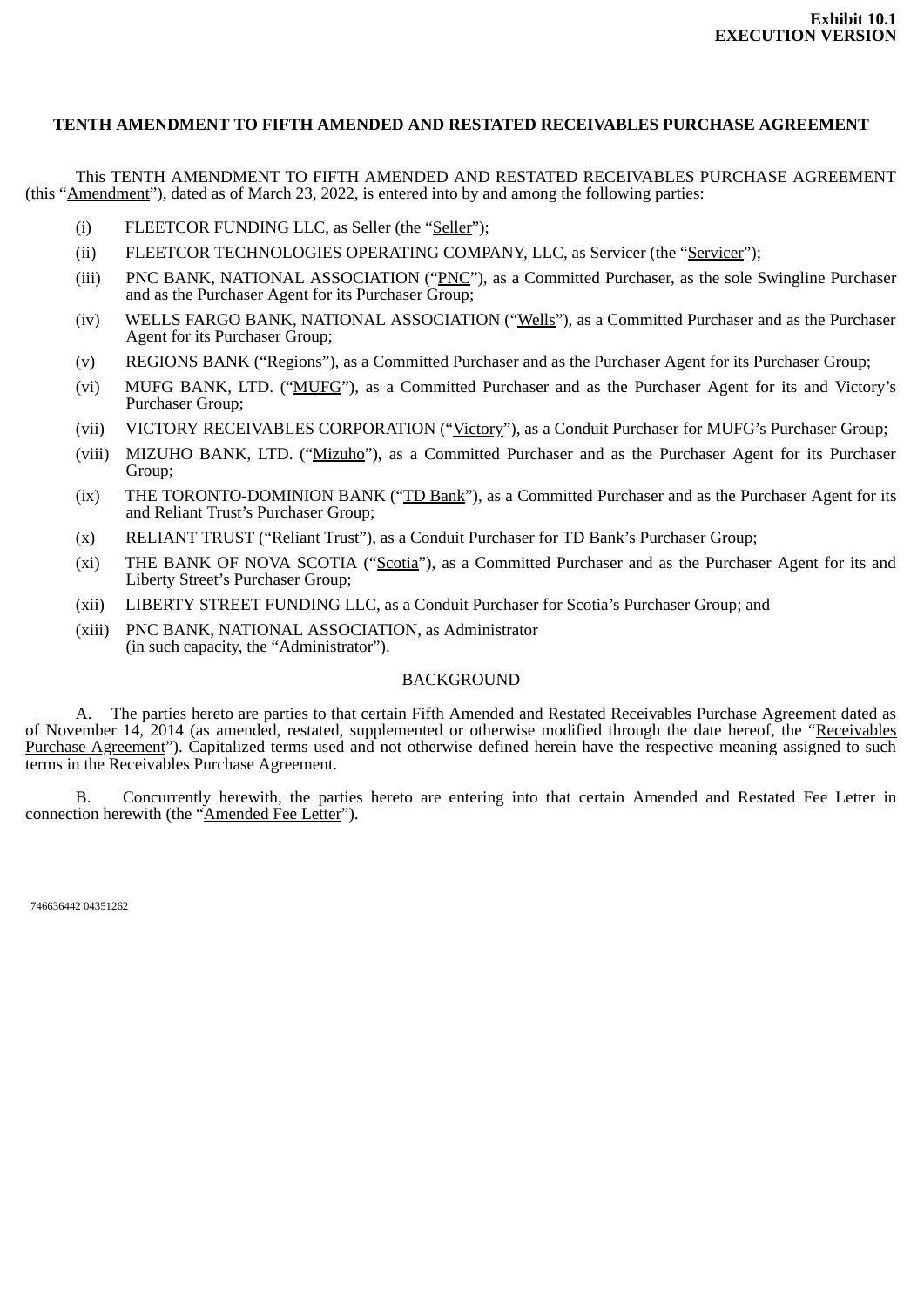C. The parties hereto desire to amend the Receivables Purchase Agreement on the terms and subject to the conditions set forth herein.

NOW, THEREFORE, for good and valuable consideration, the receipt and sufficiency of which are hereby acknowledged, the parties hereto hereby agree as follows.

SECTION 1. Amendments to the Receivables Purchase Agreement. The Receivables Purchase Agreement is hereby amended to incorporate the changes shown on the marked pages of the Receivables Purchase Agreement attached hereto as Exhibit A.

SECTION 2. Representations and Warranties of the Seller and Servicer. Each of the Seller and the Servicer hereby represents and warrants, as to itself, to each of the Administrator, each Purchaser and each Purchaser Agent as follows as of the date hereof:

(a) the representations and warranties made by it in the Transaction Documents are true and correct as of the date hereof (unless stated to relate solely to an earlier date, in which case such representations or warranties were true and correct as of such earlier date);

(b) no event has occurred and is continuing, or would result from the transactions contemplated hereby, that constitutes a Termination Event or an Unmatured Termination Event, and the Facility Termination Date has not occurred;

(c) the execution and delivery by such Person of this Amendment, and the performance of each of its obligations under this Amendment, the Amended Fee Letter and the Receivables Purchase Agreement, as amended hereby, are within each of its corporate powers and have been duly authorized by all necessary corporate action on its part; and

(d) this Amendment, the Amended Fee Letter and the Receivables Purchase Agreement, as amended hereby, are such Person's valid and legally binding obligations, enforceable in accordance with its terms.

SECTION 3. Effect of Amendment. All provisions of the Receivables Purchase Agreement, as expressly amended and modified by this Amendment, shall remain in full force and effect. After this Amendment becomes effective, all references in the Receivables Purchase Agreement (or in any other Transaction Document) to "this Receivables Purchase Agreement", "this Agreement", "hereof", "herein" or words of similar effect referring to the Receivables Purchase Agreement shall be deemed to be references to the Receivables Purchase Agreement as amended by this Amendment. This Amendment shall not be deemed, either expressly or impliedly, to waive, amend or supplement any provision of the Receivables Purchase Agreement other than as set forth herein.

SECTION 4. Effectiveness. This Amendment shall be effective as of the date hereof and upon satisfaction of the following conditions precedent:

(a) the Administrator's receipt of counterparts of this Amendment, duly executed by each of the parties hereto;

(b) the Administrator's receipt of counterparts of the Amended Fee Letter, duly executed by each of the parties thereto;

746636442 04351262 2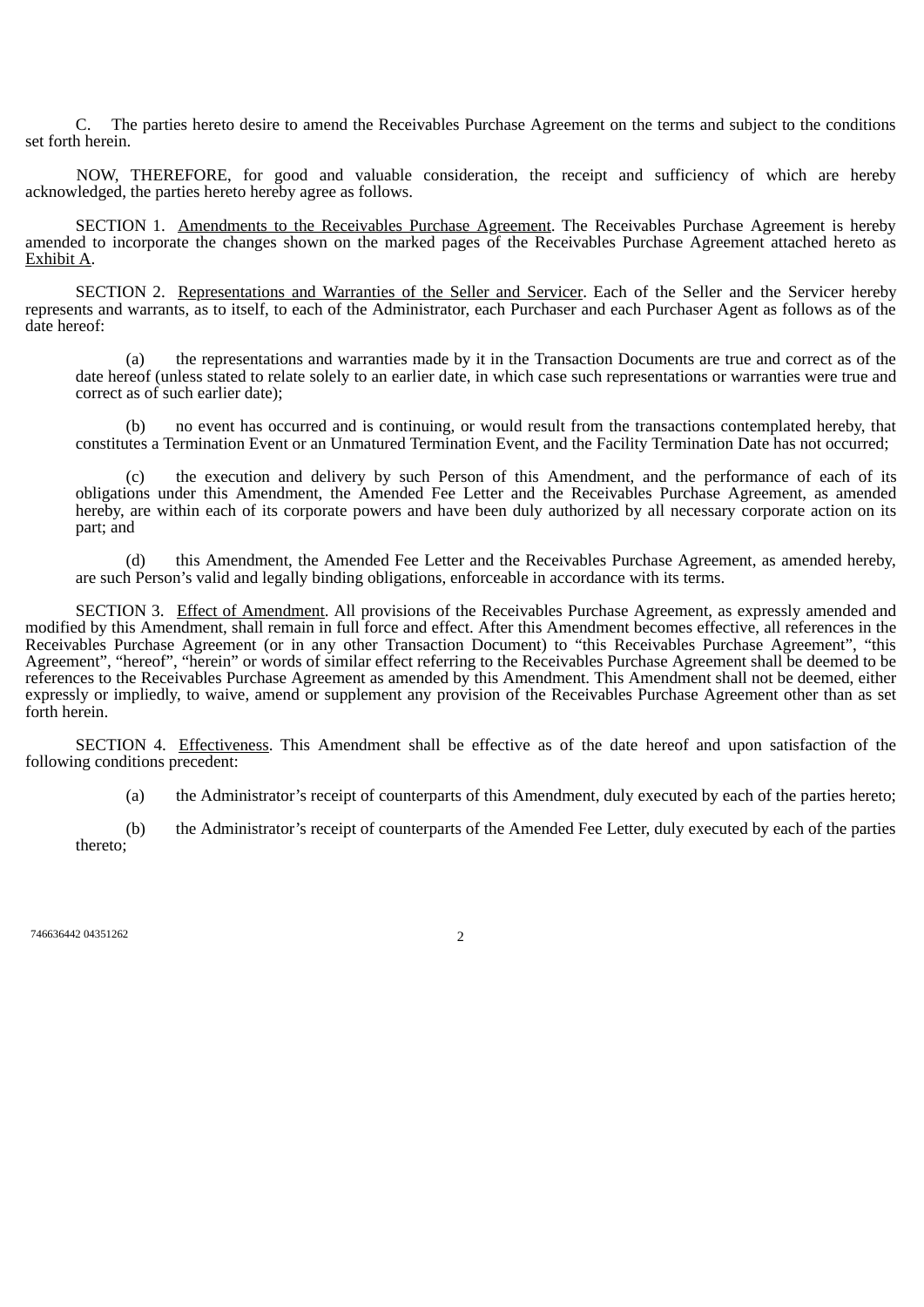(c) the Administrator's receipt of evidence of payment of the Upfront Fee (as defined in the Amended Fee Letter) to each of the Purchaser Agents;

(d) the Administrator's receipt of an opinion of counsel for the Seller and Servicer, addressed to each Purchaser, as to due authorization, enforceability, no-conflicts with applicable law and other material agreements and other customary matters, in form and substance satisfactory to the Administrator; and

(e) the Administrator's receipt of such other agreements, documents, opinions, and instruments as the Administrator shall request.

SECTION 5. Miscellaneous. This Amendment shall be binding upon, and inure to the benefit of, the parties hereto and their respective successors and assigns. This Amendment may be executed in any number of counterparts and by different parties on separate counterparts, each of which when so executed shall be deemed to be an original and all of which when taken together shall constitute but one and the same instrument. Delivery of an executed counterpart of a signature page to this Amendment by facsimile or electronic transmission shall be effective as delivery of a manually executed counterpart hereof.

SECTION 6. Governing Law. THIS AMENDMENT SHALL BE DEEMED TO BE A CONTRACT MADE UNDER AND GOVERNED BY THE INTERNAL LAWS OF THE STATE OF NEW YORK (INCLUDING FOR SUCH PURPOSE SECTIONS 5-1401 AND 5-1402 OF THE GENERAL OBLIGATIONS LAW OF THE STATE OF NEW YORK).

SECTION 7. Severability. If any one or more of the agreements, provisions or terms of this Amendment shall for any reason whatsoever be held invalid or unenforceable, then such agreements, provisions or terms shall be deemed severable from the remaining agreements, provisions and terms of this Amendment and shall in no way affect the validity or enforceability of the provisions of this Amendment or the Receivables Purchase Agreement.

SECTION 8. Section Headings. The various headings of this Amendment are included for convenience only and shall not affect the meaning or interpretation of this Amendment, the Receivables Purchase Agreement or any provision hereof or thereof.

*[Signatures begin on next page]*

746636442 04351262 3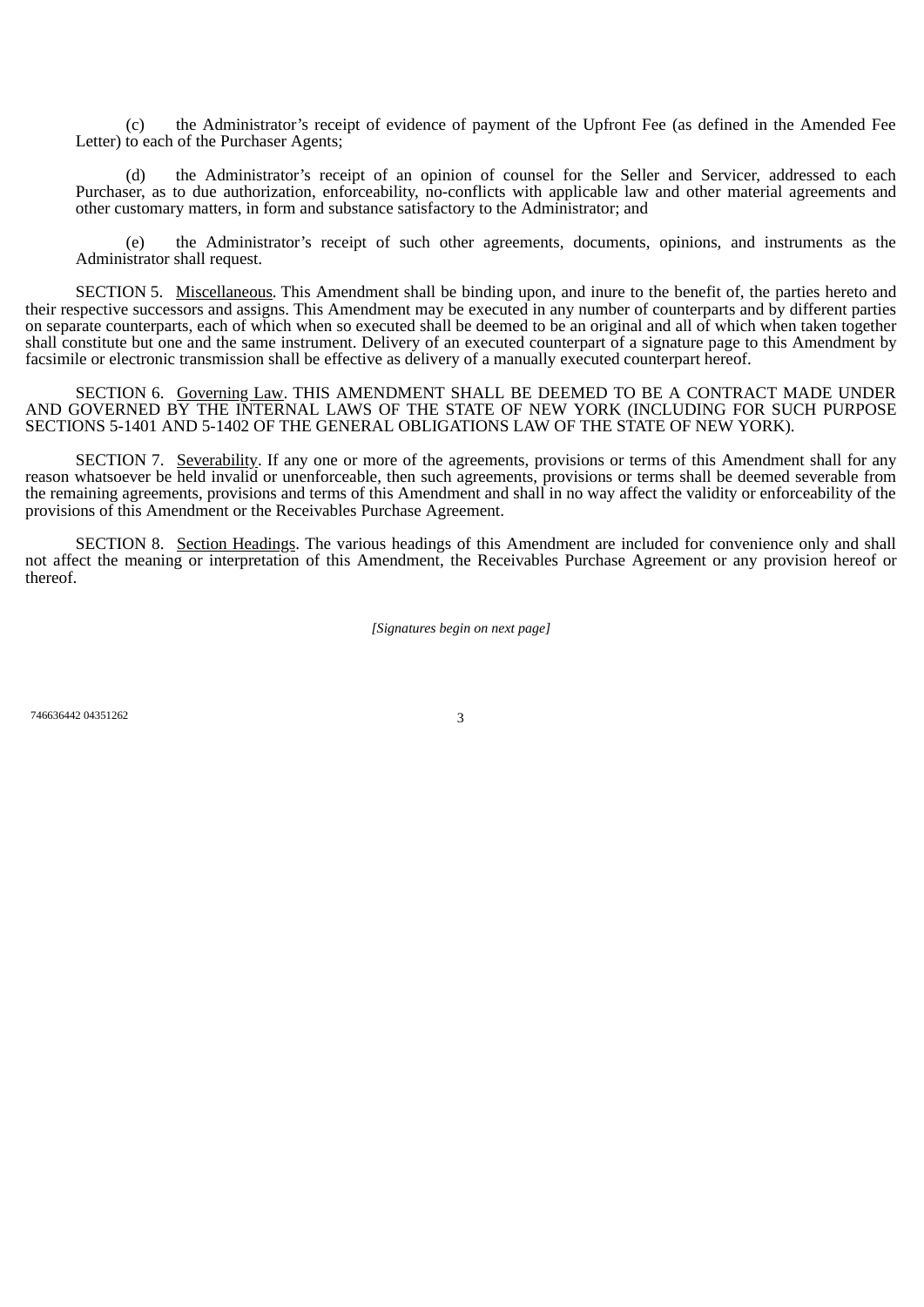IN WITNESS WHEREOF, the parties hereto have executed this Amendment by their duly authorized officers as of the date first above written.

## **FLEETCOR FUNDING LLC**, as Seller

By: /s/ Steve Pisciotta Name: Steve Pisciotta Title: Treasurer

## **FLEETCOR TECHNOLOGIES OPERATING COMPANY, LLC**, as Servicer

By: /s/ Steve Pisciotta Name: Steve Pisciotta Title: Treasurer

S-1 *Tenth Amendment to Fifth Amended and*

*Restated Receivables Purchase Agreement* 746636442 04351262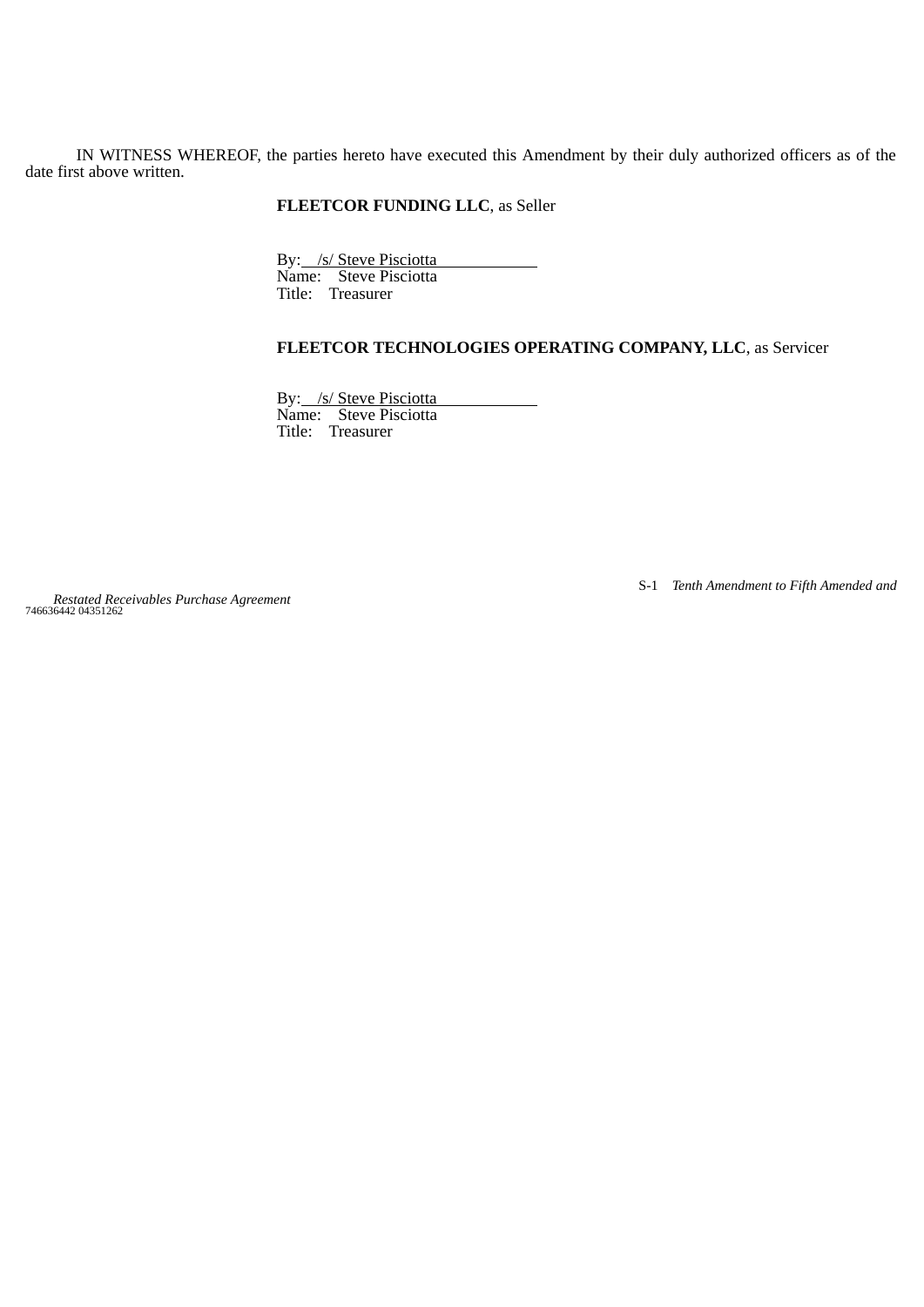## **PNC BANK, NATIONAL ASSOCIATION**,

as a Committed Purchaser and as Purchaser Agent for its Purchaser Group

By: /s/ Imad Naja Name: Imad Naja Title: Senior Vice President

*Restated Receivables Purchase Agreement* 746636442 04351262

S-2 *Tenth Amendment to Fifth Amended and*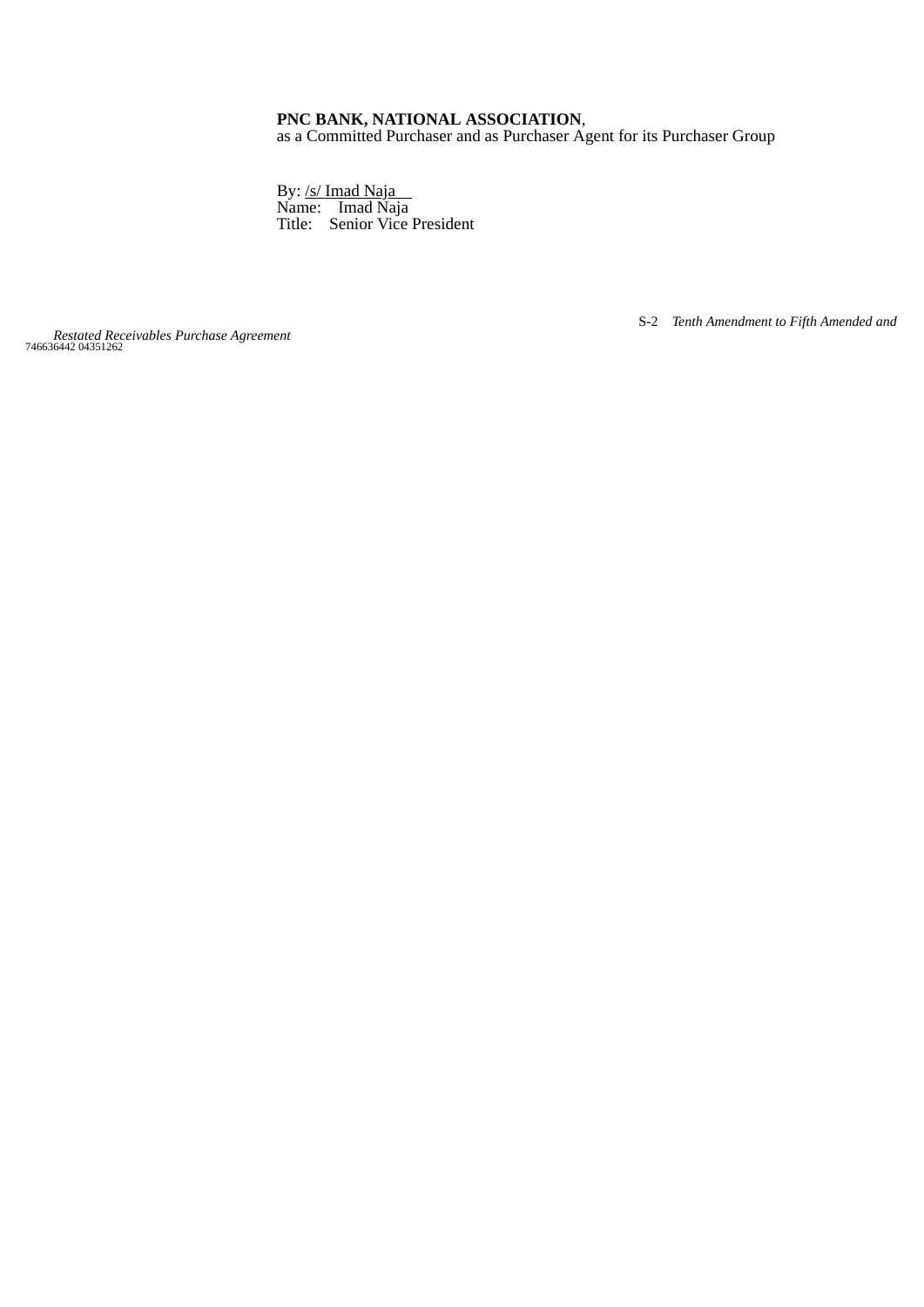## **WELLS FARGO BANK, NATIONAL ASSOCIATION**, as a Committed Purchaser and as Purchaser Agent for its Purchaser Group

By: /s/Jonathan Davis Name: Jonathan Davis Title: Vice President

*Restated Receivables Purchase Agreement* 746636442 04351262

S-3 *Tenth Amendment to Fifth Amended and*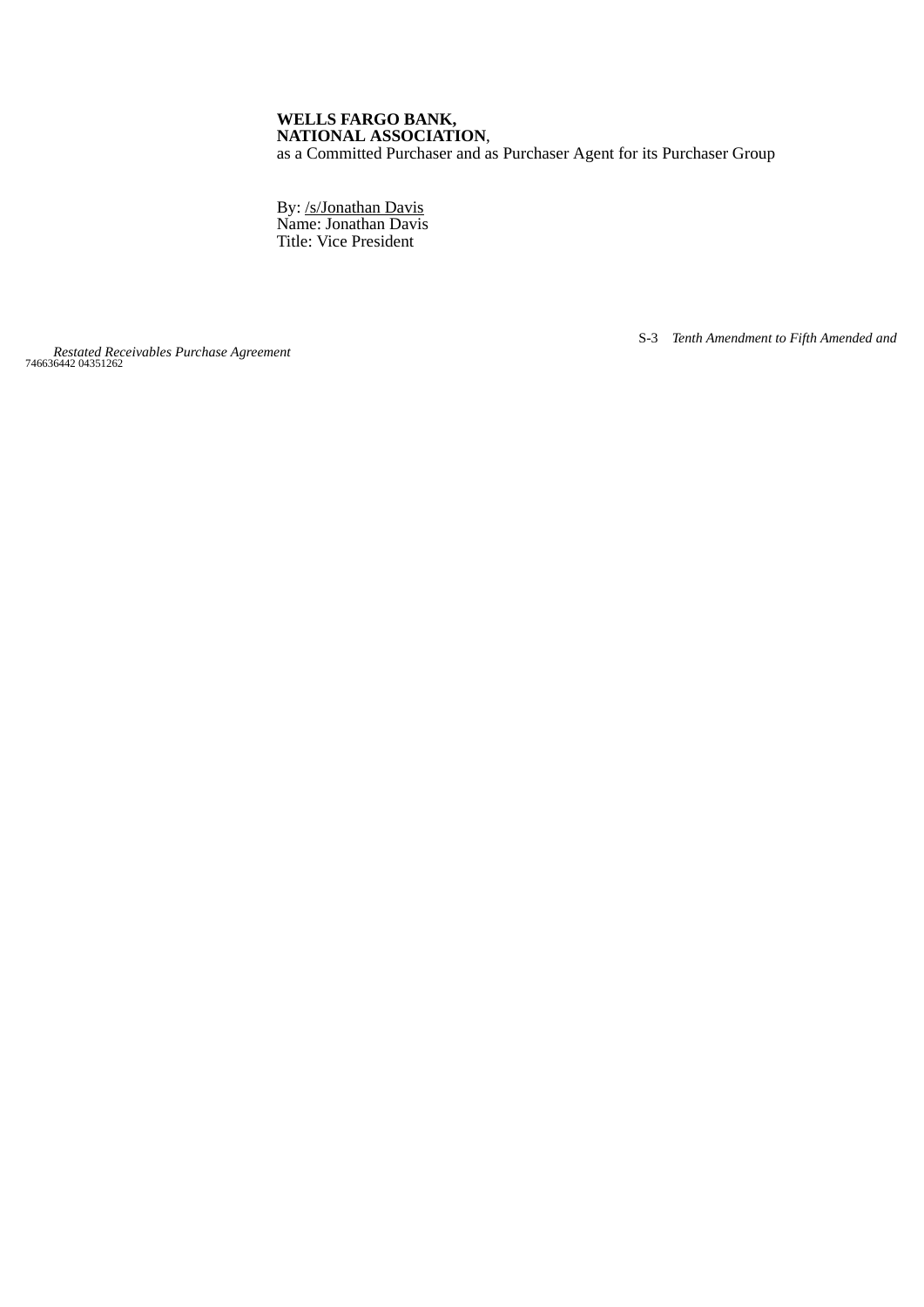**REGIONS BANK**, as a Committed Purchaser and as Purchaser Agent for its Purchaser Group

By: /s/ Kathy L. Myers Name: Kathy L. Myers Title: Managing Director

*Restated Receivables Purchase Agreement* 746636442 04351262

S-4 *Tenth Amendment to Fifth Amended and*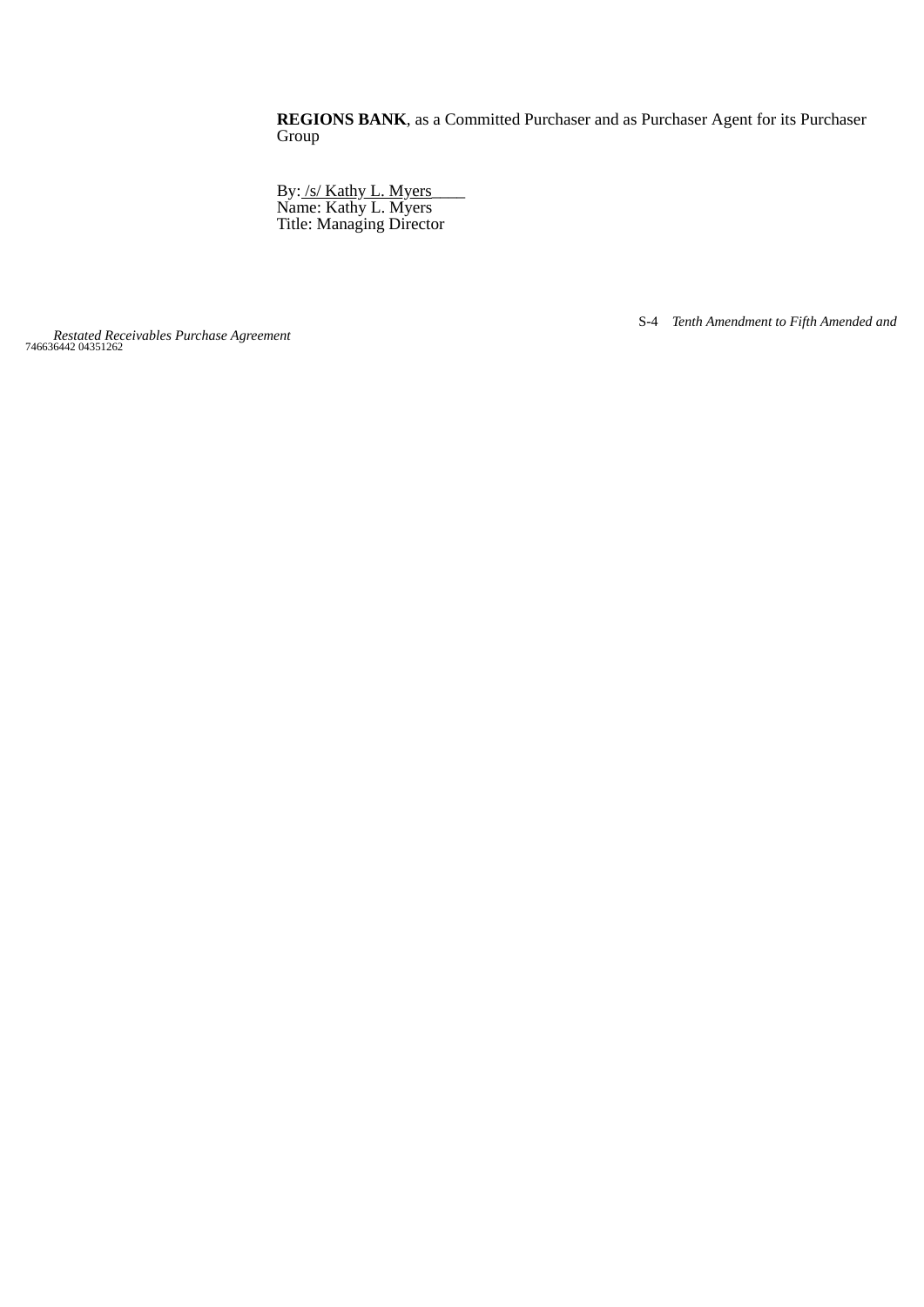## **MUFG BANK, LTD.**, as a Committed Purchaser

By: /s/ Eric Williams Name: Eric Williams Title: Managing Director

**VICTORY RECEIVABLES CORPORATION**, as a Conduit Purchaser for MUFG Bank, Ltd.'s Purchaser Group

By: /s/ Kevin J. Corrigan Name: Kevin J. Corrigan Title: Vice President

**MUFG BANK, LTD.**, as Purchaser Agent for its and Victory Receivables Corporation's Purchaser Group

By: /s/ Eric Williams Name: Eric Williams Title: Managing Director

*Restated Receivables Purchase Agreement* 746636442 04351262

S-5 *Tenth Amendment to Fifth Amended and*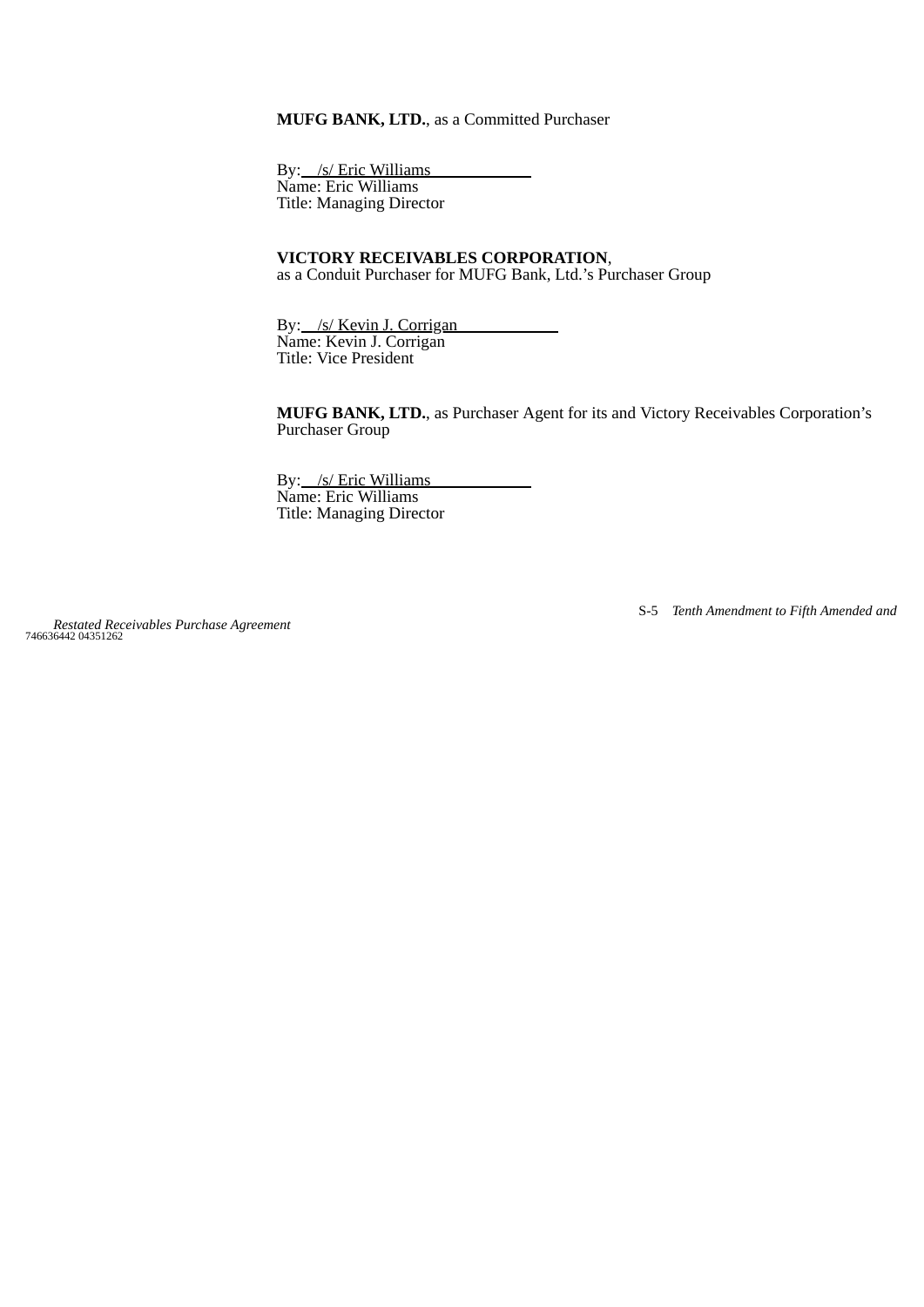**MIZUHO BANK, LTD.**, as a Committed Purchaser and as Purchaser Agent for its Purchaser Group

By: <u>/s/ Richard A. Burke</u> Name: Richard A. Burke Title: Managing Director

*Restated Receivables Purchase Agreement* 746636442 04351262

S-6 *Tenth Amendment to Fifth Amended and*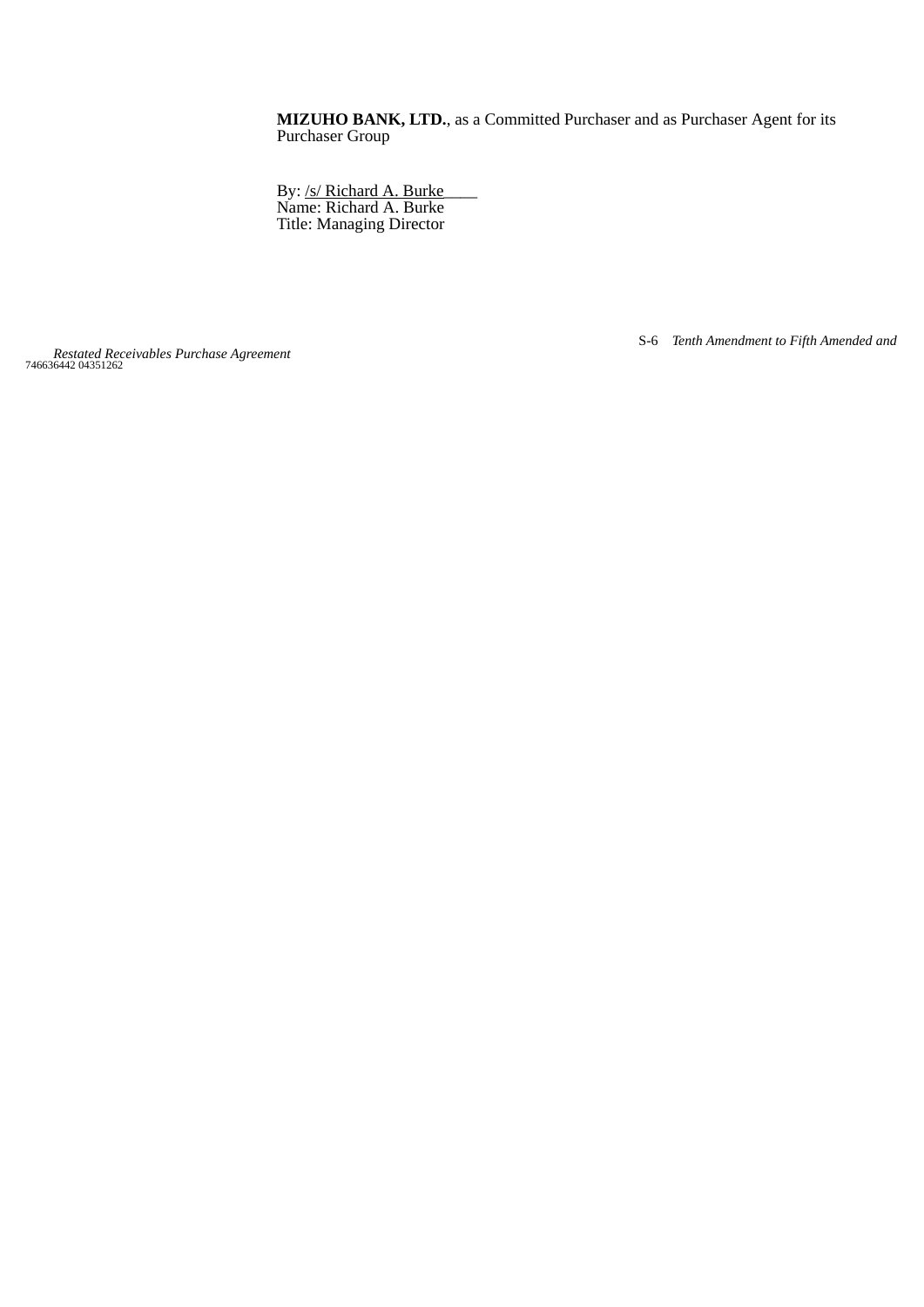## **THE TORONTO-DOMINION BANK**, as a Committed Purchaser

By: /s/ Luna Mills Name: Luna Mills Title: Managing Director

**COMPUTERSHARE TRUST COMPANY OF CANADA**, in its capacity as trustee of **RELIANT TRUST**, by its U.S. Financial Services Agent, **THE TORONTO-DOMINION BANK**, as a Conduit Purchaser for The Toronto-Domino Bank's Purchaser Group

By: /s/ Luna Mills Name: Luna Mills Title: Managing Director

**THE TORONTO-DOMINION BANK**, as Purchaser Agent for its and Reliant Trust's Purchaser Group

By: /s/ Luna Mills Name: Luna Mills Title: Managing Director

*Restated Receivables Purchase Agreement* 746636442 04351262

S-7 *Tenth Amendment to Fifth Amended and*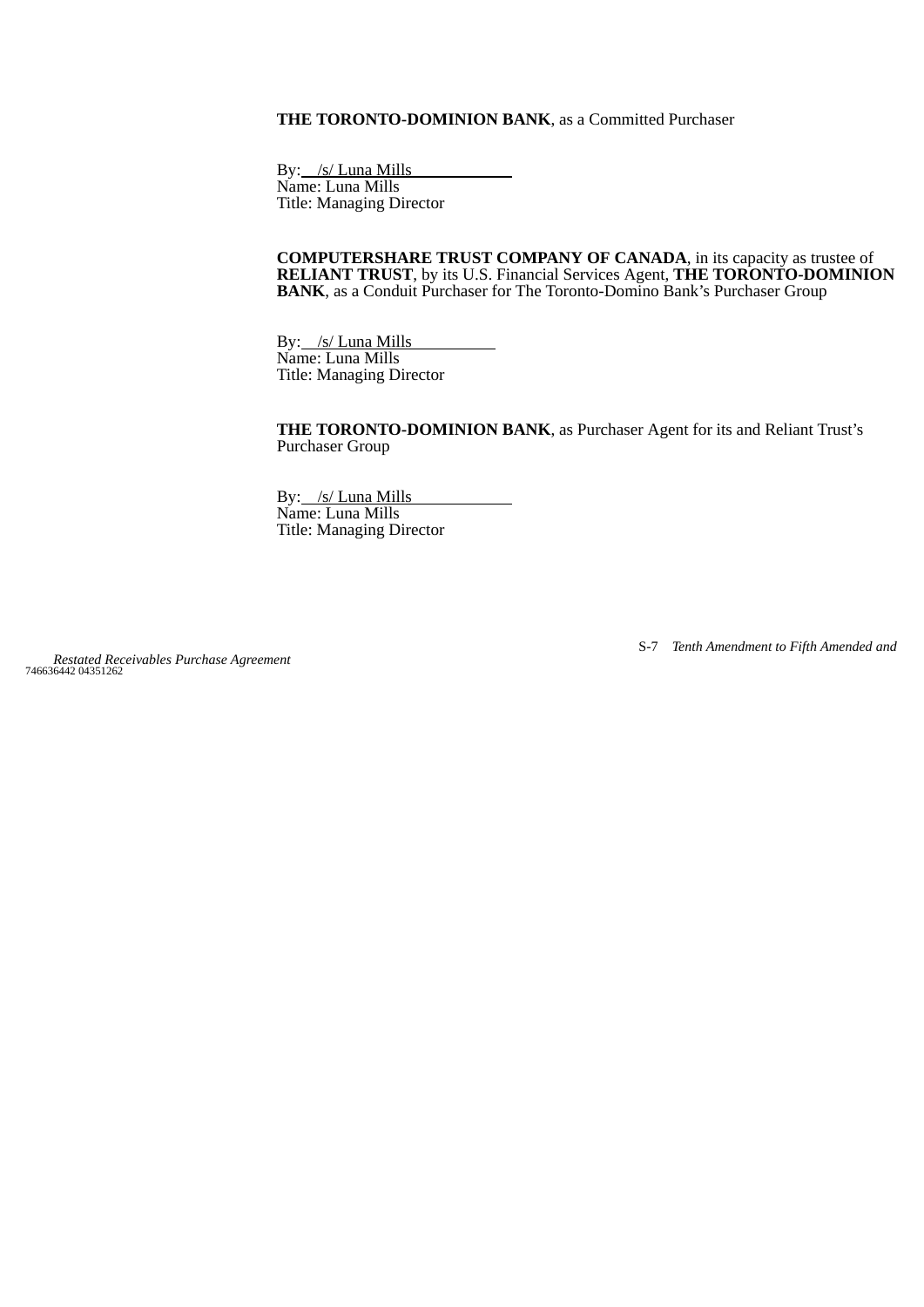## **THE BANK OF NOVA SCOTIA**, as a Committed Purchaser

By: /s/ Doug Noe Name: Doug Noe Title: Managing Director

**LIBERTY STREET FUNDING LLC**, as a Conduit Purchaser for The Bank of Nova Scotia's Purchaser Group

By: /s/ Kevin J. Corrigan Name: Kevin J. Corrigan Title: Vice President

**THE BANK OF NOVA SCOTIA**, as Purchaser Agent for its and Liberty Street Funding LLC's Purchaser Group

By: /s/ Doug Noe Name: Doug Noe Title: Managing Director

*Restated Receivables Purchase Agreement* 746636442 04351262

S-8 *Tenth Amendment to Fifth Amended and*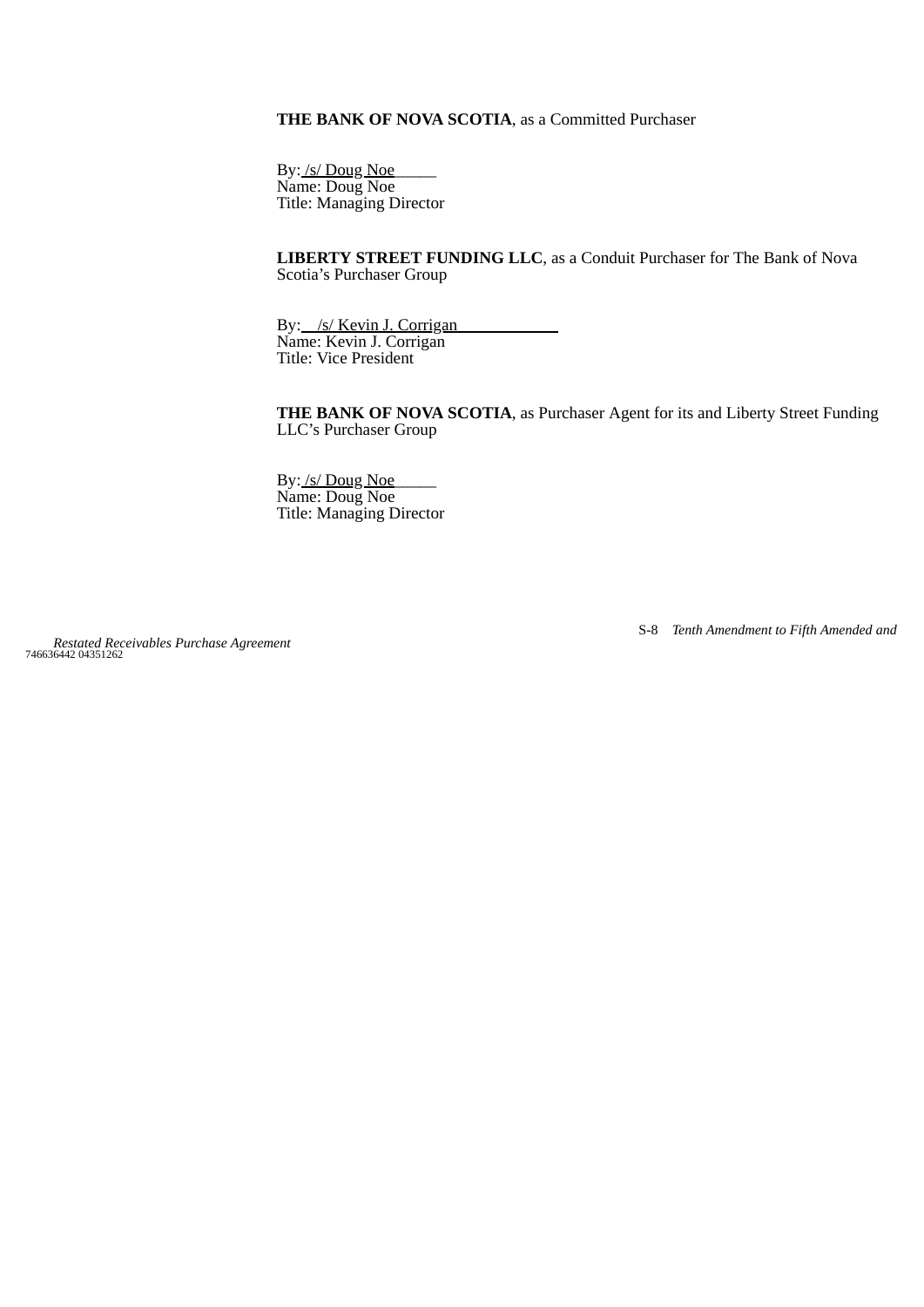## PNC BANK, NATIONAL ASSOCIATION, as Administrator

By: /s/ Imad Naja Name: Imad Naja Title: Senior Vice President

*Restated Receivables Purchase Agreement* 746636442 04351262

S-9 *Tenth Amendment to Fifth Amended and*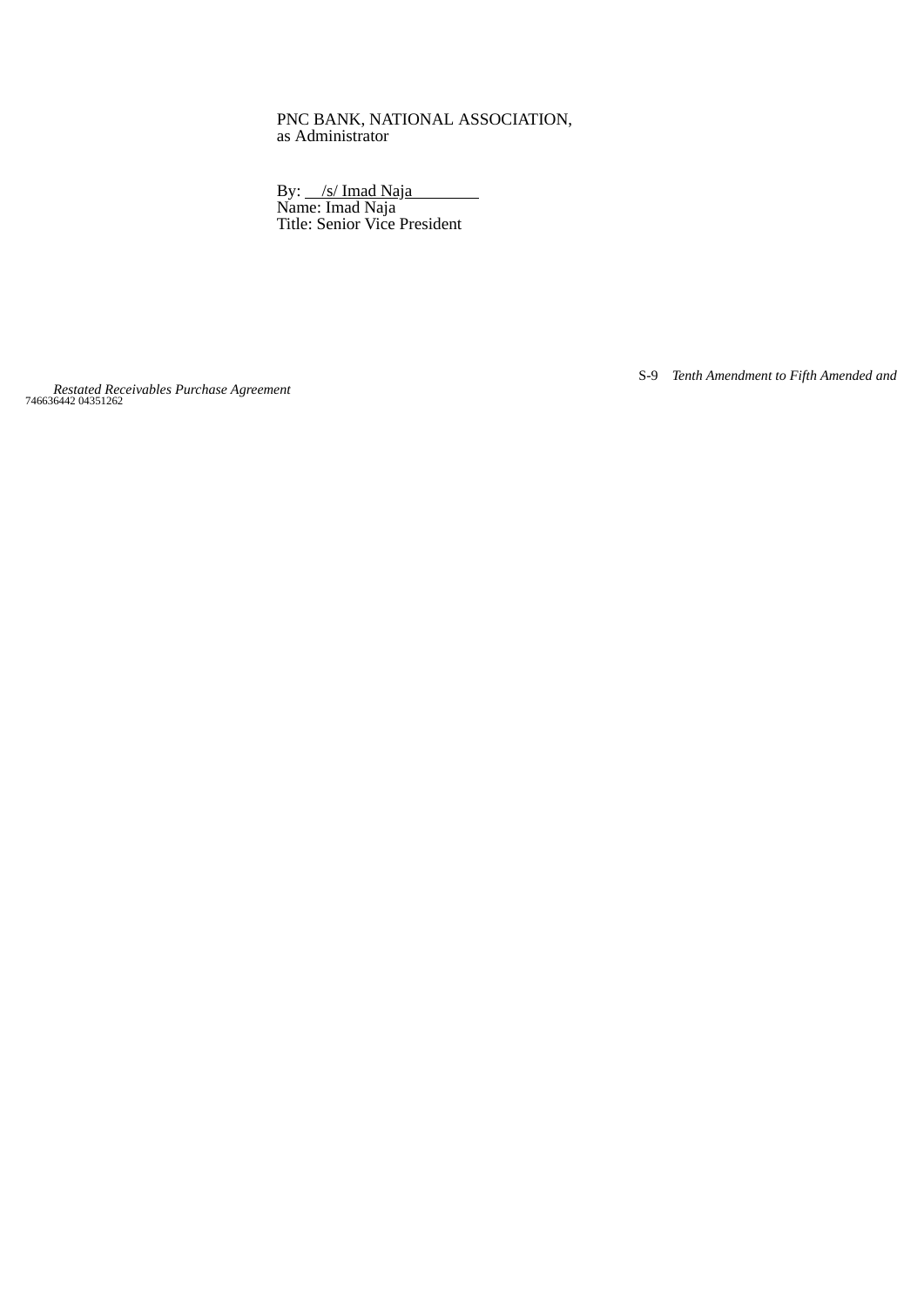## **EXHIBIT A AMENDED AND RESTATED RECEIVABLES PURCHASE AGREEMENT**

[See Attached]

746636442 04351262

Exhibit A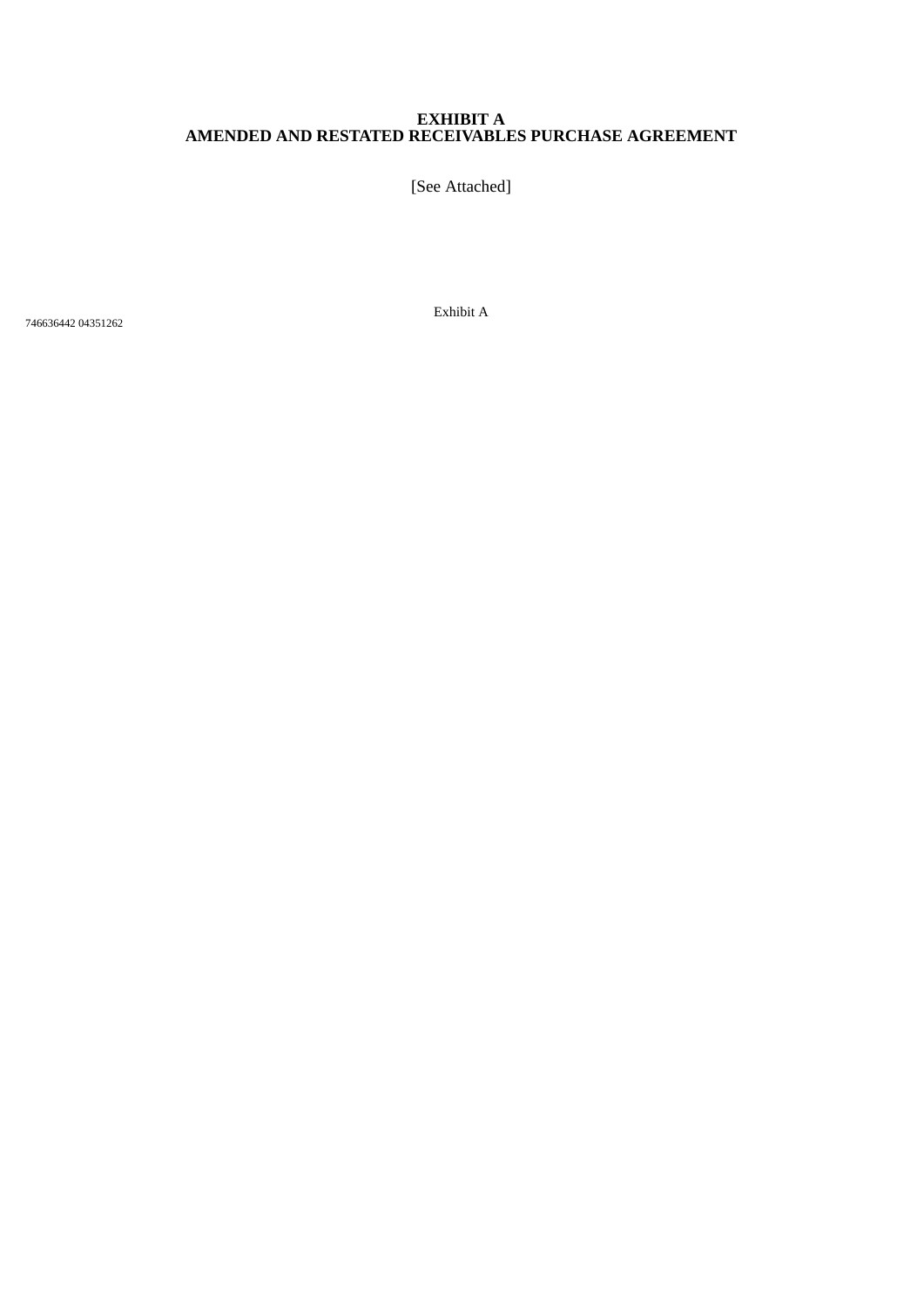#### **CERTIFICATIONS**

<span id="page-61-0"></span>I, Ronald F. Clarke, certify that:

1. I have reviewed this quarterly report on Form 10-Q of FLEETCOR Technologies, Inc.;

2. Based on my knowledge, this report does not contain any untrue statement of a material fact or omit to state a material fact necessary to make the statements made, in light of the circumstances under which such statements were made, not misleading with respect to the period covered by this report;

3. Based on my knowledge, the financial statements, and other financial information included in this report, fairly present in all material respects the financial condition, results of operations and cash flows of the registrant as of, and for, the periods presented in this report;

4. The registrant's other certifying officer and I are responsible for establishing and maintaining disclosure controls and procedures (as defined in Exchange Act Rules 13a-15(e) and 15d-15(e)) and internal control over financial reporting (as defined in Exchange Act Rules 13a-15(f) and 15d-15(f)) for the registrant and have:

a) Designed such disclosure controls and procedures, or caused such disclosure controls and procedures to be designed under our supervision, to ensure that material information relating to the registrant, including its consolidated subsidiaries, is made known to us by others within those entities, particularly during the period in which this report is being prepared;

b) Designed such internal control over financial reporting, or caused such internal control over financial reporting to be designed under our supervision, to provide reasonable assurance regarding the reliability of financial reporting and the preparation of financial statements for external purposes in accordance with generally accepted accounting principles;

c) Evaluated the effectiveness of the registrant's disclosure controls and procedures and presented in this report our conclusions about the effectiveness of the disclosure controls and procedures, as of the end of the period covered by this report based on such evaluation; and

d) Disclosed in this report any change in the registrant's internal control over financial reporting that occurred during the registrant's most recent fiscal quarter (the registrant's fourth fiscal quarter in the case of an annual report) that has materially affected, or is reasonably likely to materially affect, the registrant's internal control over financial reporting; and

5. The registrant's other certifying officer and I have disclosed, based on our most recent evaluation of internal control over financial reporting, to the registrant's auditors and the audit committee of the registrant's Board of Directors (or persons performing the equivalent functions):

a) All significant deficiencies and material weaknesses in the design or operation of internal control over financial reporting which are reasonably likely to adversely affect the registrant's ability to record, process, summarize and report financial information; and

b) Any fraud, whether or not material, that involves management or other employees who have a significant role in the registrant's internal control over financial reporting.

/s/ Ronald F. Clarke Ronald F. Clarke Chief Executive Officer

May 9, 2022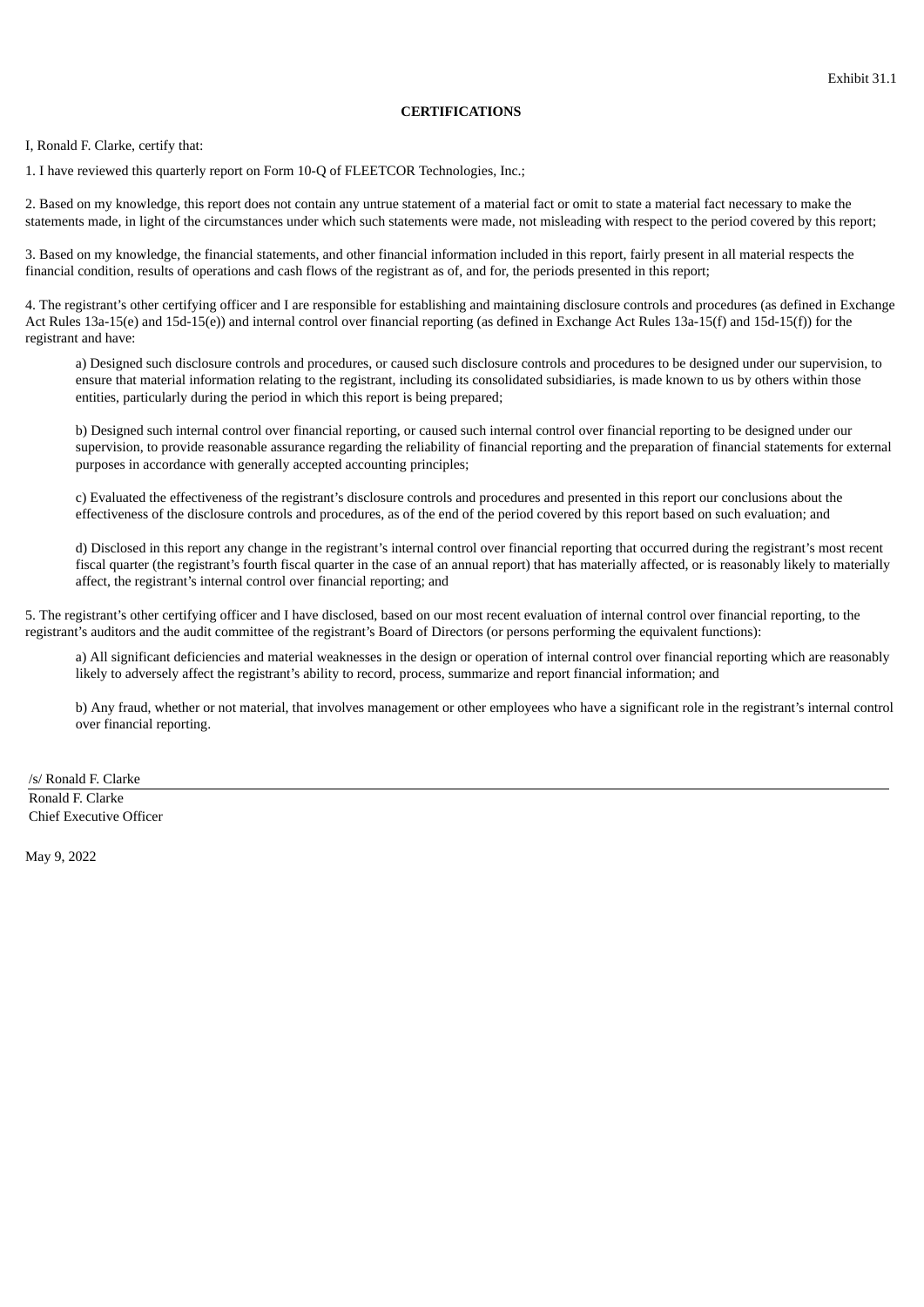#### **CERTIFICATIONS**

<span id="page-62-0"></span>I, Charles R. Freund, certify that:

1. I have reviewed this quarterly report on Form 10-Q of FLEETCOR Technologies, Inc.;

2. Based on my knowledge, this report does not contain any untrue statement of a material fact or omit to state a material fact necessary to make the statements made, in light of the circumstances under which such statements were made, not misleading with respect to the period covered by this report;

3. Based on my knowledge, the financial statements, and other financial information included in this report, fairly present in all material respects the financial condition, results of operations and cash flows of the registrant as of, and for, the periods presented in this report;

4. The registrant's other certifying officer and I are responsible for establishing and maintaining disclosure controls and procedures (as defined in Exchange Act Rules 13a-15(e) and 15d-15(e)) and internal control over financial reporting (as defined in Exchange Act Rules 13a-15(f) and 15d-15(f)) for the registrant and have:

a) Designed such disclosure controls and procedures, or caused such disclosure controls and procedures to be designed under our supervision, to ensure that material information relating to the registrant, including its consolidated subsidiaries, is made known to us by others within those entities, particularly during the period in which this report is being prepared;

b) Designed such internal control over financial reporting, or caused such internal control over financial reporting to be designed under our supervision, to provide reasonable assurance regarding the reliability of financial reporting and the preparation of financial statements for external purposes in accordance with generally accepted accounting principles;

c) Evaluated the effectiveness of the registrant's disclosure controls and procedures and presented in this report our conclusions about the effectiveness of the disclosure controls and procedures, as of the end of the period covered by this report based on such evaluation; and

d) Disclosed in this report any change in the registrant's internal control over financial reporting that occurred during the registrant's most recent fiscal quarter (the registrant's fourth fiscal quarter in the case of an annual report) that has materially affected, or is reasonably likely to materially affect, the registrant's internal control over financial reporting; and

5. The registrant's other certifying officer and I have disclosed, based on our most recent evaluation of internal control over financial reporting, to the registrant's auditors and the audit committee of the registrant's Board of Directors (or persons performing the equivalent functions):

a) All significant deficiencies and material weaknesses in the design or operation of internal control over financial reporting which are reasonably likely to adversely affect the registrant's ability to record, process, summarize and report financial information; and

b) Any fraud, whether or not material, that involves management or other employees who have a significant role in the registrant's internal control over financial reporting.

/s/ Charles R. Freund Charles R. Freund Chief Financial Officer

May 9, 2022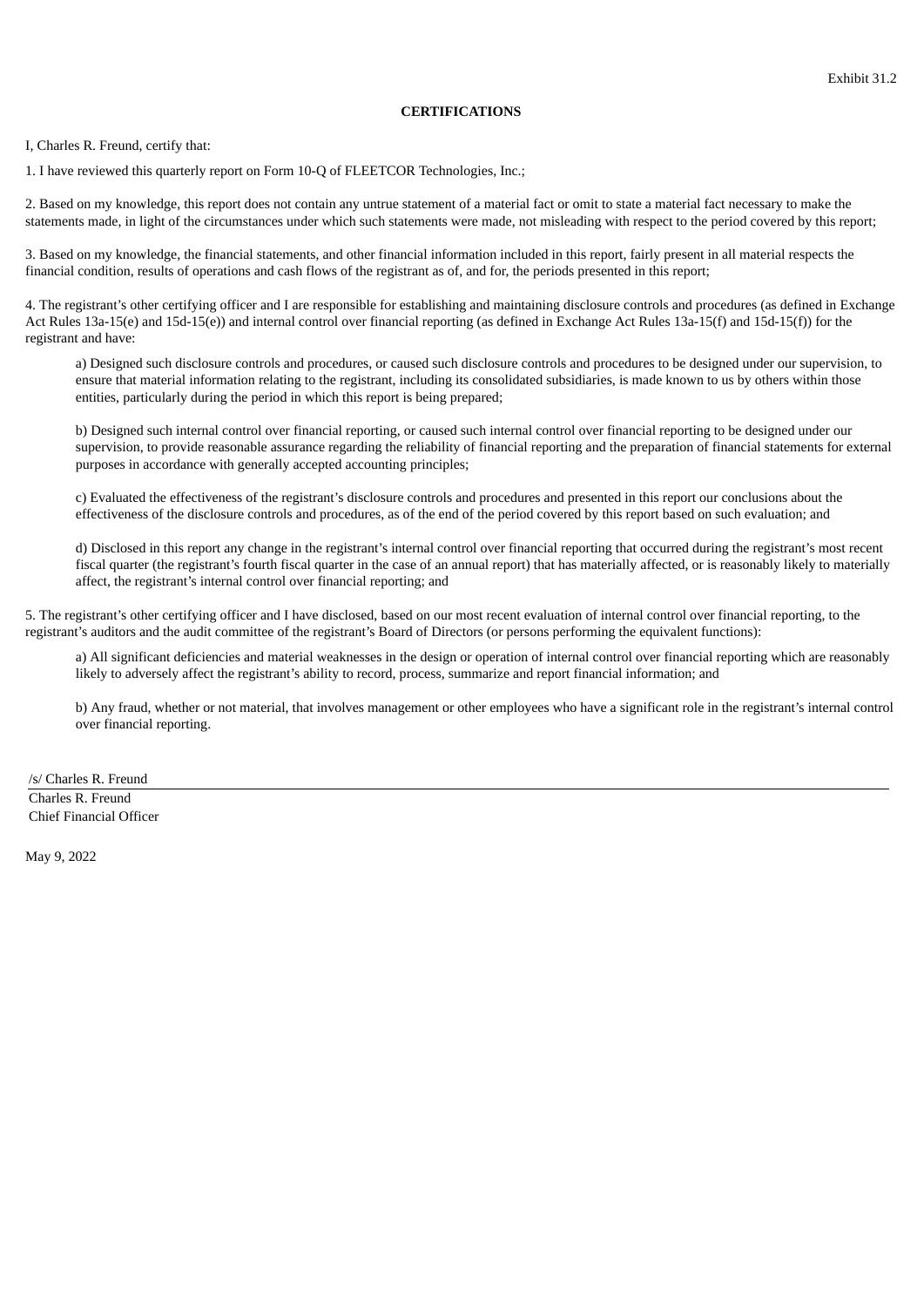#### **CERTIFICATIONS PURSUANT TO SECTION 906 OF THE SARBANES-OXLEY ACT OF 2002 (18 U.S.C. SECTION 1350)**

<span id="page-63-0"></span>In connection with the Quarterly Report of FLEETCOR Technologies, Inc., a Delaware corporation (the "Company"), on Form 10-Q for the period ended March 31, 2022, as filed with the Securities and Exchange Commission (the "Report"), Ronald F. Clarke, Chief Executive Officer of the Company, does hereby certify, pursuant to § 906 of the Sarbanes-Oxley Act of 2002 (18 U.S.C. § 1350), that to his knowledge:

(1) The Report fully complies with the requirements of Section 13(a) or 15(d) of the Securities Exchange Act of 1934; and

(2) The information contained in the Report fairly presents, in all material respects, the financial condition and results of operations of the Company.

/s/ Ronald F. Clarke Ronald F. Clarke Chief Executive Officer

May 9, 2022

[A signed original of this written statement required by Section 906 has been provided to FLEETCOR Technologies, Inc. and will be retained by FLEETCOR Technologies, Inc. and furnished to the Securities and Exchange Commission or its staff upon request.]